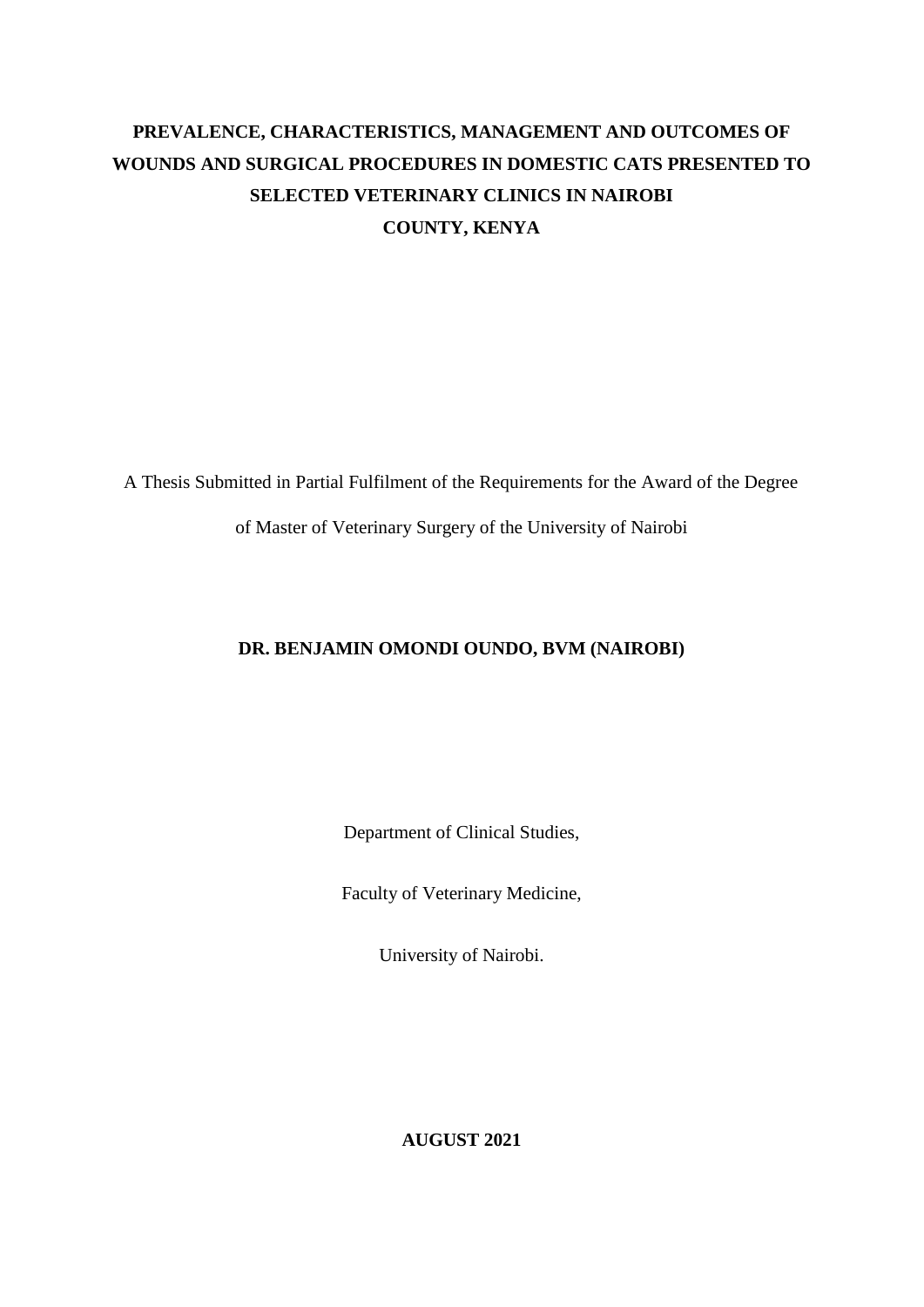#### **DECLARATION**

This thesis is my original work and has not been presented for award of a degree in any

other university.

## **DR. BENJAMIN OMONDI OUNDO (BVM)**



**SIGNATURE: DATE: 19th. 08. 2021**

**REGISTRATION NUMBER** \_\_\_\_\_ J56/83055/2015

This thesis has been submitted for examination with our approval as University

supervisors:

**PROF. JOHN DEMESI MANDE, BVM, MSc, PhD DEPARTMENT OF CLINICAL STUDIES**

**SIGNATURE: DATE: 20/08/2021**

**PROF. JAMES NGUHIU-MWANGI, BVM, MSc, PhD** 

**DEPARTMENT OF CLINICAL STUDIES**

<span id="page-1-0"></span>**SIGNATURE: DATE**: **23/08/2021**

**ACKNOWLEDGEMENTS**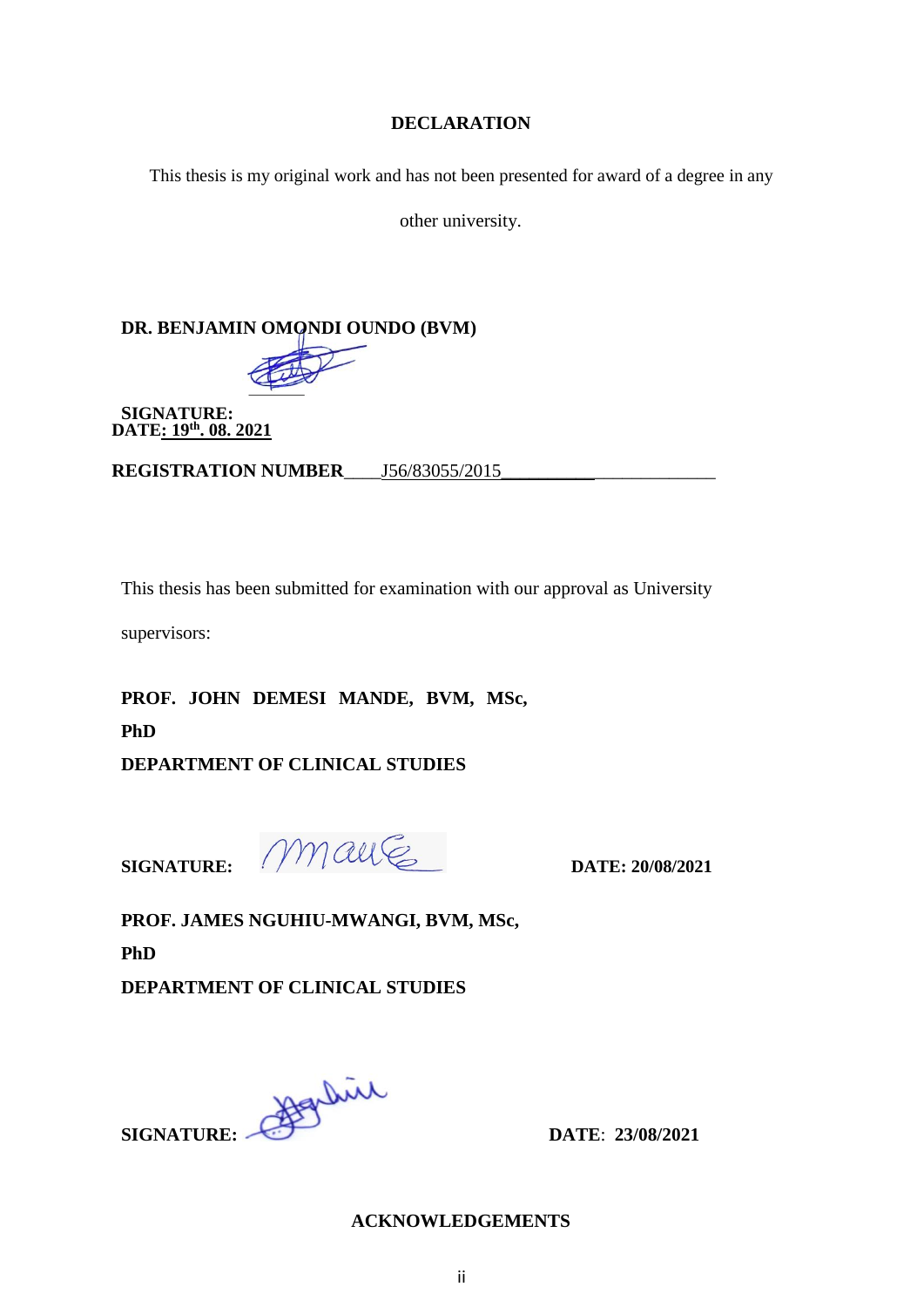I acknowledge the mentorship of my supervisors: Prof. John Demesi Mande and Prof. James Nguhiu-Mwangi for their continuous support and encouragement during the study period.

I extend my sincere gratitude to my friends who supported me in data collection and my parents for their support both financially and mentally through this whole project.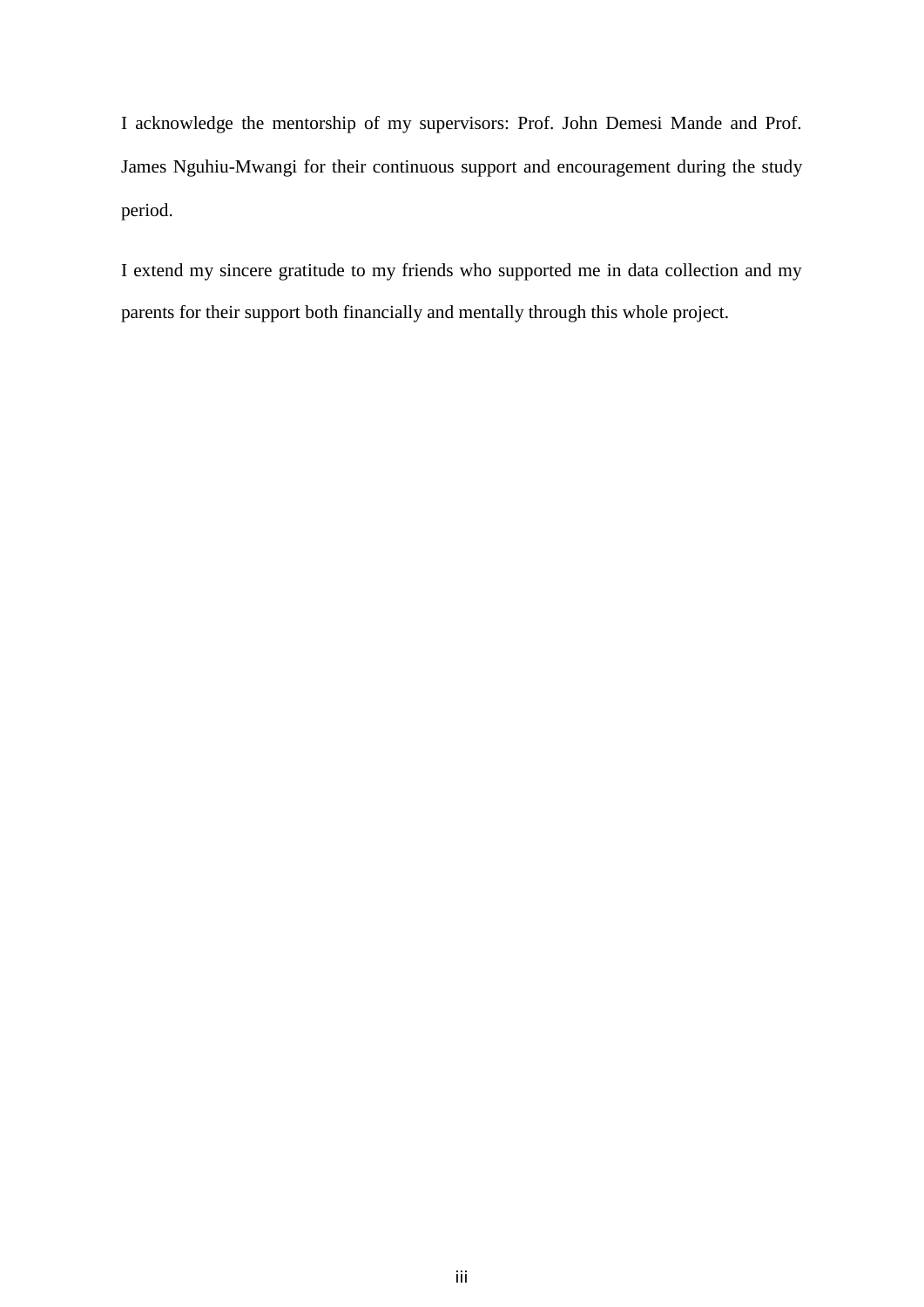## **TABLE OF CONTENTS**

| 1.0           |                                                               |  |
|---------------|---------------------------------------------------------------|--|
| 1.1           |                                                               |  |
| 1.2           |                                                               |  |
| 1.3           |                                                               |  |
|               | 1.3.1                                                         |  |
|               | 1.3.2                                                         |  |
|               | 1.3.3                                                         |  |
|               |                                                               |  |
| 2.0           |                                                               |  |
| 2.1           |                                                               |  |
| $2.2^{\circ}$ |                                                               |  |
|               | 2.2.1                                                         |  |
|               | 2.2.2                                                         |  |
| $2.3^{\circ}$ |                                                               |  |
| 2.4           |                                                               |  |
|               | 2.4.1                                                         |  |
|               | 2.4.2                                                         |  |
|               | 2.4.3                                                         |  |
|               |                                                               |  |
| 3.0           |                                                               |  |
| 3.1           |                                                               |  |
| 3.2           |                                                               |  |
|               | 3.2.1                                                         |  |
|               | DATA COLLECTION ON SURGICAL PROCEDURES17<br>3.2.2             |  |
|               | DATA COLLECTION ON WOUND TYPES AND CHARACTERISTICS17<br>3.2.3 |  |
|               | DATA COLLECTION ON WOUND TREATMENT/MANAGEMENT AND<br>3.2.4    |  |
|               |                                                               |  |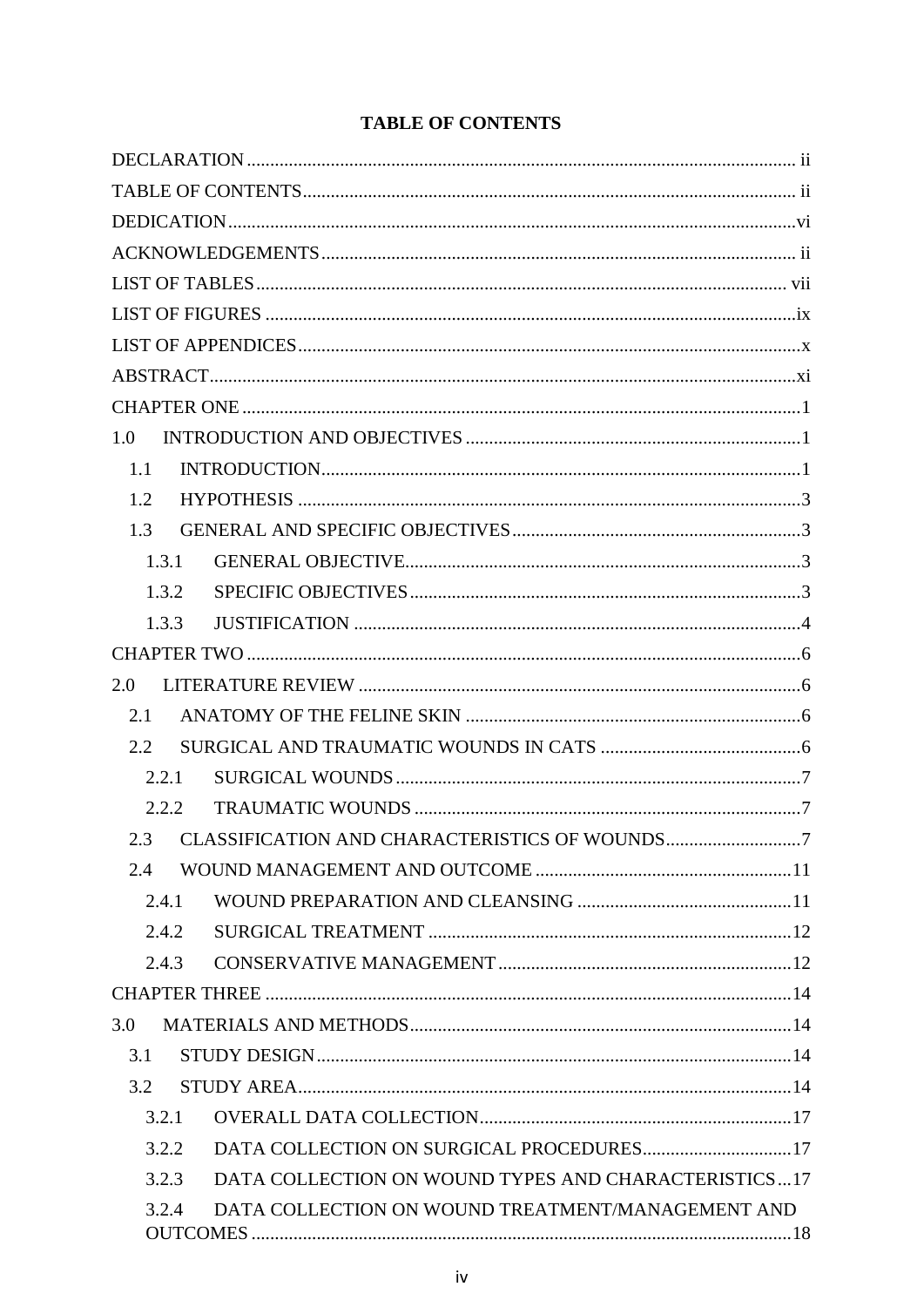<span id="page-4-0"></span>

| 3.3 |       |                                                                                                                                                                                                                                                                                                                                                     |  |
|-----|-------|-----------------------------------------------------------------------------------------------------------------------------------------------------------------------------------------------------------------------------------------------------------------------------------------------------------------------------------------------------|--|
|     | 3.3.1 |                                                                                                                                                                                                                                                                                                                                                     |  |
|     | 3.3.2 |                                                                                                                                                                                                                                                                                                                                                     |  |
|     | 3.3.3 | Calculation of prevalence of each type of surgery performed19                                                                                                                                                                                                                                                                                       |  |
|     | 3.3.4 |                                                                                                                                                                                                                                                                                                                                                     |  |
|     | 3.3.5 |                                                                                                                                                                                                                                                                                                                                                     |  |
|     | 3.3.6 | Calculation of percentage occurrence for each wound characteristic20                                                                                                                                                                                                                                                                                |  |
|     |       | 3.3.7 Calculation of percentage of wound cases per management protocol Percentage of<br>cases whose wounds were treated with specific management protocol was calculated as<br>the total number of cases managed with each specific protocol/substance (TC-Specific<br>Protocol) divided by the total number of wound cases managed multiplied by20 |  |
|     | 3.3.8 | Calculation of percentage of cases with each specific outcome20                                                                                                                                                                                                                                                                                     |  |
|     | 3.3.9 |                                                                                                                                                                                                                                                                                                                                                     |  |
|     |       |                                                                                                                                                                                                                                                                                                                                                     |  |
| 4.0 |       |                                                                                                                                                                                                                                                                                                                                                     |  |
| 4.1 |       |                                                                                                                                                                                                                                                                                                                                                     |  |
| 4.2 |       |                                                                                                                                                                                                                                                                                                                                                     |  |
|     | 4.2.1 | CLINICAL SIGNS RECORDED FOR CATS PRESENTED TO THE                                                                                                                                                                                                                                                                                                   |  |
| 4.3 |       |                                                                                                                                                                                                                                                                                                                                                     |  |
|     | 4.3.1 |                                                                                                                                                                                                                                                                                                                                                     |  |
|     | 4.3.2 |                                                                                                                                                                                                                                                                                                                                                     |  |
|     | 4.3.3 |                                                                                                                                                                                                                                                                                                                                                     |  |
|     | 4.3.4 | Results of univariate and multivariate analysis for association tests45                                                                                                                                                                                                                                                                             |  |
|     |       |                                                                                                                                                                                                                                                                                                                                                     |  |
| 5.0 |       | DISCUSSION, CONCLUSIONS AND RECOMMENDATIONS46                                                                                                                                                                                                                                                                                                       |  |
| 5.1 |       |                                                                                                                                                                                                                                                                                                                                                     |  |
| 5.2 |       |                                                                                                                                                                                                                                                                                                                                                     |  |
| 5.3 |       |                                                                                                                                                                                                                                                                                                                                                     |  |
| 6.0 |       |                                                                                                                                                                                                                                                                                                                                                     |  |
| 6.1 |       |                                                                                                                                                                                                                                                                                                                                                     |  |
| 6.2 |       |                                                                                                                                                                                                                                                                                                                                                     |  |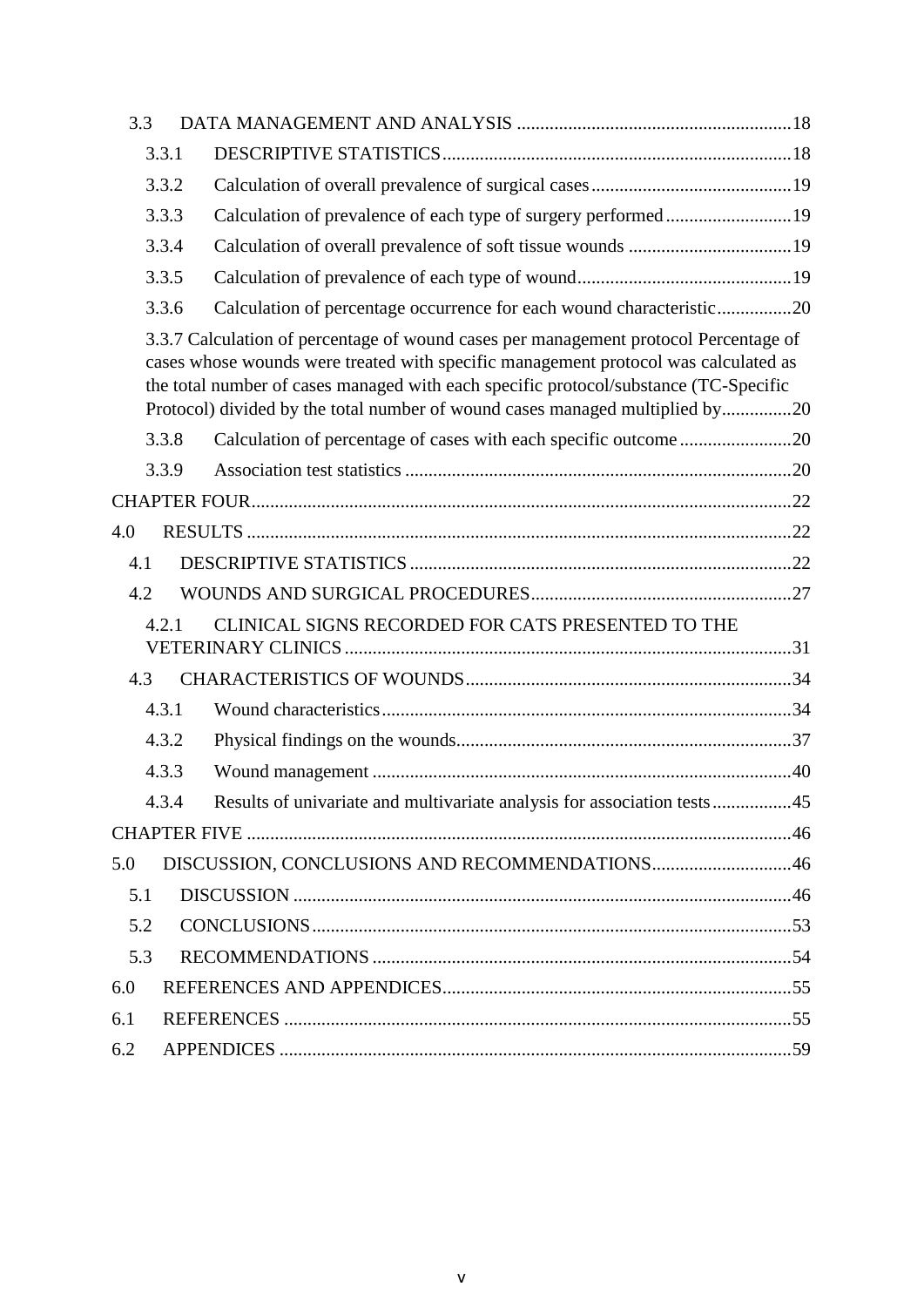# **DEDICATION**

To my daughter Nailah Oundo, Father Prof. Joe Oundo, Mother Valerie Oundo and my three brothers, Emmanuel Oundo, David Oundo and Jude Oundo.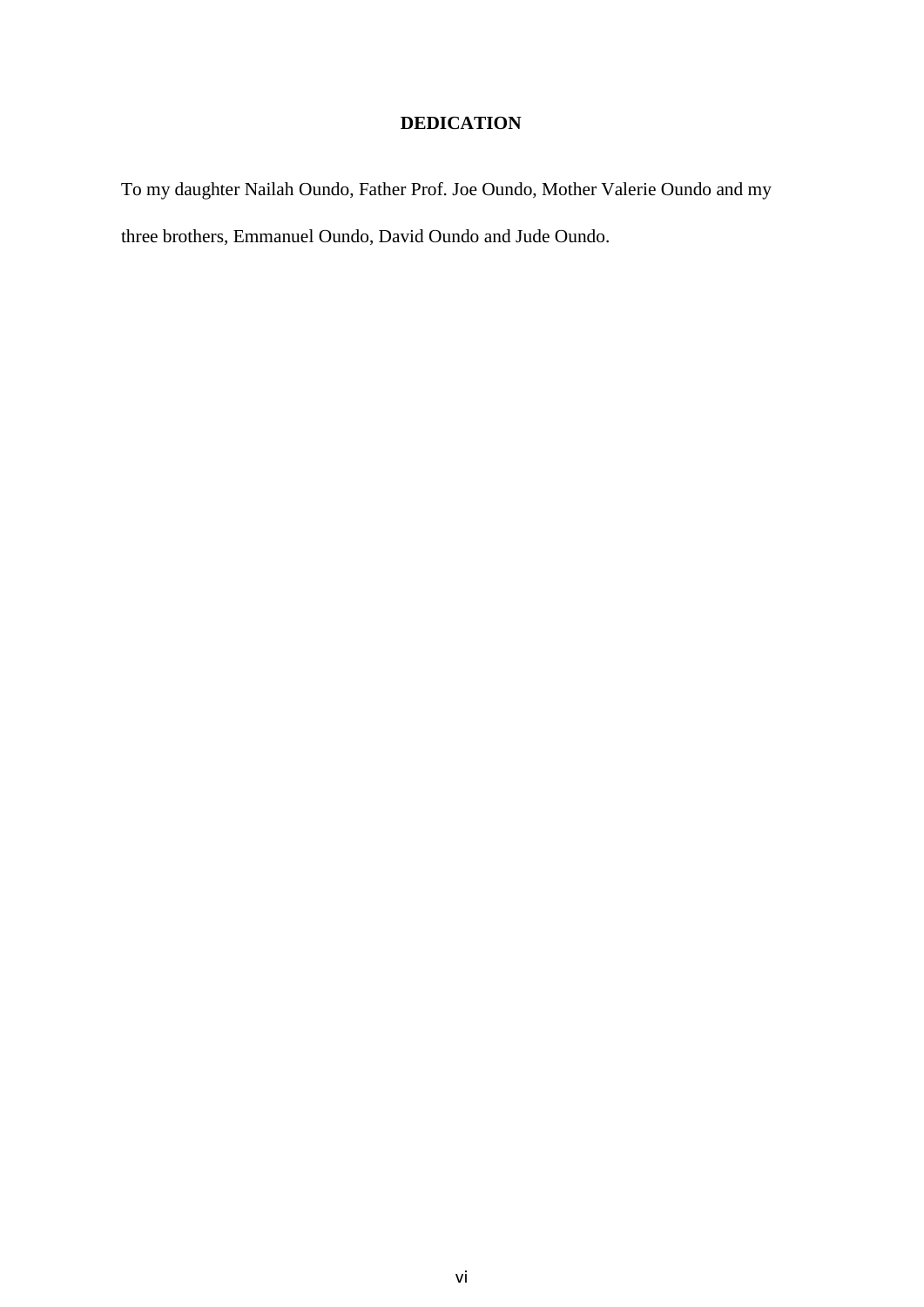## **LIST OF TABLES**

<span id="page-6-0"></span>

| Table 4. 1: Percentages of neutered and unneutered domestic cats presented to the veterinary    |
|-------------------------------------------------------------------------------------------------|
| clinics in Nairobi County, Kenya from January 2007 to December 201623                           |
| Table 4. 2: Annual prevalence of domestic cats presented to the Veterinary Clinics in Nairobi   |
|                                                                                                 |
| Table 4. 3: Percentage of age categories of domestic Cats presented to the veterinary clinics   |
|                                                                                                 |
| Table 4.4: Prevalence of the various breeds of domestic cats presented to the veterinary        |
| clinics in Nairobi County, Kenya from January 2007 to December 201626                           |
| Table 4. 5: Prevalence of external and internal soft tissue injury cases of domestic cats       |
| presented to the six veterinary clinics in Nairobi County, Kenya from January                   |
|                                                                                                 |
| Table 4. 6: Prevalence of surgical procedures carried out in domestic cats presented to the six |
| veterinary clinics in Nairobi County, Kenya from January 2007 to December                       |
|                                                                                                 |
| Table 4. 7: Prevalence of conditions that resulted to surgery, carried out in domestic cats     |
| presented to the six veterinary clinics in Nairobi County, Kenya from January                   |
|                                                                                                 |
| Table 4. 8: Prevalence of clinical signs/systems affected in domestic cats presented to the six |
| veterinary clinics in Nairobi County, Kenya from January 2007 to December                       |
|                                                                                                 |
| Table 4. 9: Percentages of diagnoses indicated in the case records for the domestic cats        |
| presented to the six veterinary clinics in Nairobi County, Kenya from January                   |
|                                                                                                 |
| Table 4. 10: Prevalence of various categories of treatments and procedures done or agents       |
| given to manage cases of domestic cats presented to the six veterinary clinics in               |
| Nairobi County, Kenya for the ten-year period from January 2007 to December                     |
|                                                                                                 |
| Table 4. 11: Prevalence of types of wound encountered in domestic cats presented to the six     |
| veterinary clinics in Nairobi County, Kenya from January 2007 to December34                     |
| Table 4. 12: Prevalence of various causes of wound in the cases of domestic cats presented to   |
| the six veterinary clinics in Nairobi County, Kenya from January 2007 to                        |
|                                                                                                 |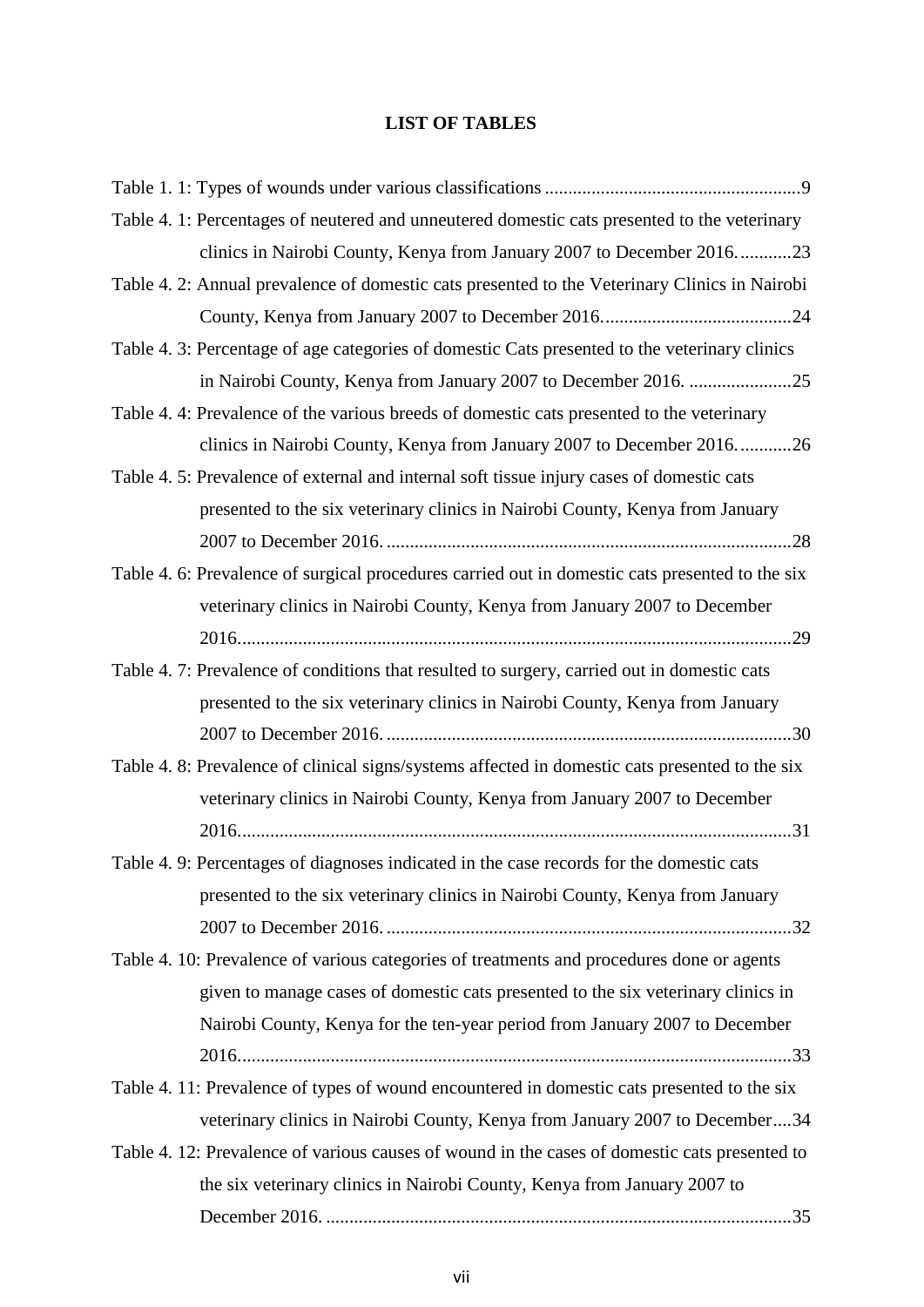[Table 4. 13: Prevalence of various body regions that had wounds in the cases of domestic cats](#page-48-0)  [presented to the six veterinary clinics from January 2007 to December 2016.](#page-48-0) ....36

| Table 4. 14: Frequencies of the various physical findings on the wounds of the domestic cats |      |
|----------------------------------------------------------------------------------------------|------|
| presented to the six veterinary clinics in Nairobi County, Kenya from January                |      |
|                                                                                              | . 38 |

- [Table 4. 15: Frequencies of presence and level of](#page-51-0) pain caused by wounds of the domestic cats [presented to the six veterinary clinics in Nairobi County, Kenya from January](#page-51-0)  2007 to December 2016. [.......................................................................................39](#page-51-0)
- [Table 4. 16: Frequencies of use of various categories of agents and non-surgical methods of](#page-53-0)  managing [wounds in the cases of domestic cats presented to the six veterinary](#page-53-0)  [clinics in Nairobi County, Kenya from January 2007 to December 2016............41](#page-53-0)
- [Table 4. 17: Prevalence of each surgical method employed in wound management in](#page-54-0)  [domestic cats presented to the six veterinary clinics in Nairobi County, Kenya](#page-54-0)  [from January 2007 to December 2016..................................................................42](#page-54-0)
- [Table 4. 18: Prevalence of different antimicrobials used in wound treatment in domestic cats](#page-55-0)  [presented to the six veterinary clinics in Nairobi County, Kenya from January](#page-55-0)  2007 to December 2016. [.......................................................................................43](#page-55-0)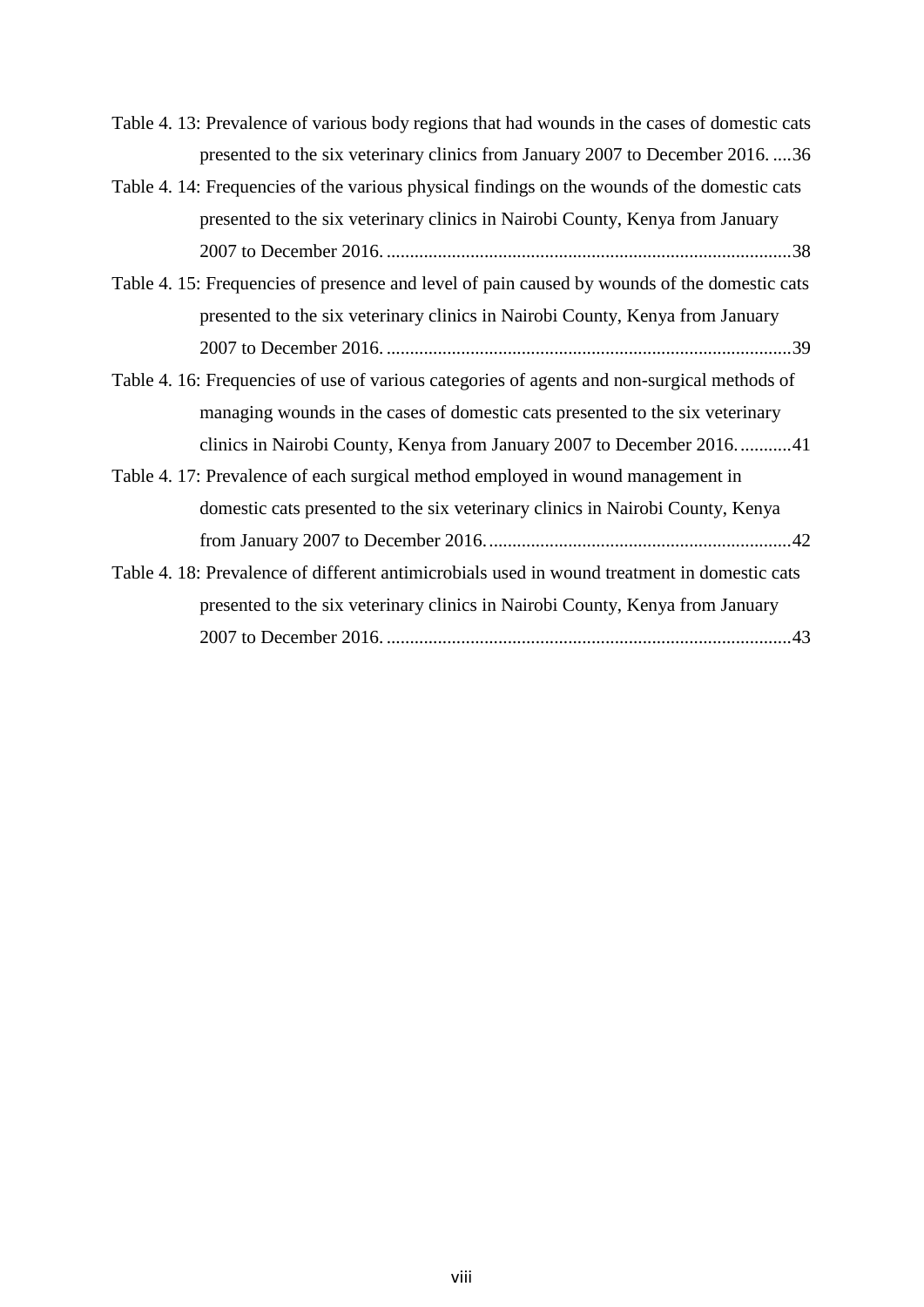### **LIST OF FIGURES**

<span id="page-8-0"></span>

| Figure 2.1: The anatomical structure of the Feline skin (Adapted from                    |
|------------------------------------------------------------------------------------------|
| https://www.msdvetmanual.com/cat-owners/skin-disorders-of-cats/structure-of-the-skin-in- |
|                                                                                          |
|                                                                                          |
|                                                                                          |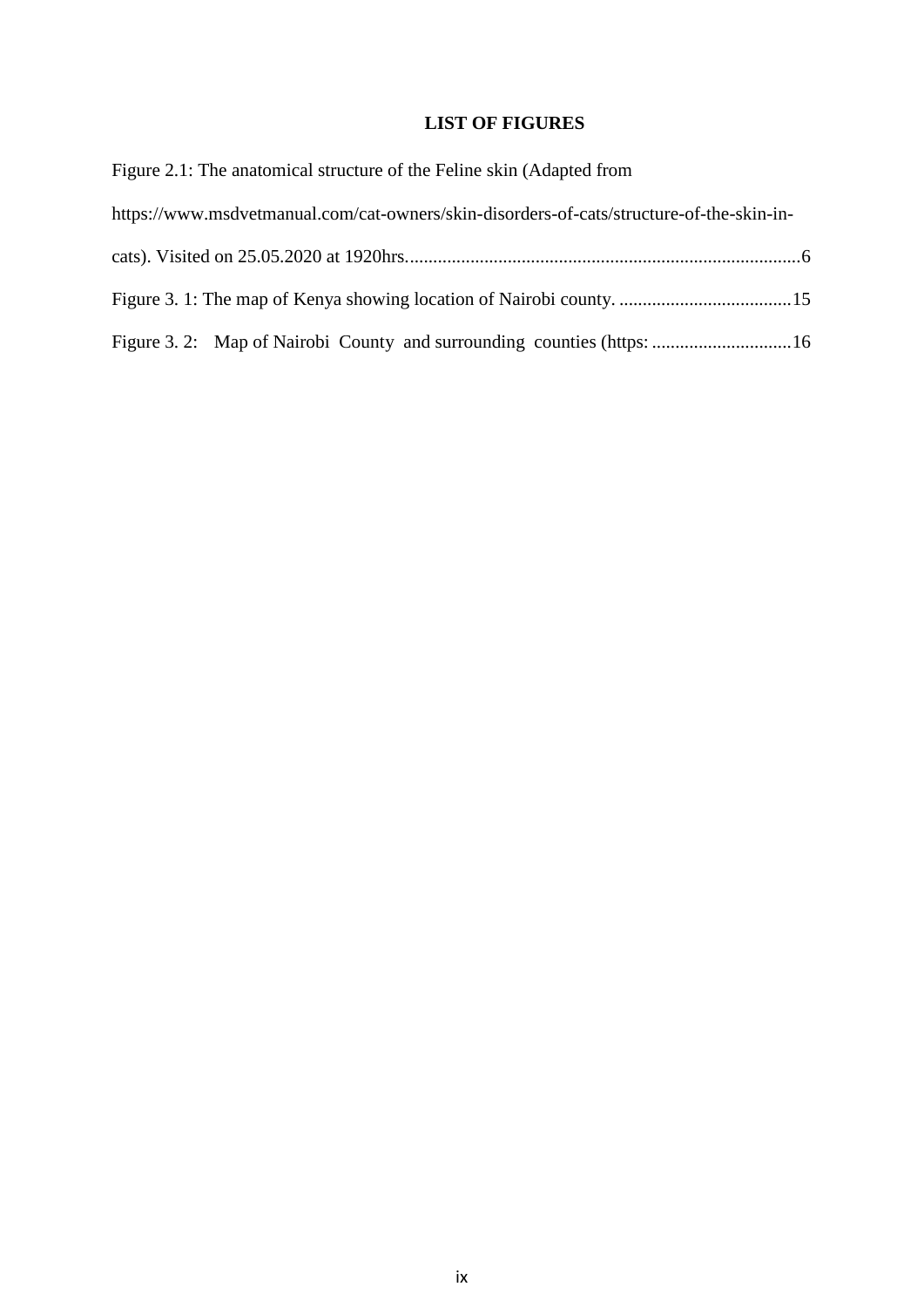## **LIST OF APPENDICES**

<span id="page-9-0"></span>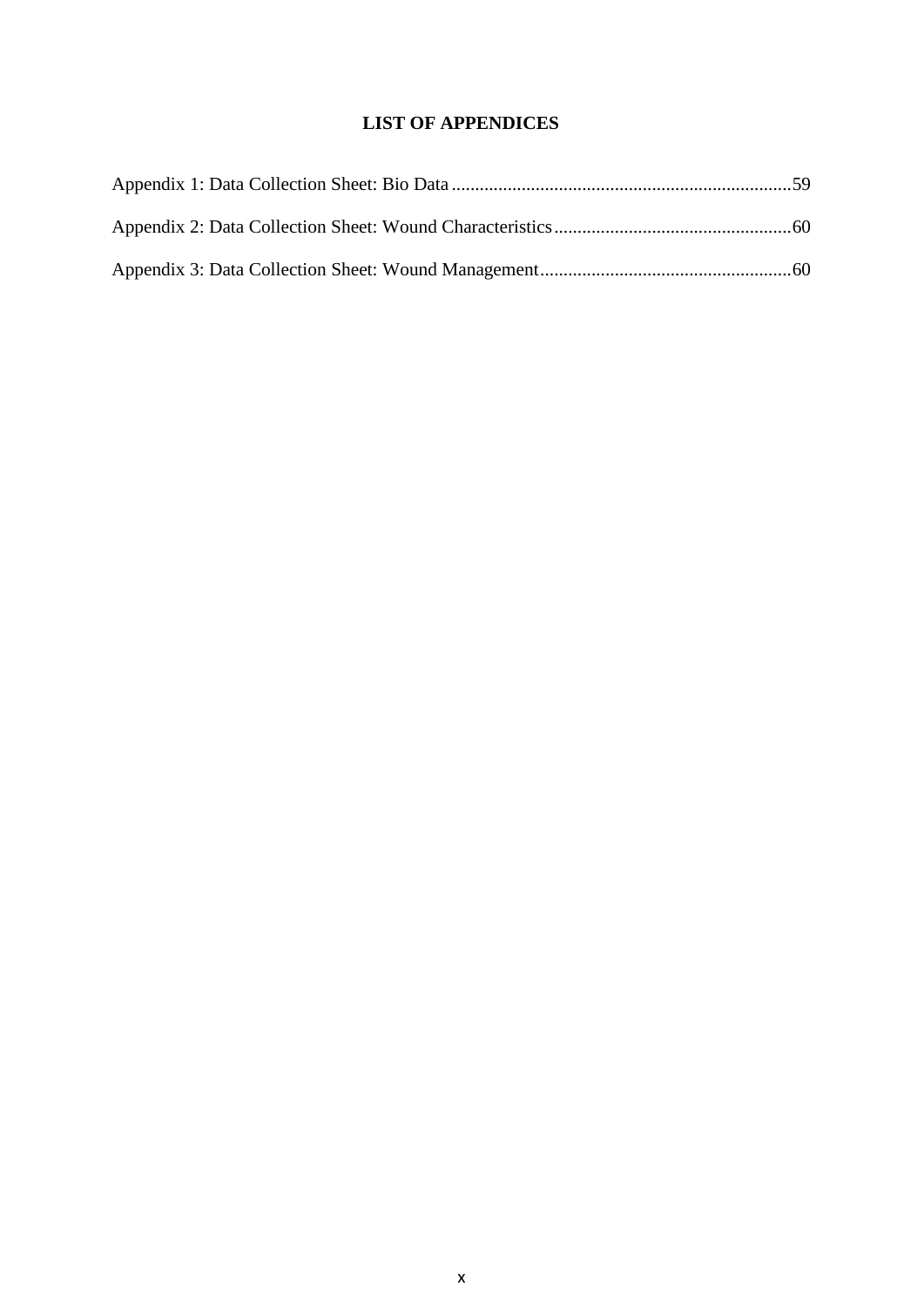#### **ABSTRACT**

<span id="page-10-0"></span>A retrospective study was conducted on clinical records of domestic cats presented to six Veterinary Clinics in Nairobi County, Kenya over a ten year period (2007 to 2016), with the objectives of determining 1) prevalence of wounds and other surgical procedures, 2) the characteristics of wounds and 3) the management and outcomes of wounds in these cats. The lack of current published data on cats in Kenya motivated the study. Data was collected by retrieving information from archived records using case record books and catalogues in these clinics. Case record information on cat breed, gender, age, neuter status, nutritional status, diagnosis, wound type, location, cause, culture and sensitivity, treatment and outcomes was collected and recorded. Data on other surgical conditions and procedures carried out on the cats was collected and recorded. The data was given numerical codes for ease of entering them into Microsoft Excel spread sheets. The data was imported into SPSS statistical software and into GenStat 64 bit release 13.3 copyright 2010 for analysis. Univariate and multivariate analysis was done to test for association between possible risk factors and outcomes as well as association with wound characteristics. Medical records involving 2,444 cases of domestic cats were retrieved from all the 6 veterinary clinics. Percentages of occurrence various parameters and factors in the case records were also calculated.

Among the cases retrieved from the six clinic records, injuries were in 9.9% ( $n=244$ ) of which 61.9% (157) had soft tissue injuries, 13% (n=31) had fractures, 14.8% (n=36) had abscesses and each of the rest: laceration, puncture, avulsion, cellulitis, hematoma and bruise: were in less than 5%.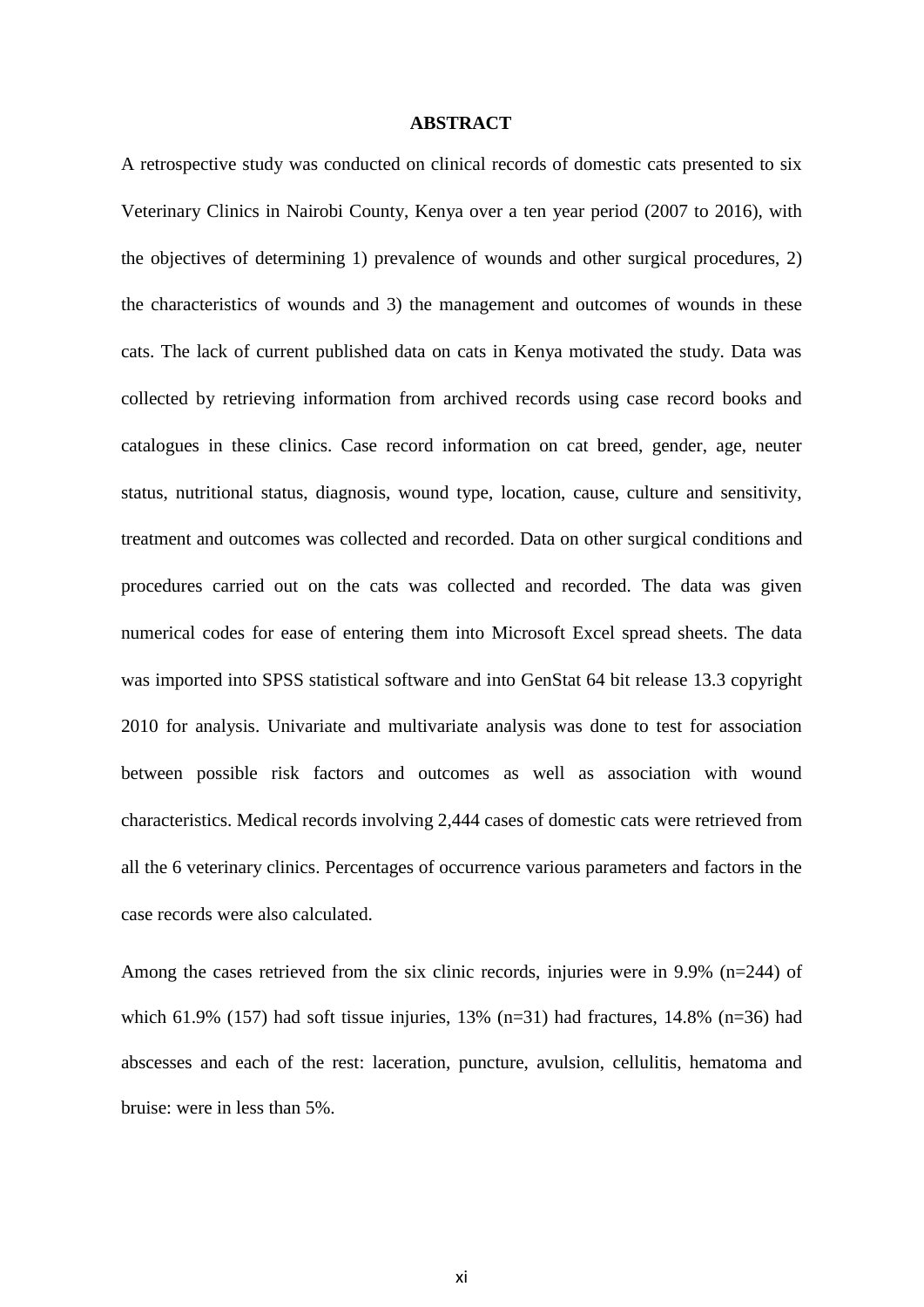Surgical procedures were performed in 23.9% (n=585) of the cases. Of these, 34.4%  $(n=201)$  had ovariohysterectomy and 21.7%  $(n=127)$  had castration done, while the rest of the surgical procedures accounted for less than 5% each. Among the total population of cats whose records were studied, 13.9% (n=339) had surgical/wounds that involved the digestive system,  $10.3\%$  (n=251) the integumentary system and 6.1% (n=149) musculoskeletal system. The rest of the systems were involved in less than 5% each. Out of the 244 cases with wounds, 14.8% (n=36) were caused by unspecified traumas, 13.6%  $(n=32)$  were from fights, 8.2%  $(n=20)$  were surgical wounds, 7%  $(n=18)$  were from bites, 0.4% (n=1) were from burns, and in 56% (n=136) had records with no indication of the causes of the wounds. The cases with wounds involved various body regions; 43.4%  $(n=106)$  on the limbs, 16.8%  $(n=41)$  affected the facial region, 9.8%  $(n=24)$  affected the abdominal region, 7.8% (n=19) and 7.4% (n=18) affected the neck and pelvic regions respectively. Exudates/discharges were present in wounds in 30.3% (n=74) of the cases, infection in  $38.5\%$  (n=94) and necrosis in only  $2.1\%$  (n=5) of the cases. Presence and degree of pain was recorded in  $57.4\%$  (n=140) of the cats with wounds, but no records were entered in 42.6% (n=104) of cases. Systemic antibiotics were recorded as used to treat wounds in 39.3% (n=96) of the cases and topical forms of treatments in 18.5% (n=45), while others such as anti-inflammatory agents, hot fomentation and honey were used in less than 5% each. Some of the surgical procedures used to manage wounds in the cats included stitching in 16.0% (n=39), orthopaedic procedures in 6.6% (n=16) and others including lancing, amputation, reconstructive surgeries, bandaging and herniorrhaphy in less than 5% each. The outcomes of cats with wounds included 43.0% (n=105) recoveries, 3.3% (n=8) recurrences, 2.5% (n=6) euthanized and 1.6% (n=4) deaths. In contrast, 49.6% (n=121) of the cases had no indication of the outcomes in their records.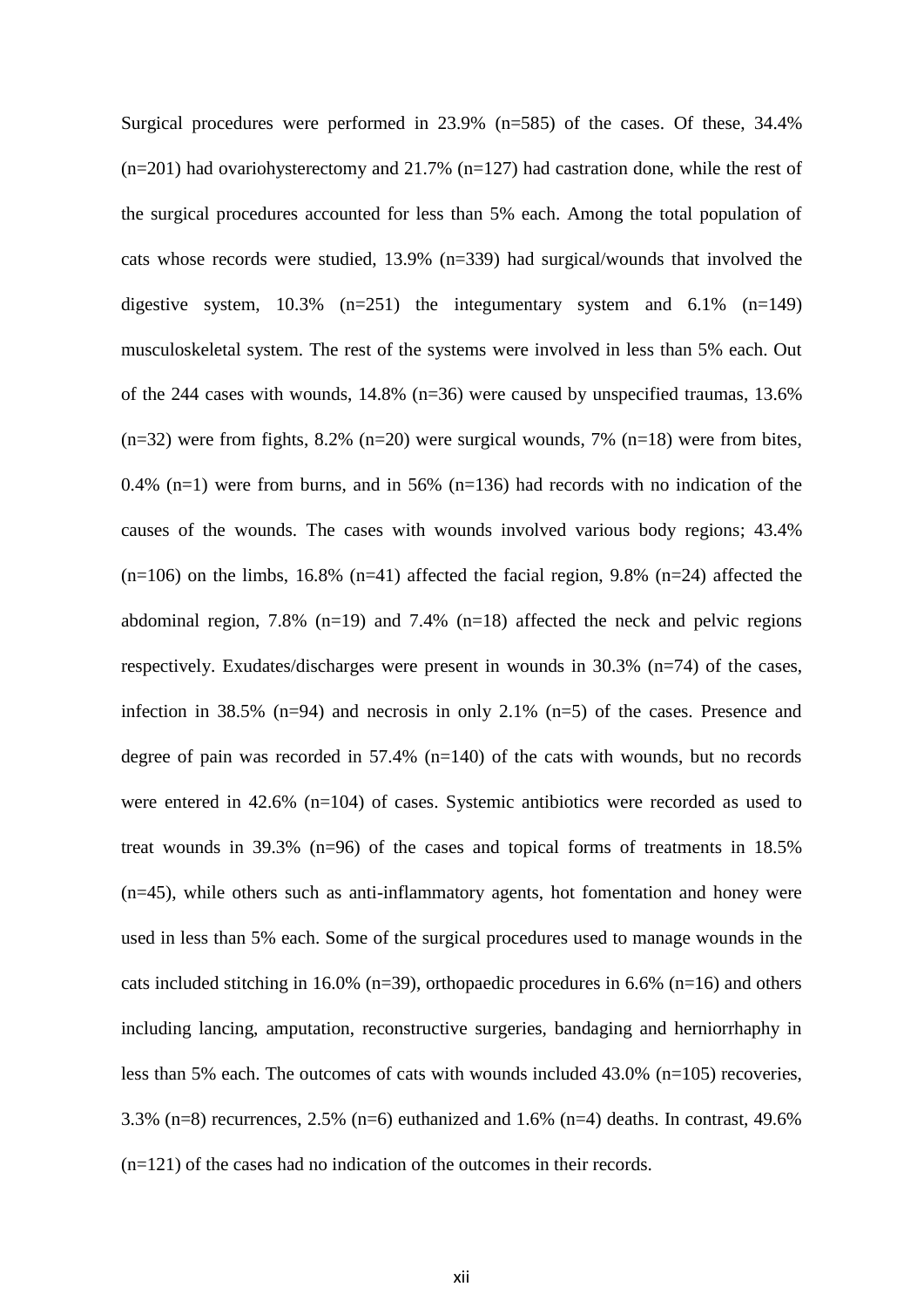There was twice the likelihood of signs of pain in cases that had infected wounds compared to those without infection ( $p=0.047$ ,  $OR=2.19$ ). There was approximately 4 times likelihood of wound occurrence in soft tissues compared to other tissues (p=0.026, OR=3.7). For every category of parameters evaluated from the case records, majority of the cases lacked recorded details. It is concluded from the study that the prevalence of injuries was generally low but relatively higher in soft tissues than other tissues. A higher percentage of the wounds had infections with presence of exudates. The main wound management method was by use of systemic antibiotics, supported occasionally by topical application of antimicrobial agents. With treatment, wound healing and recovery of the domestic cats presented with wounds was averagely high. A prospective study on health conditions of domestic cats in the homes would give more accurate data on whether cats are well taken care of. Record keeping should be improved with inclusion of all relevant case details.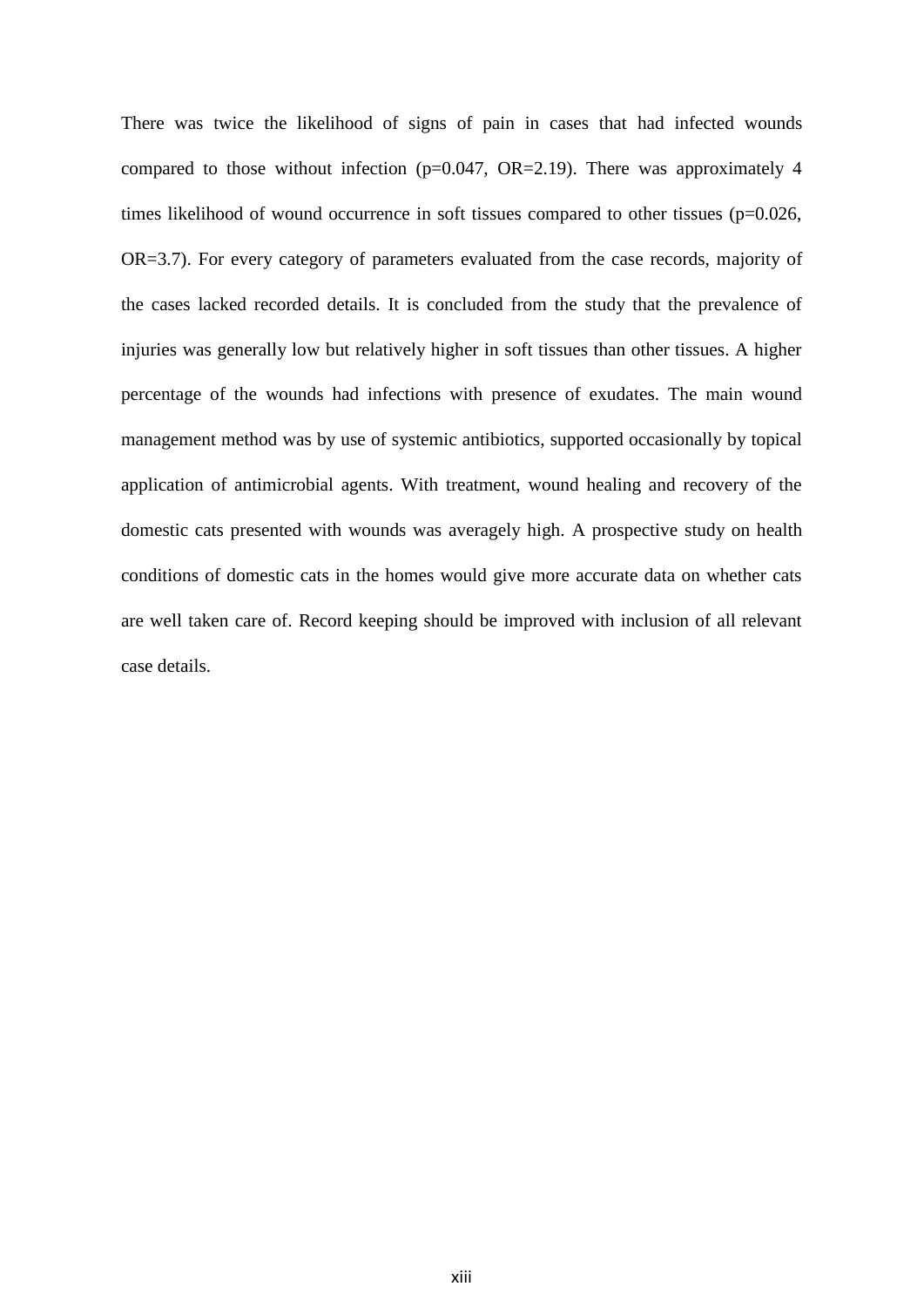#### **CHAPTER ONE**

#### **1.0 INTRODUCTION AND OBJECTIVES**

#### <span id="page-13-2"></span><span id="page-13-1"></span><span id="page-13-0"></span>**1.1 INTRODUCTION**

Cats of the genus Felis have had increased universal acceptance even in Muslim community, which does not keep dogs owing to religious convictions. The current world population of cats is higher than that of dogs at 94.2 million and 89.7 million respectively (Springer and Julie, 2017). Despite their high population, information on their veterinary care is scanty (Brown *et al*., 2007). This has partly been attributed to the belief by most owners that cats rarely need medical attention and that they have low likelihood of infections (Lue *et al*., 2008). Nevertheless, few cats are still presented to veterinary clinics with various medical and surgical conditions.

Majority of cases of cats presented to veterinary clinics in the United States have had dental conditions. The most common dental conditions reported were dental caries, erosions and feline odontoblastic resorptive lesions. This involves the destruction of odontoclasts on the cemental or external tooth surface. Domestic cats have also been presented to veterinary clinics for routine elective surgical procedures, fractures, soft tissue wounds (Alexander *et al*., 2002).

A wound is defined as breakage in continuity of body tissues such as skin or any other body structure (Fossum, 2018). Wounds are a result of either mechanical or chemical injury. Wounds should be carefully examined and classified to aid in the choice of appropriate management approaches. Wounds can be classified as open or closed, and further according to degree of contamination and causative agents. The choice of wound management is influenced by various factors such as type of wound, nature of exudates, extent of infection, duration of the wound, location, and dimensions of the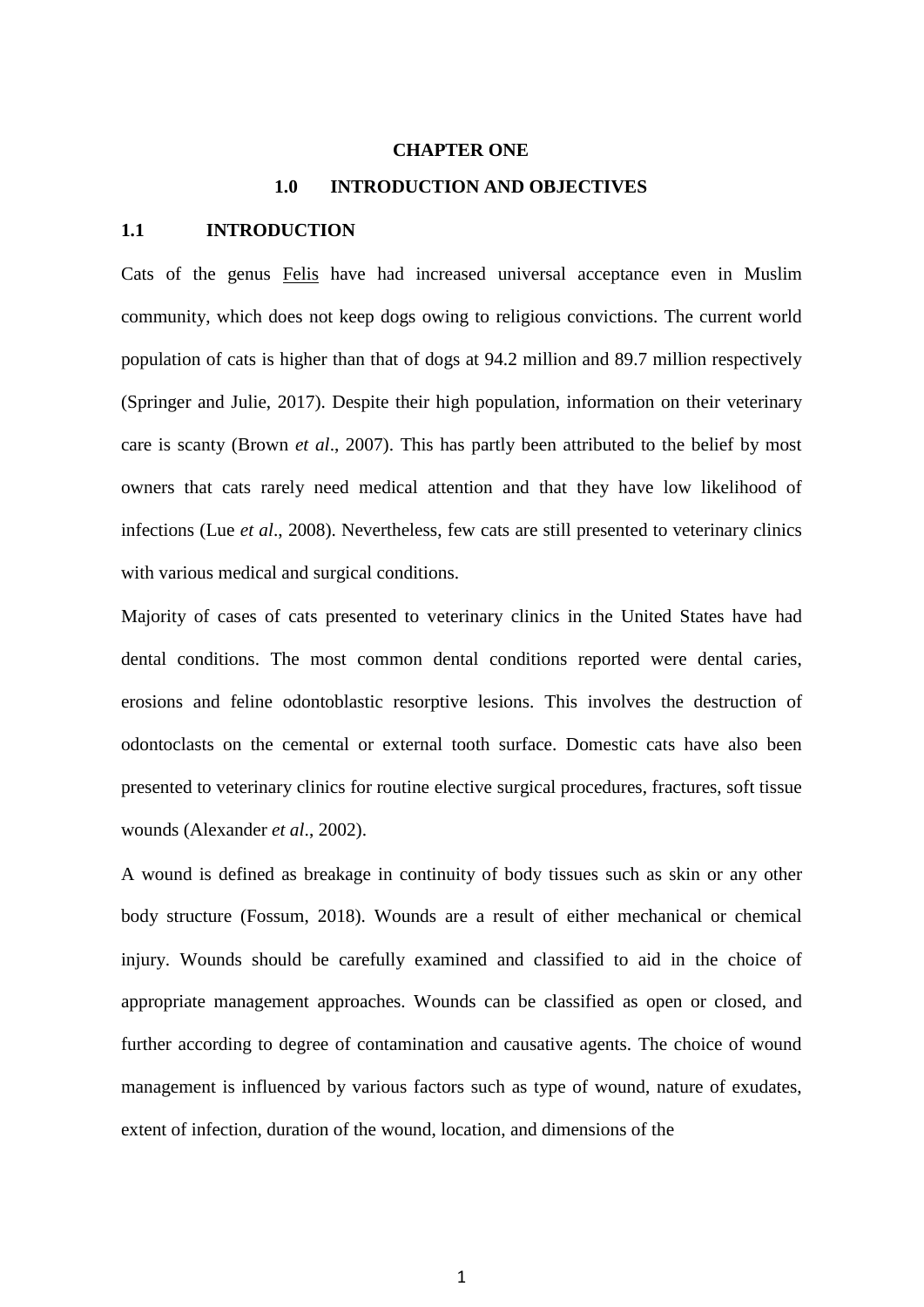wound, presence of foreign bodies and extent of tissue damage. It is also influenced by the animal factors such as species, age, and concurrent nutritional and medical status. Other critical factors essential to consider in examining wounds in a patient include hemostasis, neurovascular supply and extent of musculoskeletal involvement (Fossum, 2018, Mickelson and Mans Colopy 2016, Orsted, 2004, Kerstein, 1997).

Wound healing and repair are achieved through biological and biochemical processes that are characterized under four phases, which include: hemostasis, inflammation, proliferation/granulation and remodeling/maturation. These phases overlap and the duration for each phase depends on the type of wound and management principles employed (Fossum, 2018, Kozar, *et al.,* 2018, Orsted, 2004, Kerstein, 1997). In a normal patient, the hemostatic cascade takes place within minutes. It involves the release of blood clotting factors to form a fibrin mesh over the wound with the aid of platelets. Inflammation involves mobilizing neutrophils for initial defense against pathogens. This hastens the wound healing process. Proliferation of fibroblasts and collagen occurs simultaneously with inflammation to strengthen the framework created by the fibroblasts during the hemostatic stage. The last step of wound healing involves remodeling of the collagen tissue to strengthen and realign the wound (Kožár, *et al.,* 2018).

A study conducted in United States of America describing the patterns of injuries in domestic cats reported a 13% incidence of wounds. The incidence was higher in cats than in dogs at 9%, which was attributed to less muscle cover in cats, thus inability to dissipate the impact from blunt force (Slatter, 1993). Information on the prevalence, etiology and pattern of injuries affecting dogs and cats in developing countries including Kenya is scant. To establish the feasibility and justification of the project, a preliminary study reviewed medical records of 343 patients from two veterinary clinics in Kenya in 2015. The results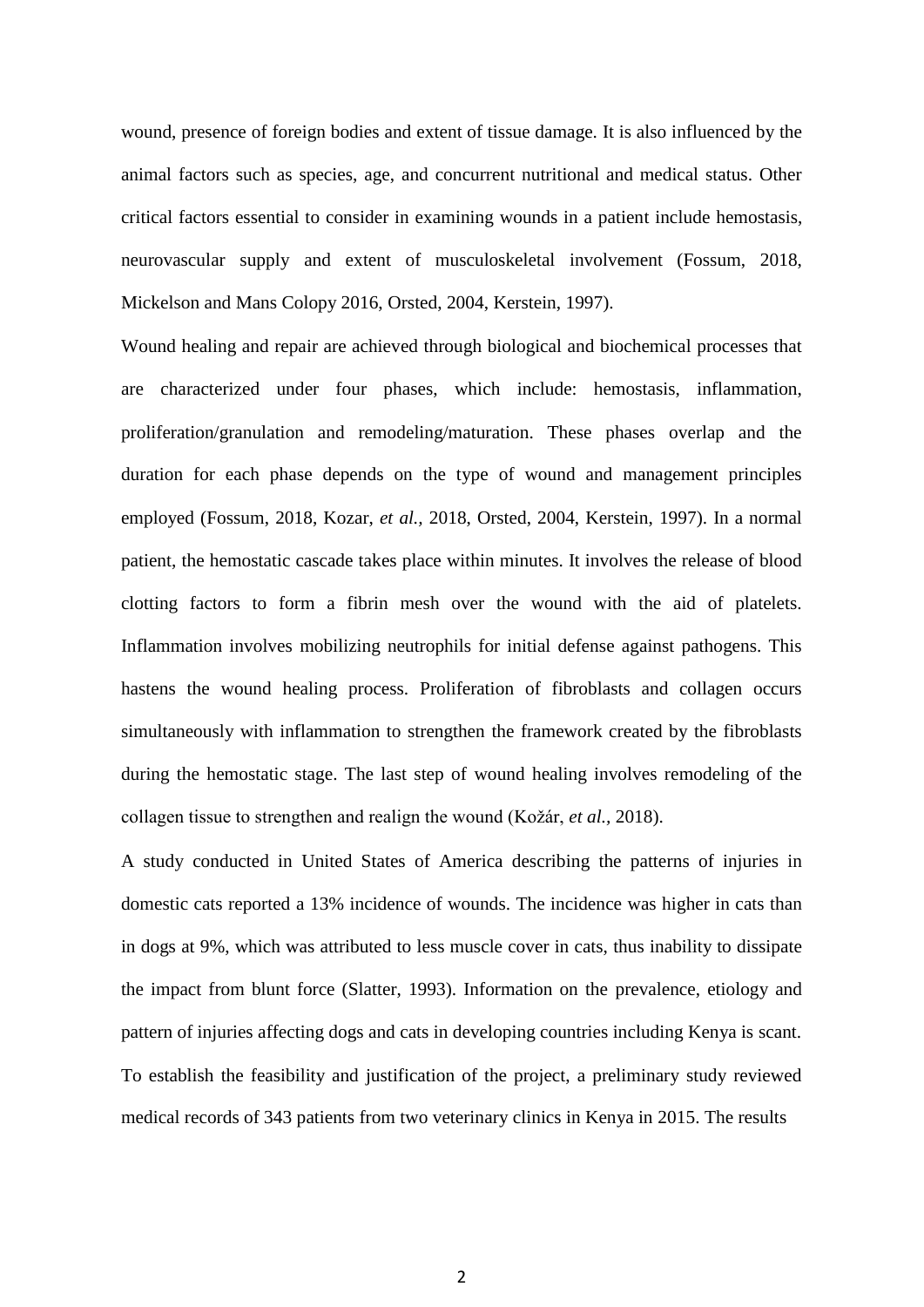revealed that the most frequent reason for presenting domestic cats to the clinics were soft tissue wounds (58.3%; n=200) and elective surgical procedures particularly neutering [castration (17.5%; n=60) and ovariohysterectomy (14.6%; n=51)], and medical conditions (9.3%; n=32). Wounds were sustained from fights, trauma by other causes, or surgery. No previous studies had been reported on the prevalence of soft tissue injuries in domestic cats in Kenya, prompting the design of the current study.

#### <span id="page-15-0"></span>**1.2 HYPOTHESIS**

Global evidence for soft tissue injuries in domestic cats is being widely reported. However, empirical evidence in scientific publications describing the prevalence, etiology, types, management, and outcomes of wounds as well as surgical conditions in domestic cats in Kenya is scant. It was therefore necessary to determine the prevalence of soft tissue injuries and surgical procedures in domestic cats presented to veterinary clinics in the urban and peri-urban areas of Nairobi County, Kenya.

The study was designed with the hypothesis that the prevalence of soft tissue injuries and surgical procedures carried out in domestic cats in, Kenya, is moderately high.

#### <span id="page-15-1"></span>**1.3 GENERAL AND SPECIFIC OBJECTIVES**

#### <span id="page-15-2"></span>**1.3.1 GENERAL OBJECTIVE**

To determine the prevalence, clinical characteristics, management and outcomes of wounds and other surgical procedures in domestic cats in selected veterinary clinics in Nairobi County, Kenya.

#### <span id="page-15-3"></span>**1.3.2 SPECIFIC OBJECTIVES**

The specific objectives of the study were: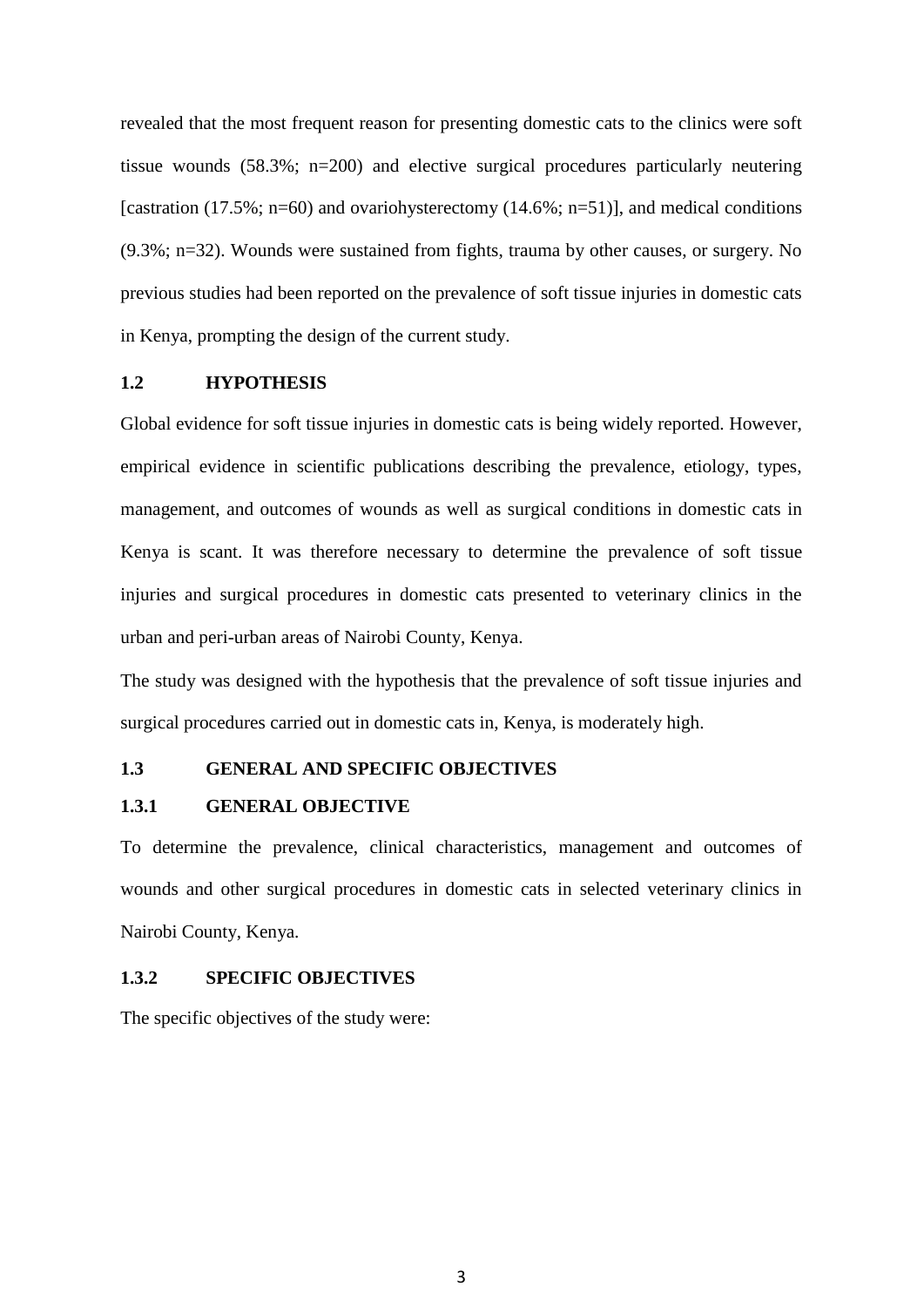- i. To determine the prevalence of soft tissue injuries and other surgical procedures in domestic cats presented to selected veterinary clinics in Nairobi County, Kenya from January 2007 to December 2016.
- ii. To determine the characteristics of wounds that occurred in domestic cats presented to selected veterinary clinics in Nairobi County, Kenya from January 2007 to December 2016.
- iii. To determine the management and outcomes of wounds in domestic cat presented to selected veterinary clinics in Nairobi County, Kenya from January 2007 to December 2016.

#### <span id="page-16-0"></span>**1.3.3 JUSTIFICATION**

The global population of domestic cats has been increasing and was estimated at 94.2 million (Springer and Julie, 2017). The number of domestic cats being admitted to the veterinary clinics for various surgical conditions is increasing, but still lower than that of dogs attended in veterinary clinics for surgical conditions (Amy *et al*., 2010). There is no available scientific documentation on the prevalence of wounds and surgical procedures in domestic cats in Kenya. It was therefore hypothesized that the prevalence of wounds and surgical procedures carried out in veterinary clinics in Kenya on domestic cats is high. This prompted the design and implementation of the study to determine the actual status of wounds and surgical procedures for the 10-year period included in the study.

There is a demand for additional research in domestic cats, especially evidence-based health care (Amy *et al.,* 2010). Preliminary review of the records in three veterinary clinics before the full study, revealed that most domestic cats presented to these clinics were mainly for elective surgical procedures such as castration and ovariohysterectomy. There is no documented account of the prevalence and type of wounds as well as surgical procedures carried out in domestic cats in Kenya. Therefore, this study aimed at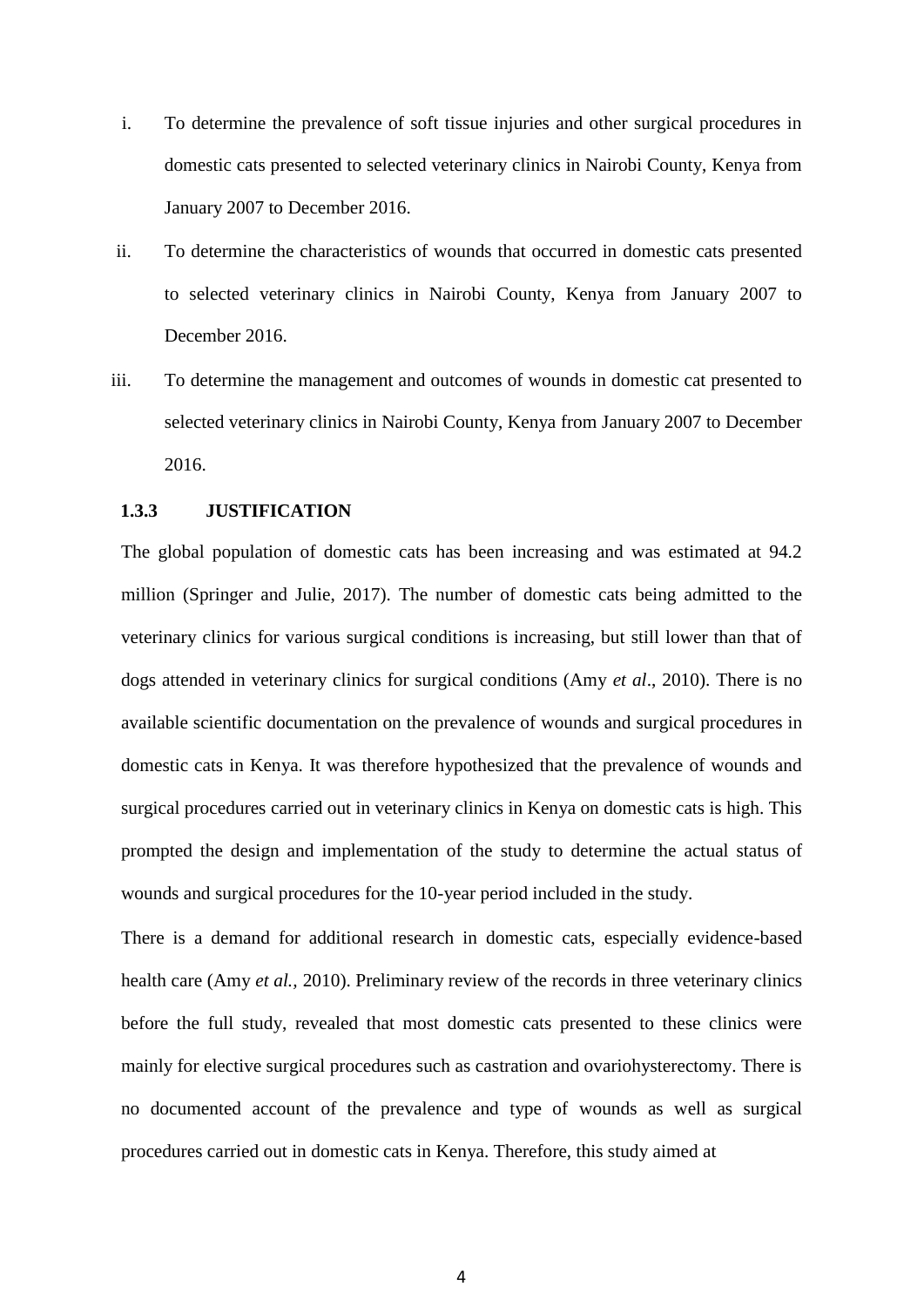determining the prevalence, characteristics, management and outcomes of soft tissue injuries as well as the surgical procedures in domestic cats presented to the veterinary clinics in Nairobi County, Kenya.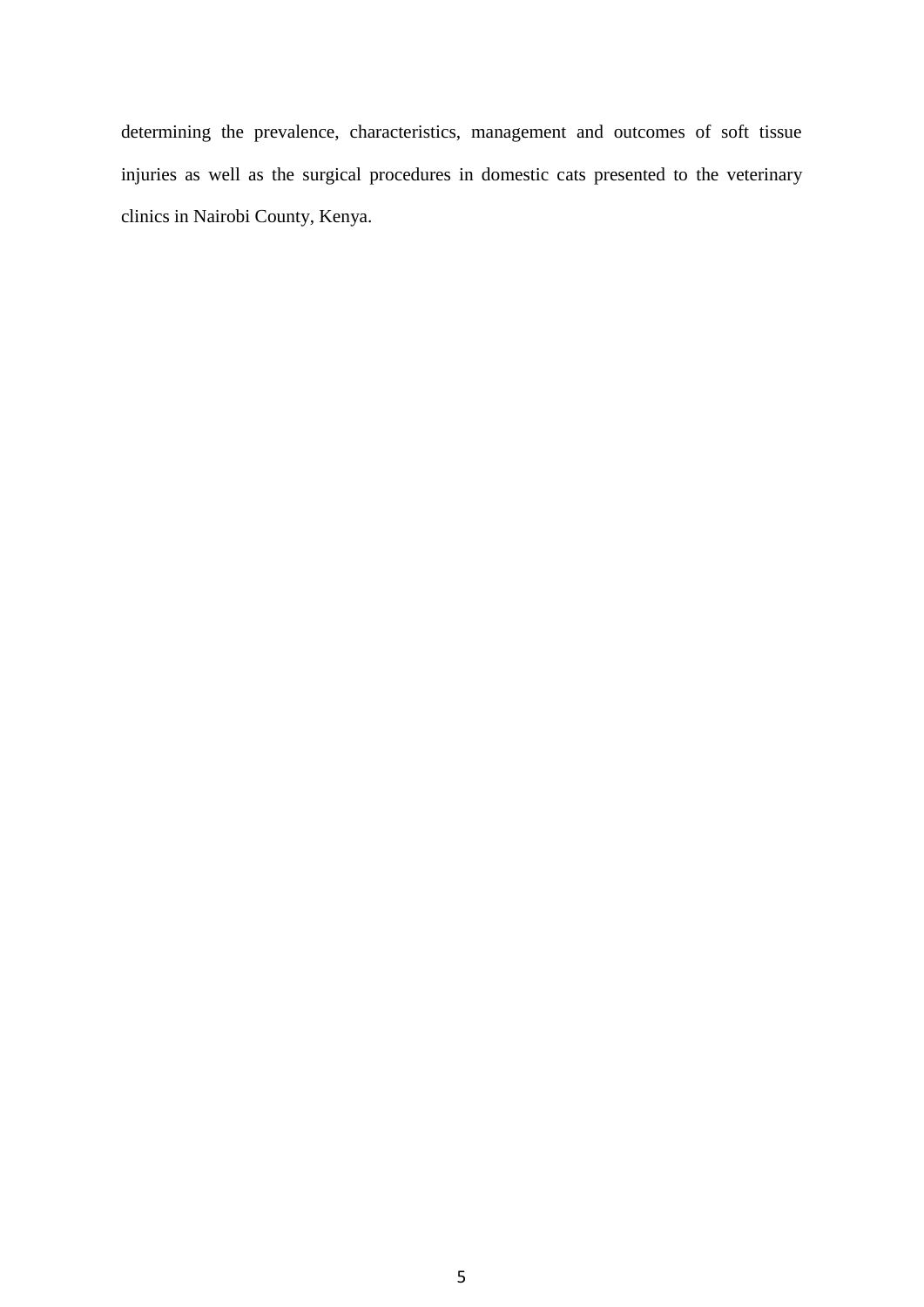#### **CHAPTER TWO**

#### **2.0 LITERATURE REVIEW**

#### <span id="page-18-2"></span><span id="page-18-1"></span><span id="page-18-0"></span>**2.1 ANATOMY OF THE FELINE SKIN**

The skin is the first barrier offering protection from pathogens such as bacteria, fungus and viruses (Foss *et al.,* 2008). The skin of a cat has two major layers: the epidermis and the dermis (Figure 2.1). The epidermis is further sub-divided into five other layers; stratum basale, stratum spinosum, stratum granulosum, stratum lucidum and stratum corneum. The epidermis, dermis and subcutaneous tissue of the domestic cat is significantly thinner than that of the dog, and more pliable and mobile over most body Surfaces (Langley-Hobbs *et al.,* 2013).



<span id="page-18-4"></span>**Figure 2.1**: **The anatomical structure of the Feline skin (Adapted from [https://www.msdvetmanual.com/cat-owners/skin-disorders-of-cats/structure-of-the](https://www.msdvetmanual.com/cat-owners/skin-disorders-of-cats/structure-of-the-skin-in-cats)[skin-in-cats\)](https://www.msdvetmanual.com/cat-owners/skin-disorders-of-cats/structure-of-the-skin-in-cats). Visited on 25.05.2020 at 1920hrs.**

#### <span id="page-18-3"></span>**2.2 SURGICAL AND TRAUMATIC WOUNDS IN CATS**

Unlike other domestic animals, the domestic cat offers little to human survival. Many people have a strong belief that cats get sick less frequently in comparison to other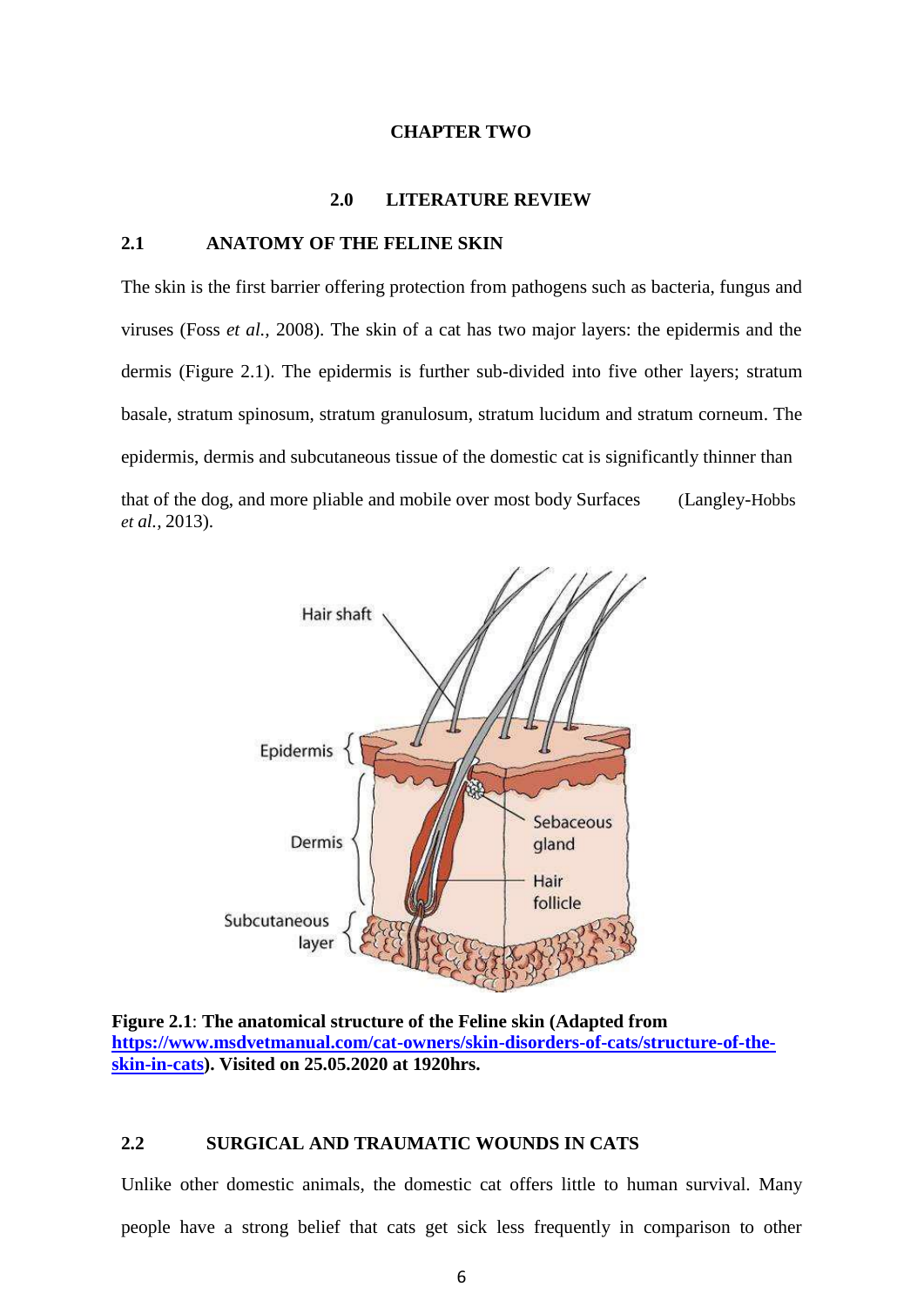animals. This may be attributed to erroneous beliefs that cats are self-sustaining and that detecting disease in cats is rather difficult (Amy *et al.,* 2010). This probably explains the low cat patients in veterinary clinics around the world compared to dogs. Wounds in domestic cats are managed slightly different from those in dogs, which can be attributed to the nature of the loose subcutaneous tissue in cats (Murgia, 2016).

#### <span id="page-19-0"></span>**2.2.1 SURGICAL WOUNDS**

A wound is defined as the breakage in continuity of body tissues such as skin or any other body structure (Fossum, 2007). Surgical wounds are a result of surgical procedures that have been performed. Surgical site infections that occur after surgery may lead to delayed wound healing (Nelson, 2011). The most common elective surgical procedures carried out in domestic cats are neutering i.e. ovariohysterectomy and castration. Wounds created from surgical procedures are considered as clean wounds under aseptic techniques (Altmeier *et al*., 1976).

#### <span id="page-19-1"></span>**2.2.2 TRAUMATIC WOUNDS**

Orthopedic cases in cats include fractures which occur mostly through trauma from motor vehicle accidents and dog bites. Majority of cases reported with fractures involve the femur and least affected is the humerus (Catarina *et al*., 2016). Tarsal injuries have also been reported as common especially in male cats. These result from motor accidents. These injuries are corrected surgically with the most common complication being necrosis of the skin. Large wound defects have been reported to result in dogs because of damage to the metatarsal artery during the initial injury. This has not been reported in cats (Kulendra and Arthurs, 2014).

#### <span id="page-19-2"></span>**2.3 CLASSIFICATION AND CHARACTERISTICS OF WOUNDS**

Wounds can be classified and categorized based on the following criteria: according to the causative agent (venom, thermal burns, chemicals, mechanical injury, and radiation) and bacterial contamination (clean, clean contaminated, contaminated, and heavily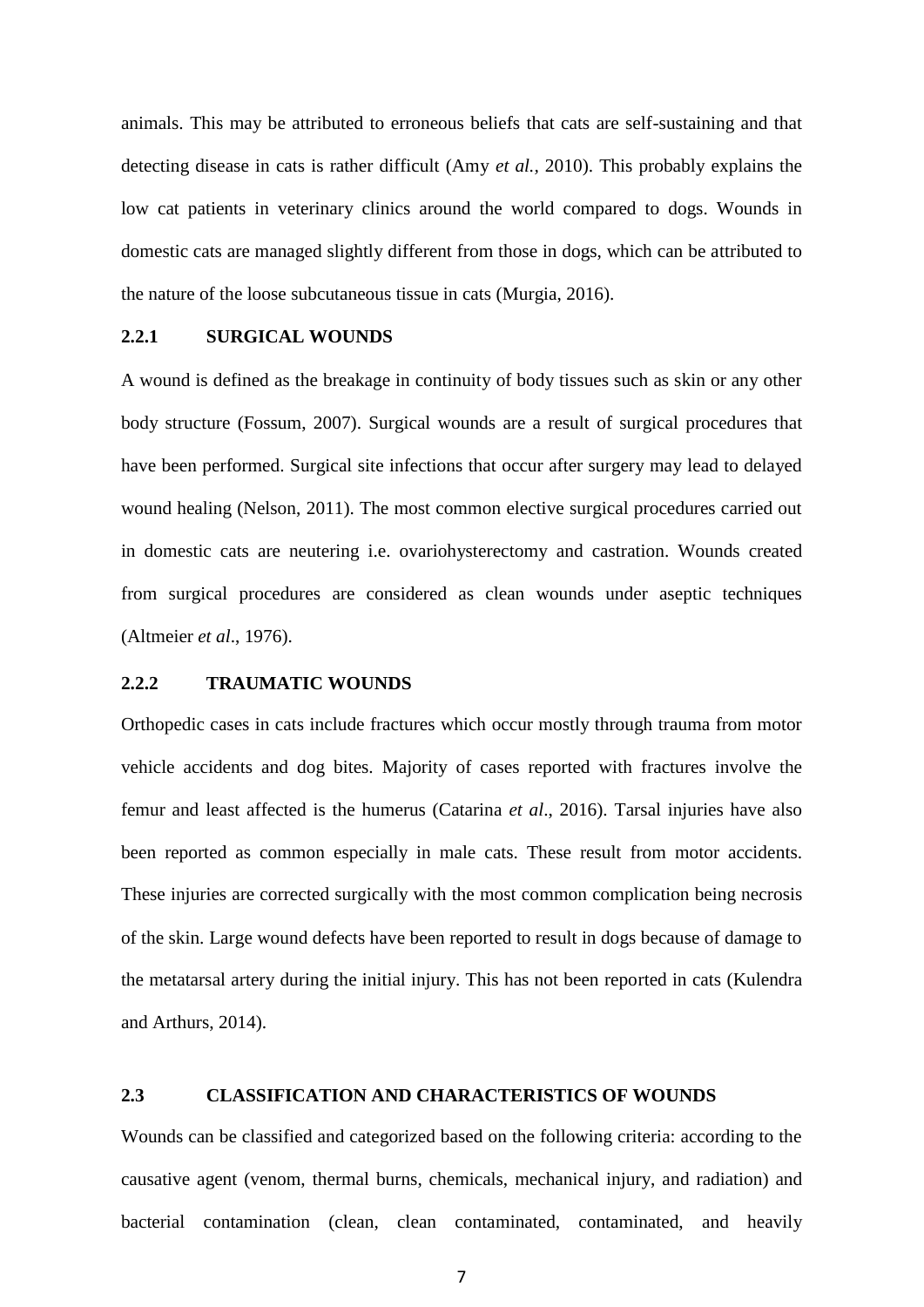contaminated) (Fossum, 2007). Wounds can also be classified as open or closed wounds depending on whether there is full thickness (open) or partial breakage (closed) of the skin, respectively. The characteristics of wounds that should be evaluated for appropriate management include: type and location of the wound, whether open or closed with respect to skin breakage, stage of the wound, size of wound, whether infected or not, presence and amount of exudates, presence of odor, state of the surrounding tissues (color and appearance), level of pain. Surgical wounds can be classified into the following categories based on their degree of contamination (Fossum, 2007).

**Clean wound** – this is whereby a surgical procedure is performed without breaking any asepsis and not entering the main three systems that are open to the environment: gastrointestinal tract, respiratory system and the urogenital system.

**Clean contaminated wounds** – is whereby there is a slight break in asepsis and includes elective procedures into the three main systems that are open to the environment with minimal leakage.

**Contaminated wounds** – this is whereby there is a major break in asepsis with significant leakage from the three systems and in the presence of infection.

**Dirty wound** – this includes the gross contamination of the surgical site, and presence of a foreign material and purulent inflammation. Necrotic tissue may also be available in the wound.

Traumatic wounds can be classified into three main categories based on the duration before they are presented for management and include: (Fossum, 2007)

**Class 1** – these classes of wounds are presented during the golden hours, usually  $0 - 6$ hours after the injury has occurred with minimal tissue contamination.

**Class 2** – these are presented after 6 hours and not before 12 hours with degree of infection but not to its critical extent.

8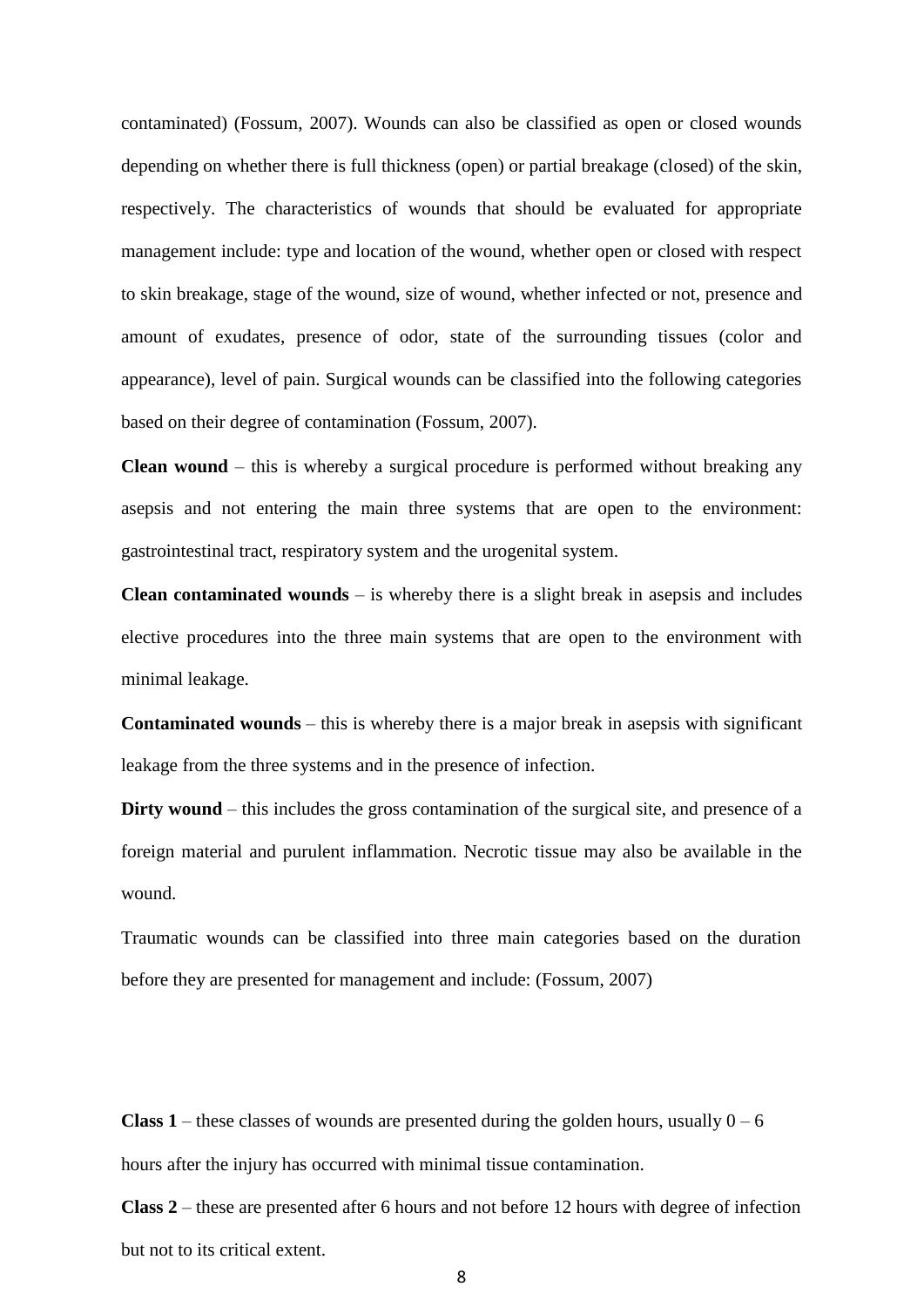**Class 3** – these are presented more than 12 hours after injury with gross wound infection.

The characteristics of wounds based on various classifications are presented as described

by Langley-Hobbs *et al.* (2013) in Table 1.

<span id="page-21-0"></span>**Table 1. 1: Types of wounds under various classifications**

| Type of wound    | <b>Characteristics</b>                                                                                    |  |  |
|------------------|-----------------------------------------------------------------------------------------------------------|--|--|
| Shear            | Skin loss with underlying tissue loss. Usually heavily                                                    |  |  |
|                  | Contaminated                                                                                              |  |  |
| Avulsion         | Skin and tissue loss with little underlying tissue loss. Skin may lie                                     |  |  |
|                  | back down onto the underlying tissues and initially appear normal                                         |  |  |
|                  | despite devascularization                                                                                 |  |  |
| Degloving        | Skin loss at the extremities resulting in a circumferential deficit.                                      |  |  |
|                  | This is problematic as it cannot contract to heal by second                                               |  |  |
|                  | Intention                                                                                                 |  |  |
| Puncture wound   | Caused by sharp pointed object e.g. bite wounds. Potentially having<br>deep seated infection and abscess. |  |  |
| <b>Ballistic</b> | The damage caused is dependent on the speed and distance of the                                           |  |  |
|                  | missile or bullet with risk of organ injury.                                                              |  |  |
| Crush injury     | There may be little damage on the skin surface, but underlying                                            |  |  |
|                  | organ and muscle damage may be difficult to determine at initial<br>examination.                          |  |  |
| Abrasion         | These are friction-caused wounds with partial thickness injury with                                       |  |  |
|                  | dermal retention, but denuded epidermis. May cause significant                                            |  |  |
|                  | fluid loss if large areas affected. Can be extremely painful due to                                       |  |  |
|                  | injury of sensory nerve endings on cutaneous tissue.                                                      |  |  |
| Laceration       | Skin wound with little lateral trauma from the wound. Variable                                            |  |  |
|                  | depth, generally little associated tissue damage due to irregular                                         |  |  |
|                  | margins caused by tissue tear.                                                                            |  |  |
| Heat/chemical    | The extent of the damage may not be apparent for                                                          |  |  |
| <b>Burns</b>     | several days until the skin necrosis is complete                                                          |  |  |
| Skin sloughing   | Skin slough caused by vasculitis may be associated with systemic                                          |  |  |
| secondary to     | disorders such as coagulopathy, hypotension, pyrexia, etc. Skin loss                                      |  |  |
| necrosis or      | depends on type of bite and mechanism of actions.                                                         |  |  |
| Vasculitis       | Cat bites into the perineal area can cause sinus formation                                                |  |  |
|                  | due to penetration of the rectum by sequestrate or bullet                                                 |  |  |
|                  | $E_{\text{total}}/s/\text{g}$ (consider for small may need to be aline since two sta-                     |  |  |

Fistula/sinus/foreign fragments may result in healing sinus tracts

body tracts

secondary to skin Ulceration

Pressure sore/ Skin loss and ulceration can occur

Frostbite/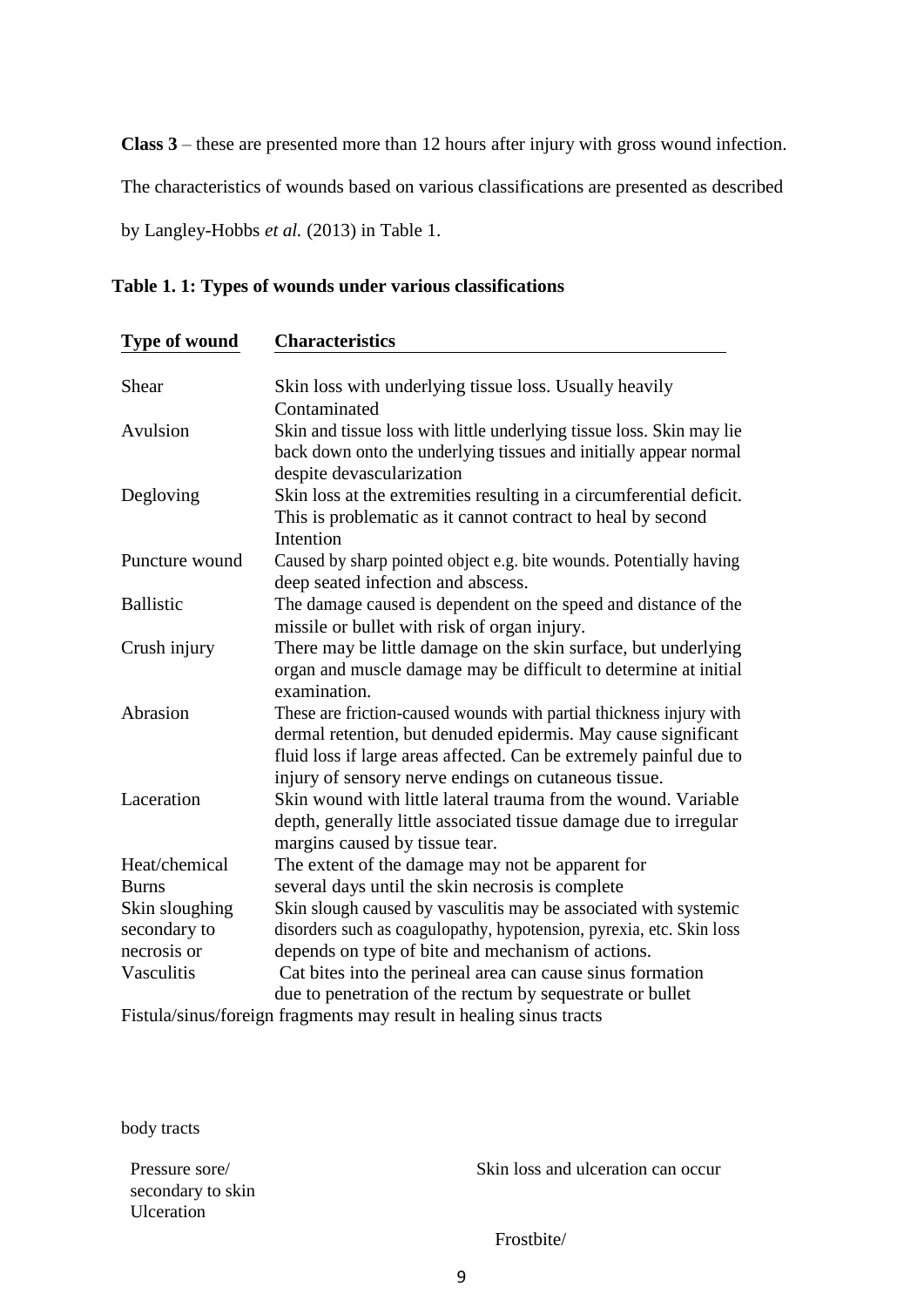| thinning                     | and               | poor | repair                                      | hyperadrenocorticism                        |
|------------------------------|-------------------|------|---------------------------------------------|---------------------------------------------|
| secondary<br>especially the  | to                |      |                                             | Cats may suffer skin loss of extremities,   |
| Sunburn                      |                   |      |                                             | pinnae when exposed to extreme weather      |
|                              | <b>Iatrogenic</b> |      |                                             |                                             |
| Surgical wound               |                   |      |                                             | Wound dehiscence usually occurs secondary   |
| to tension,                  |                   |      |                                             |                                             |
| Dehiscence                   |                   |      |                                             | poor suture technique, infection, and self- |
| trauma or                    |                   |      |                                             |                                             |
|                              |                   |      |                                             | poor vascularization of the skin edges.     |
| Tourniquet<br>result in skin |                   |      |                                             | Improper bandage application may also       |
| Injuries                     |                   |      | loss due to a tourniquet effect on the limb |                                             |
|                              |                   |      |                                             |                                             |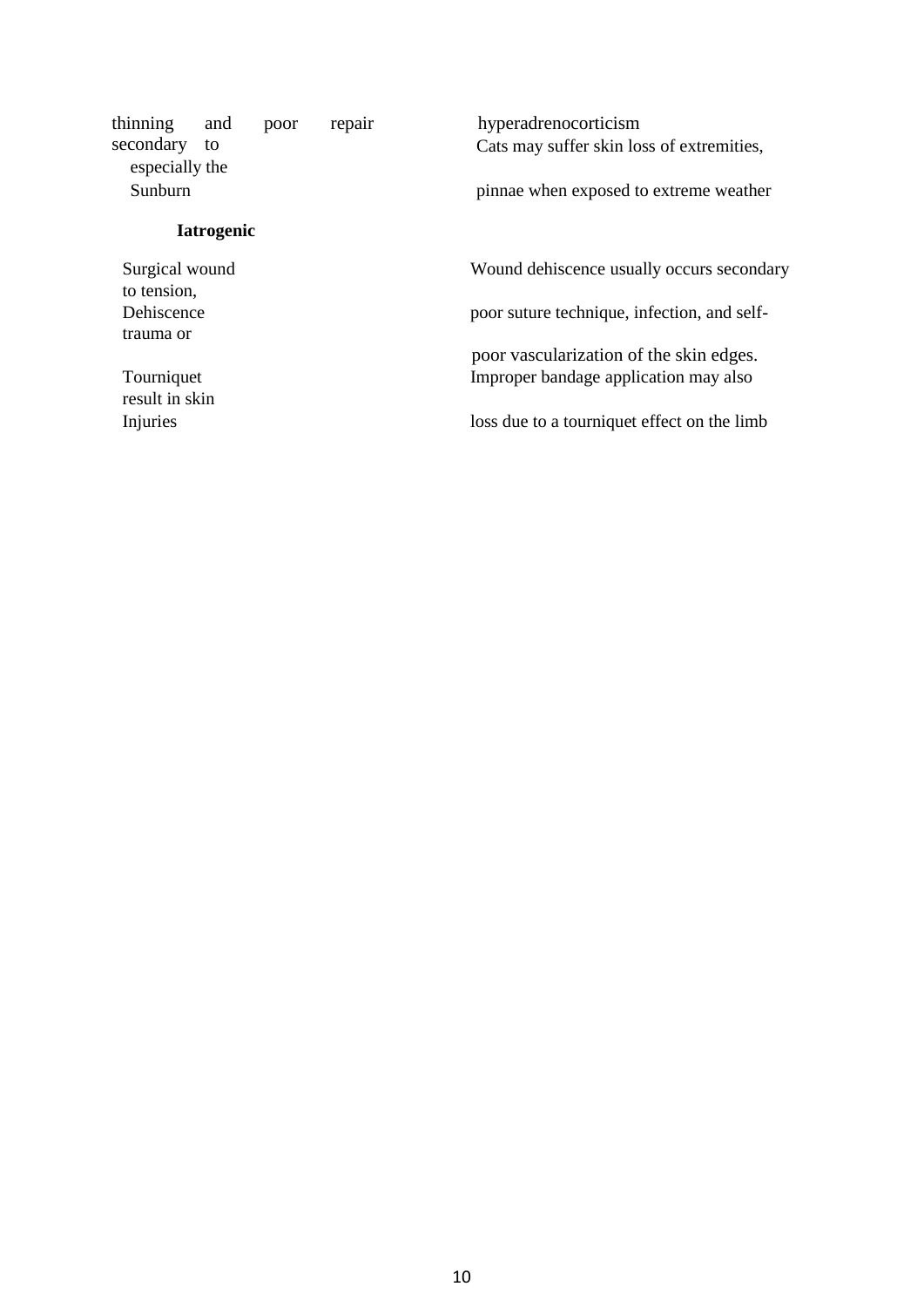#### <span id="page-23-0"></span>**2.4 WOUND MANAGEMENT AND OUTCOME**

Management of a wound is influenced by its type and characteristics. Other factors that may influence the method of wound management include; time lapse from when the wound is presented for management, extent of damage to the tissue, amount of tissue loss, level of contamination, patient health status, blood supply to the area affected, and location of the wound (Murgia, 2016).

#### <span id="page-23-1"></span>**2.4.1 WOUND PREPARATION AND CLEANSING**

Wounds should be assessed together with the overall health status of the animal before management protocol is started. Temperature, heart rate, respiratory rate, level of shock should all be assessed prior. This aids to judge the severity of the wound and if it is life threatening. Wounds need to be prepared aseptically before treatment can be employed. This is done by shaving (clipping) the area around the wound and washing using water and chlorhexidine. The wound should be irrigated with copious amount of water to rid the wound off gross contamination and reduce on the debris. The best solution to use for wound irrigation is normal saline 0.9%, Hartmann's solution, or normal tap water. Different chemicals can be used to reduce the necrotic debris and bacterial contamination: commercial cleansers, tap water, balanced electrolyte solution, normal saline (0.9%) solution, Tris EDTA, 0.1% Povidone iodine, and 0.05%chlorhexidine solution (Fossum, 2018). The wound should be covered in a dressing or bandaged until the patient is stabilized before any treatment plan can be instilled. This is done for patients who are compromised with significant blood loss. Proper wound management requires the patient to be sedated or put under general anesthesia to accurately assess the wound and form a definitive plan but should be done only after the patient has been stabilized (Murgia, 2016).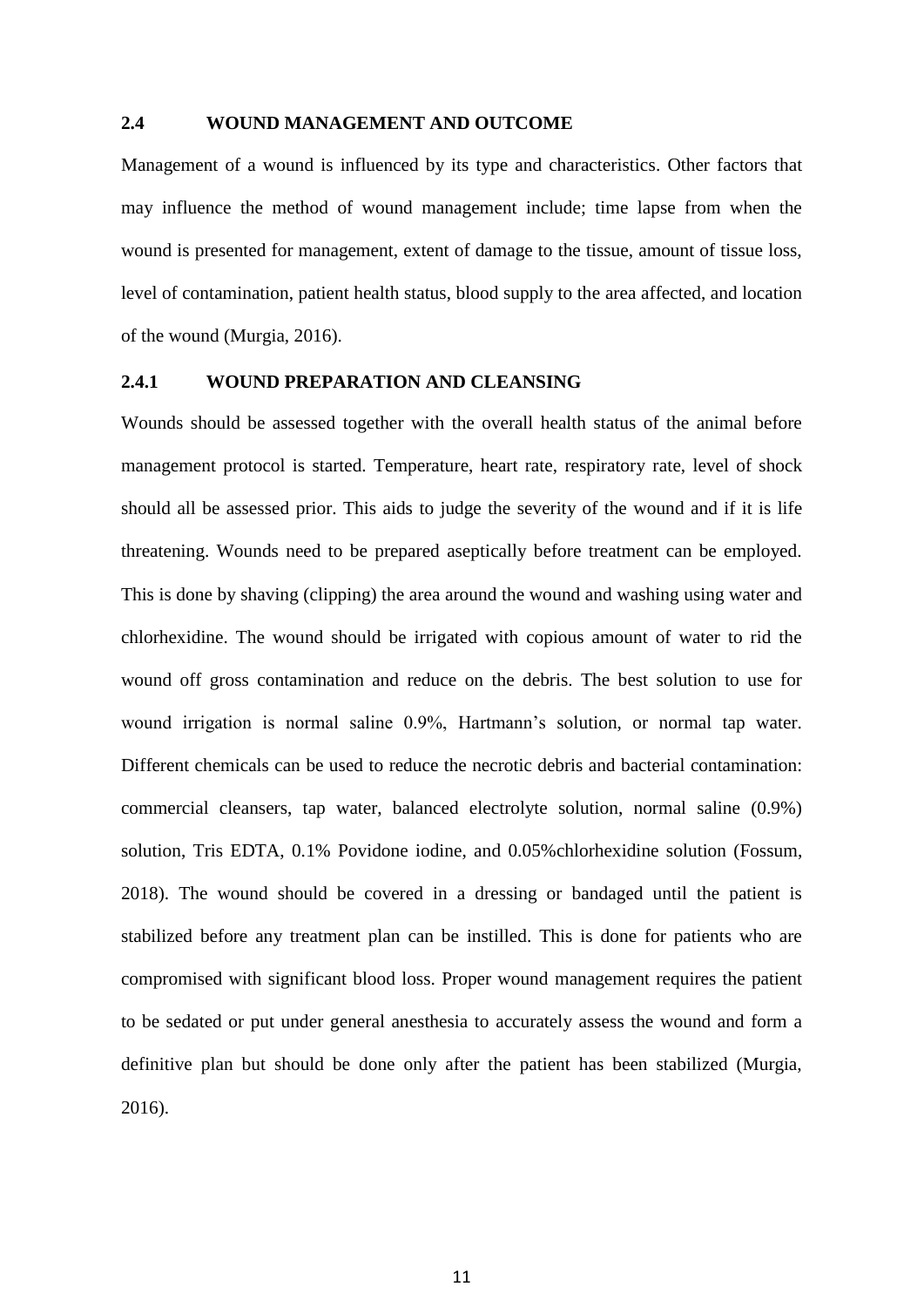#### <span id="page-24-0"></span>**2.4.2 SURGICAL TREATMENT**

Primary healing can be instilled by using simple suture techniques in fresh wounds that have not been contaminated. Surgical procedures that are used for cosmetic wound correction are: local flaps, axial pattern flaps, and free skin grafts for large defects in cooperated together with plasma rich platelets for a better outcome (Marudhamuthu *et al., 2016,* Doyle, 2012). Wounds that are presented more than 12 hours after occurrence are left to heal using secondary intention after wound preparation has been carried out (Fossum, 2018).

#### <span id="page-24-1"></span>**2.4.3 CONSERVATIVE MANAGEMENT**

Topical antibiotics, manuka honey and sugar have been employed to treat wounds (Mathews *et al.,* 2002). Initial antibiotics use is recommended for chronic wounds which are mostly polymicrobic, though after culture and sensitivity is done to reduce on the effects of drug resistance. It is recommended to stop antimicrobial drugs once healthy granulation tissue starts to form as there is little penetration of the drug to the target site. Silver sulfadiazine may be used as a topical antibiotic in some wounds. Antibiotics are routinely used in most wound to prevent infection as it can delay wound healing (Murgia, 2016).

Sugar has been employed in wound healing and its main effects are on granulation tissue formation and epithelialization of the wound. It can be applied on the wound and a bandage dressing applied to cover it. The dressing should be changed twice or thrice a day since sugar encourages greater effusion to the wound (Murgia, 2016).

Honey has been used because of its effect in reducing inflammation, antibacterial, angiogenesis, immunostimulatory effect, and leukocytes production through cytokine stimulation for growth of cells, release of tumor necrosis factors alpha, edema, effect on granulation tissue formation and epithelialization and dehydrating pathogens. Despite its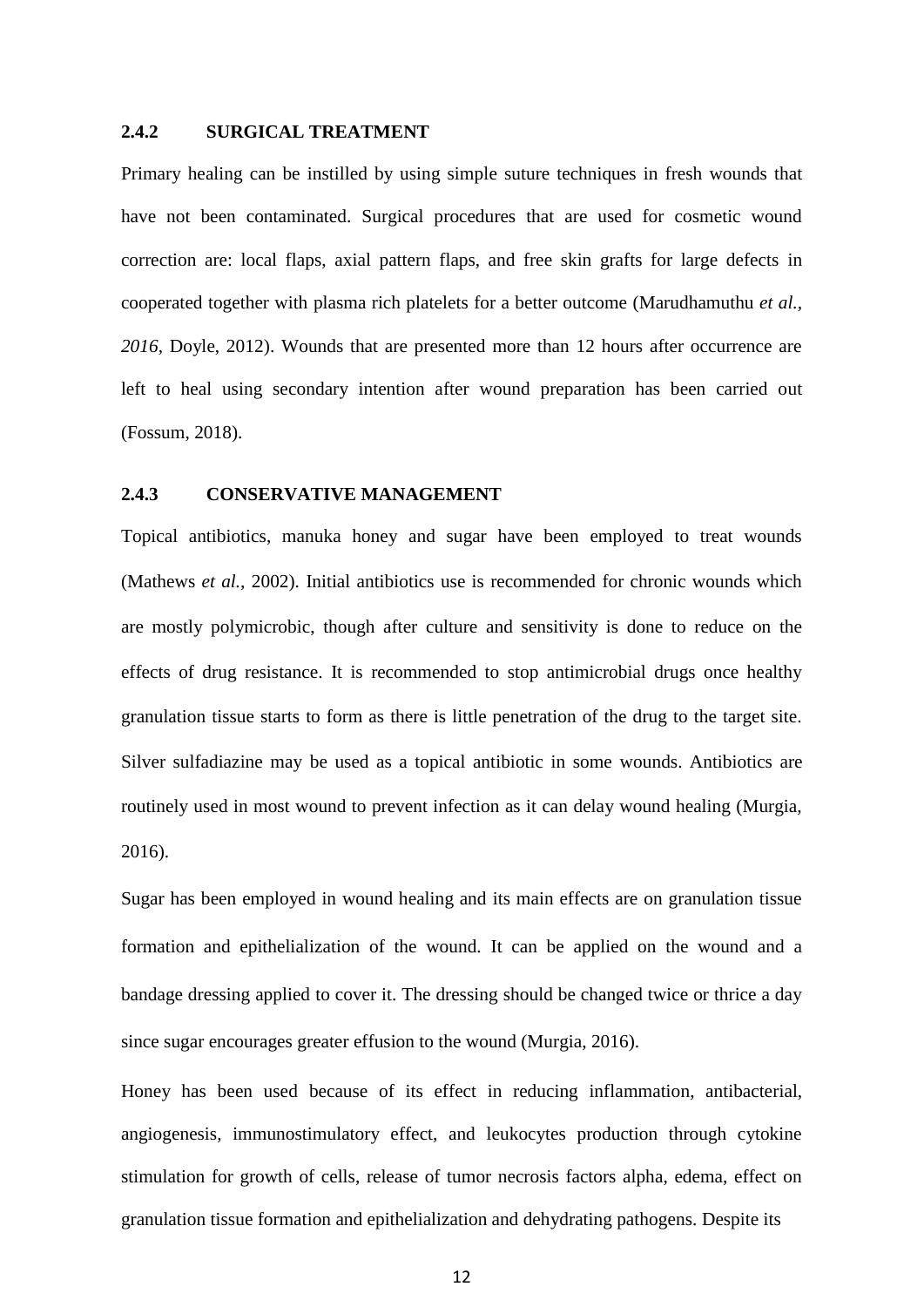<span id="page-25-0"></span>effects on wound healing, honey is still slowly being accepted by veterinarians. It aids in epithelialization through the production of keratinocytes growth factors and fibroblast growth factor 7 (Eyafere and Oguntoye, 2016). The different brands used include Medi honey, Surgi-honey, Manuka honey and Activion tube.

Vacuum assisted wound closure is another method of wound management. This has been employed in human medicine and slowly being introduced into veterinary medicine. It aids in wound healing by promoting early granulation bed formation and improving circulation. It is commonly used in large wound defects and non-healing wounds (Kirkby *et al.,* 2010). Avulsion, de-gloving, and shearing wounds have to be managed medically in-order to create new tissue before surgical intervention is attempted (Fossum, 2018). With proper and appropriate initial management and care, such wounds may have favorable prognosis. Depending on the extent of injury, splints, implants, and proper dressing may be required for wound management.

Management of surgical site nosocomial infected wounds is through culture and sensitivity to isolate the causative organism and use the antimicrobial of choice. Delicate wound care, debridement and open wound management leads to more favorable prognosis (Nelson, 2011).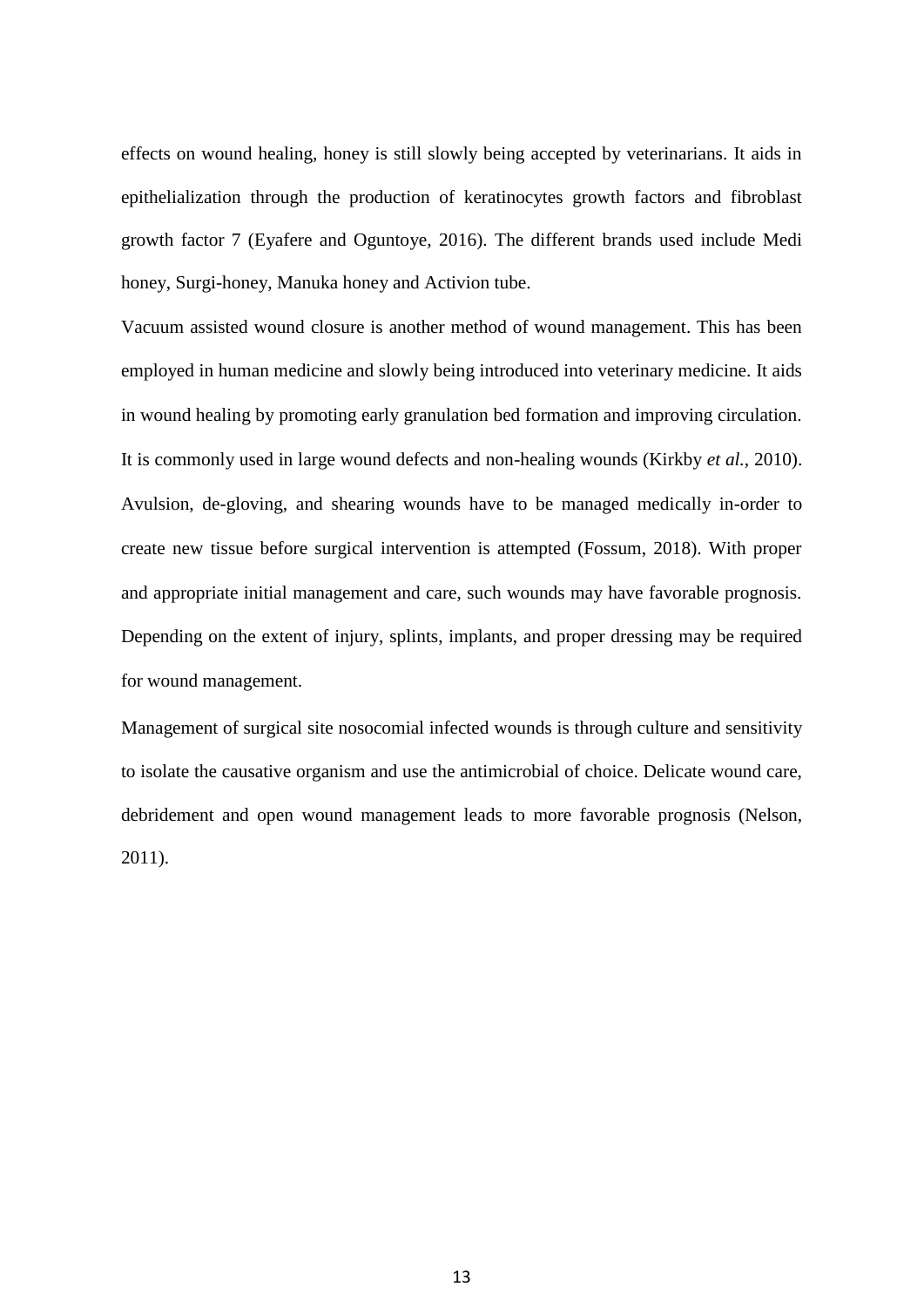#### **CHAPTER THREE**

#### **3.0 MATERIALS AND METHODS**

#### <span id="page-26-1"></span><span id="page-26-0"></span>**3.1 STUDY DESIGN**

A retrospective study involving retrieval of domestic cat data from records kept by veterinary clinics was used. These were records of domestic cats presented to the Small Animal Clinic, University of Nairobi and five other designated veterinary clinics, with soft tissue wounds or for surgical procedures from January 2007 to December 2016. The clinics were designated as CLINIC 1, CLINIC 2, CLINIC 3, CLINIC 5, CLINIC 6, and CLINIC 7.

#### <span id="page-26-2"></span>**3.2 STUDY AREA**

Nairobi County is the city county of the Republic of Kenya. It has an approximate population of 3.1 million people. The metropolitan area extends to the neighboring counties of Kiambu, Machakos and Kajiado (Figure 2.2 and 2.3). The study was carried out in the Small Animal Clinic, Faculty of Veterinary Medicine, University of Nairobi and 5 other designated private veterinary clinics in Nairobi County.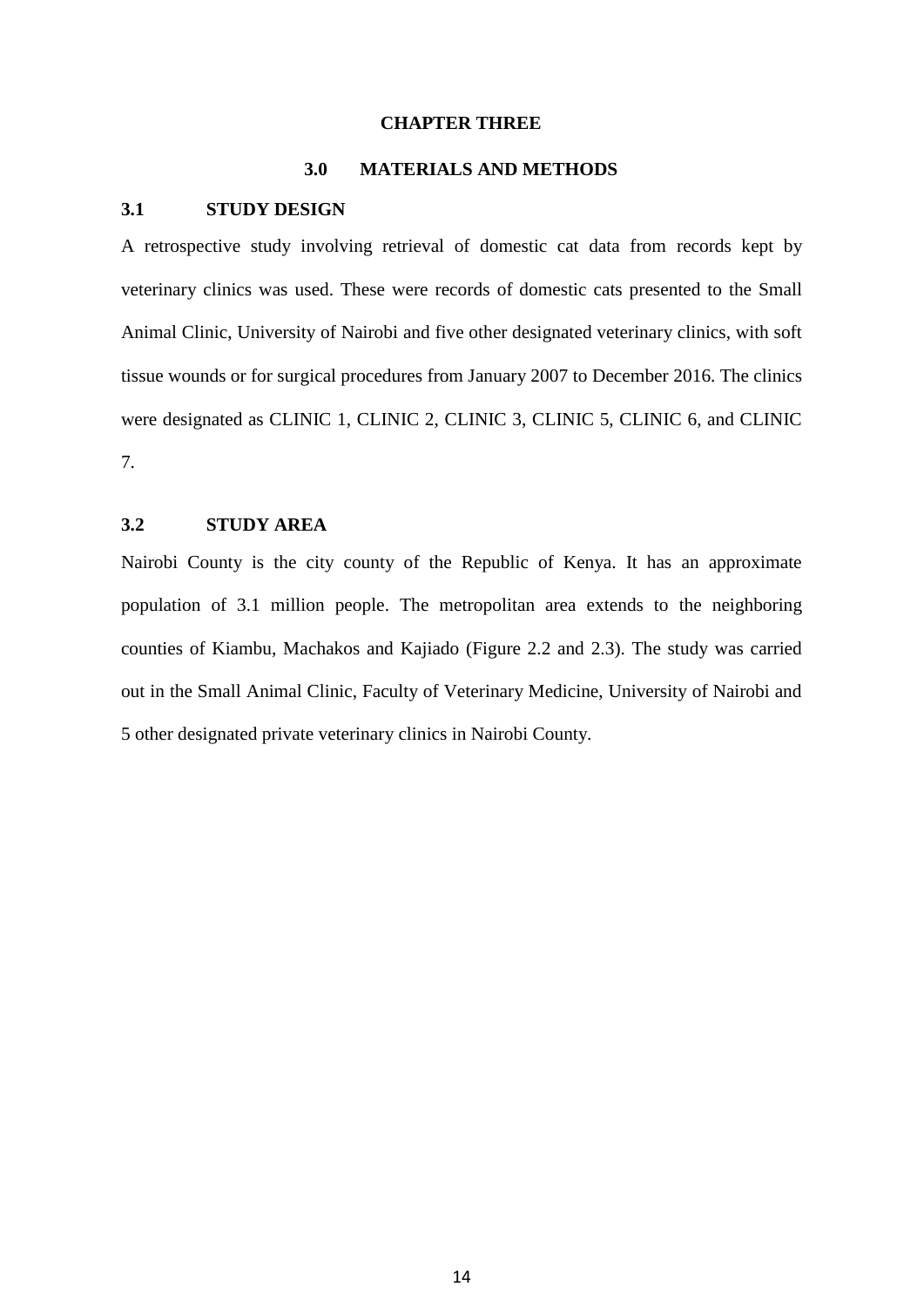

**Figure 3. 1**: **The map of Kenya showing location of Nairobi county.**

<span id="page-27-0"></span>[\(htps://geology.com/world/kenya-satellite-image.shtml\)](https://geology.com/world/kenya-satellite-image.shtml). Visited on 22.09.2020 at 10.05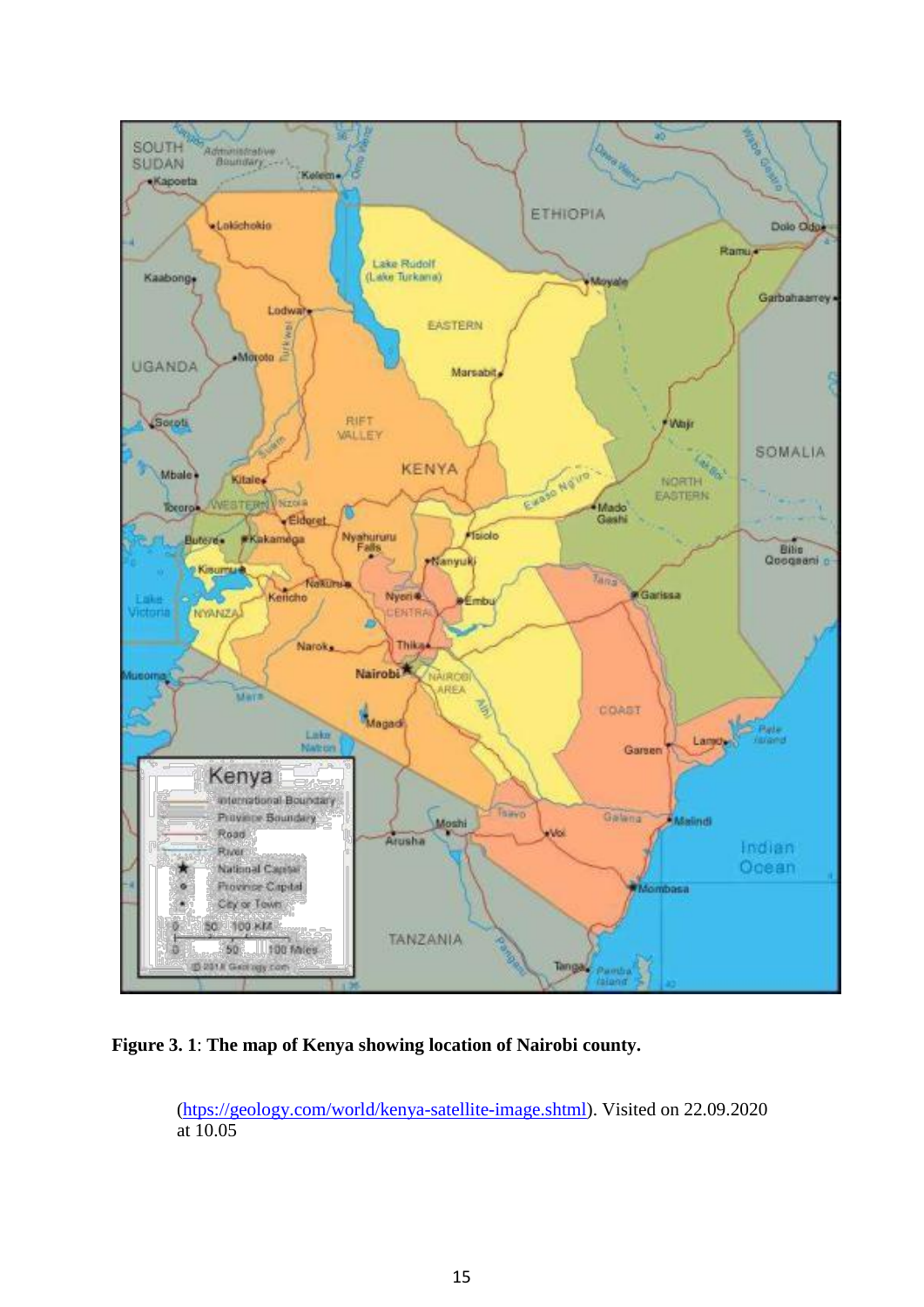<span id="page-28-0"></span>

#### <span id="page-28-1"></span>**Figure 3. 2**: **Map of Nairobi County and surrounding counties [\(https:](https://gadgets-africa.com/2020/04/06/breaking-first-case-of-coronavirus-confirmed-in-kenya/)** [//gadgets-](https://gadgets-africa.com/2020/04/06/breaking-first-case-of-coronavirus-confirmed-in-kenya/)

[africa.com/2020/04/06/breaking-frst-case-of-coronavirus-confrmed-in-kenya/\)](https://gadgets-africa.com/2020/04/06/breaking-first-case-of-coronavirus-confirmed-in-kenya/). Visited on

22.09.2020 at 10:12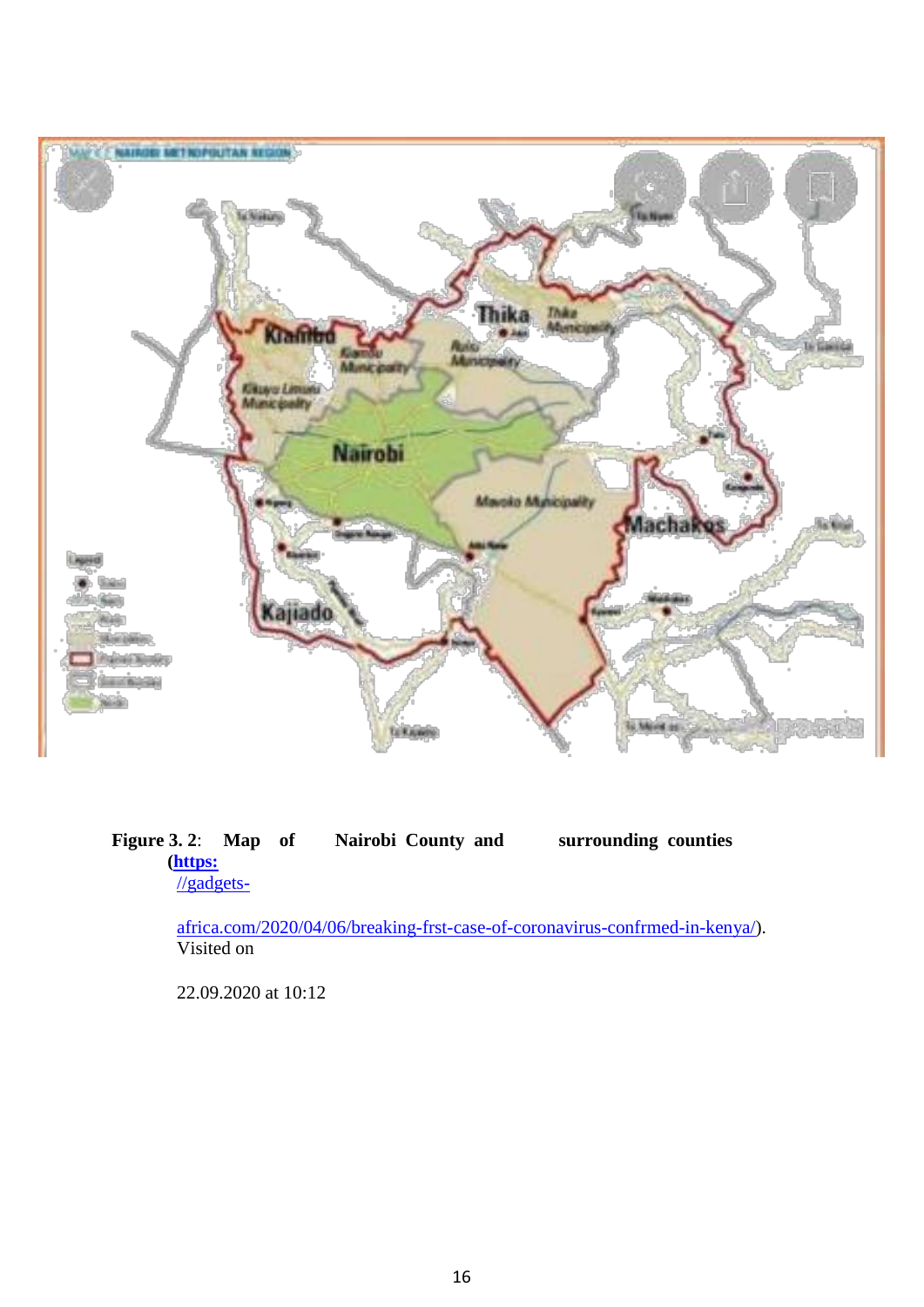#### **3.2.1 OVERALL DATA COLLECTION**

The general critical data was from records of domestic cats presented to all the 6 veterinary clinics from January 2007 to December 2016. The specific case records of main interest were those of domestic cats that had been presented with soft tissue wounds/injuries as well as those of cats that had undergone surgical procedures other than for wounds.

All case records of domestic cats in the university small animal clinic and the 5 designated clinics were retrieved from the clinic archives using the clinic master catalogues for each year. From these records, all the record cards for the domestic cats that were presented with soft tissue wounds as well as all those that had undergone surgical procedures were set isolated. Each of these isolated cards was closely scrutinized for details on the types of wounds, characteristics of wounds, treatment/management and outcomes and recorded in the data collection sheets. Details of types of surgeries performed on the cats were also scrutinized and recorded in the data collection sheets.

#### <span id="page-29-0"></span>**3.2.2 DATA COLLECTION ON SURGICAL PROCEDURES**

Important data collected for each type of surgery included: case number, date, year, breed, age, sex, type of surgery, tissue/location involved, cause, clinical manifestation, weight, nutritional status, and other specified surgical procedures. These data were recorded in data collection sheets (Appendix 1).

#### <span id="page-29-1"></span>**3.2.3 DATA COLLECTION ON WOUND TYPES AND CHARACTERISTICS**

The following characteristics of wounds were scrutinized from each case record of cats with soft tissue wounds: type and size of wound, presence of necrotic tissue, tissue loss, presence of infection, isolated bacteria, presence and type of exudate and odor. The data was recorded in data collection sheets (Appendix 2).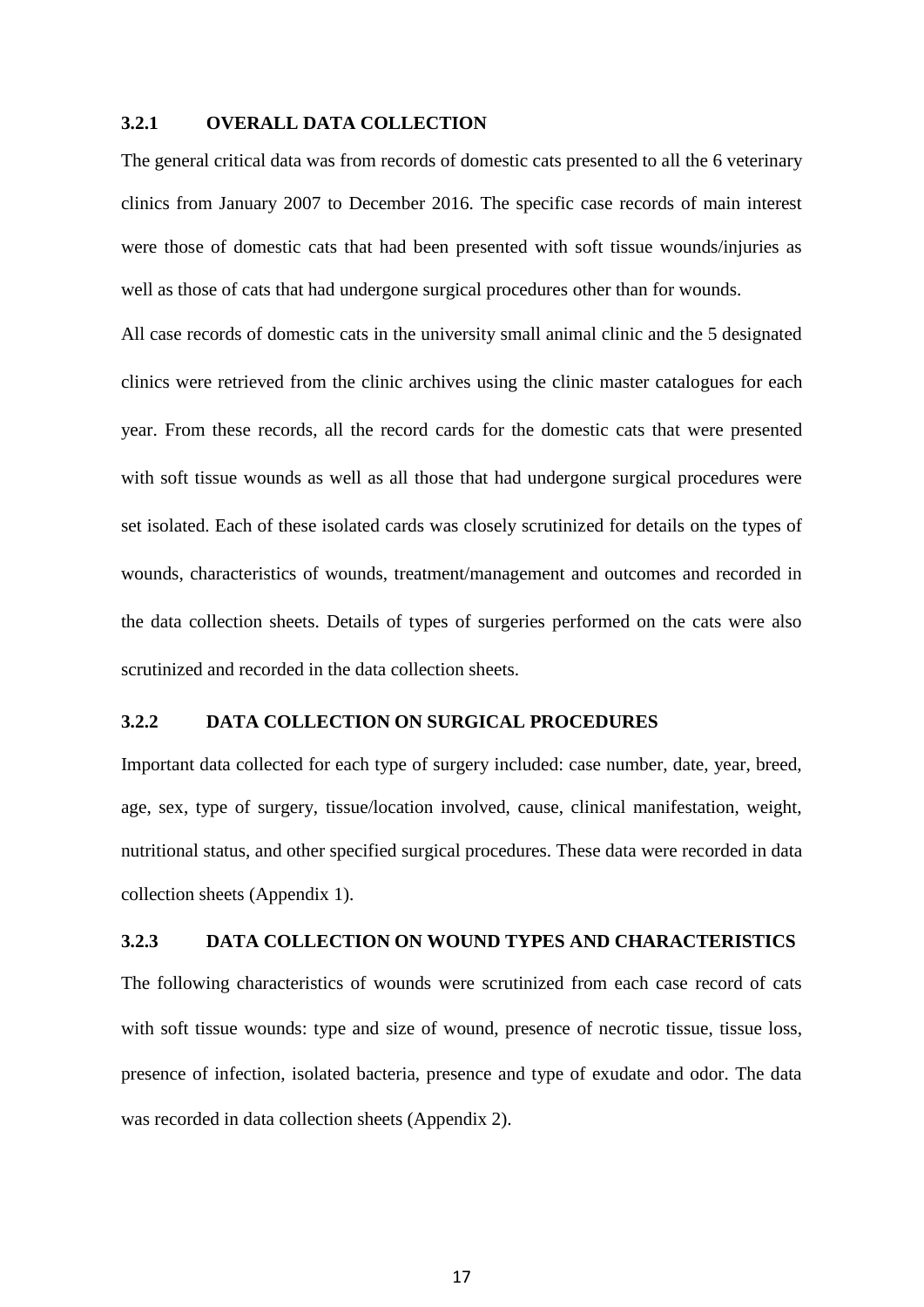#### <span id="page-30-3"></span><span id="page-30-0"></span>**3.2.4 DATA COLLECTION ON WOUND TREATMENT/MANAGEMENT AND OUTCOMES**

The different methods employed for treatment/management of the various wounds were noted from the individual records. This included: shaving/clipping of hair, wound cleaning/lavage, debridement, surgical interventions, wound closure, bandaging, topical treatment, hot fomentation, use of analgesia and use of anti-inflammatory drugs. Samples collected for laboratory analysis and culture. The various outcomes that ensued were noted, which included: complete healing, non-healing, complications, duration of healing and death of the cat. These data were recorded in the data collection sheets (Appendix 3).

#### <span id="page-30-1"></span>**3.3 DATA MANAGEMENT AND ANALYSIS**

The parameters of the data collected were coded for ease of entry into Microsoft Excel 2019 16.0.6742.2048 sheet. The data was cleaned, verified, and validated as correct entries as per the data collection sheets. The data was imported to GenStat 64-bit Release 13.3 (PC/Windows 7) 02 February 2012 Copyright 2010, VSN International Ltd for analysis.

#### <span id="page-30-2"></span>**3.3.1 DESCRIPTIVE STATISTICS**

Descriptive statistics was computed using the demographics of all the domestic cat cases and the occurrences of wounds and the surgical procedures. This included the number cases per category of wounds, their factors, management, and outcomes as well as and surgical procedures and their related factors. Descriptive statistics also took into account the breed, age and sex of cats as well as the occurrences for each specific designated veterinary clinic.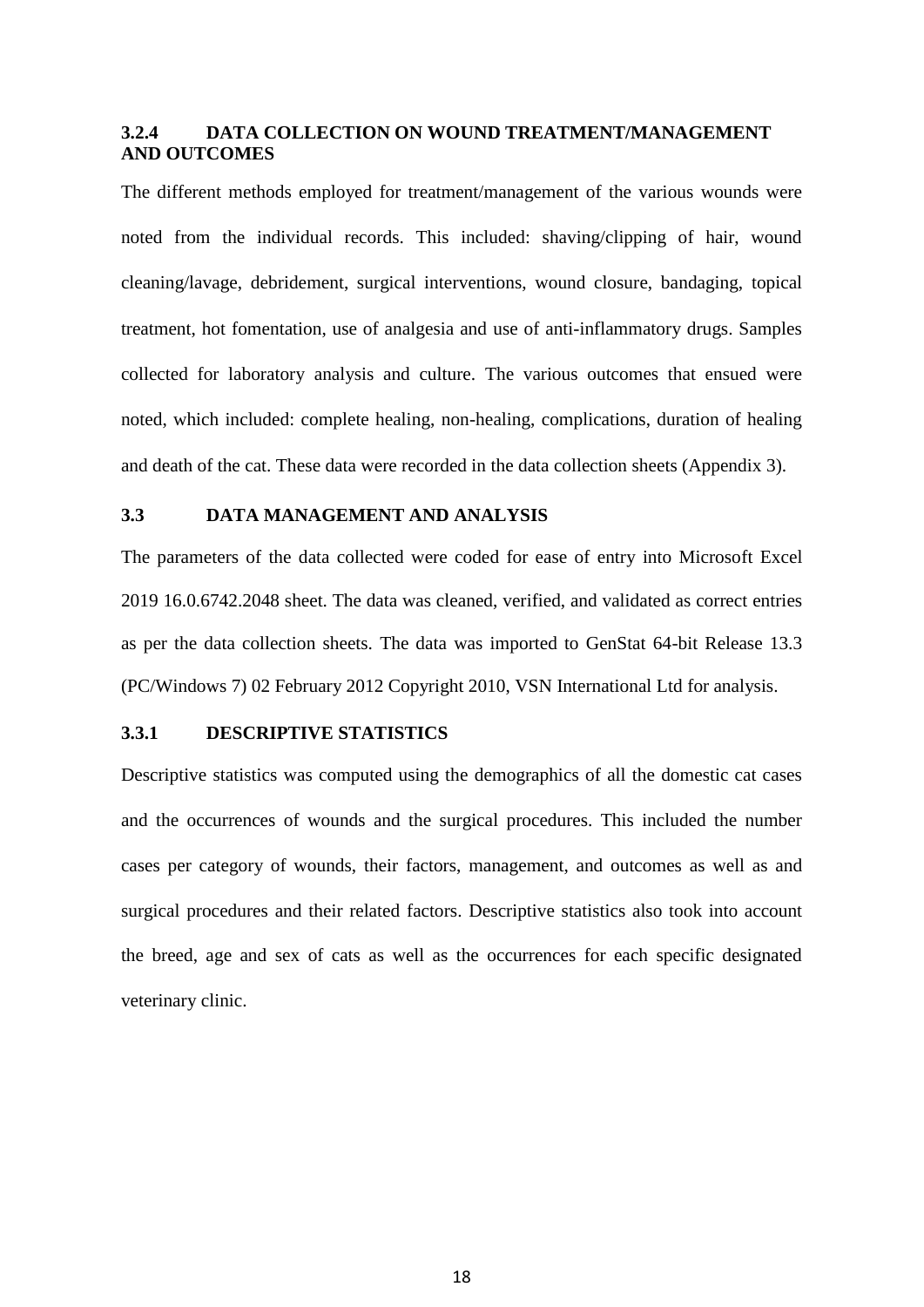#### <span id="page-31-3"></span>**3.3.2 Calculation of overall prevalence of surgical cases**

Overall prevalence of surgical cases (without including wounds) was calculated as the total number of surgical cases (TC-Surgery) divided by the total number of domestic cat cases multiplied by 100 and expressed in percentage.

*TC-Surgery Overall Prevalence of Surgical Cases = ------------------------------* X 100 *Total Number of Cases*

#### <span id="page-31-0"></span>**3.3.3 Calculation of prevalence of each type of surgery performed**

Prevalence of each type of surgery performed was calculated as the total number of cases with each specific type of surgery (TC-Surgery Type) divided by the total number of cases in which surgery was performed multiplied by 100 and expressed as a percentage:

*TC-Surgery Type Case Prevalence for Each Surgery Type = --------------------------------* X 100 *Total Surgery Cases*

#### <span id="page-31-1"></span>**3.3.4 Calculation of overall prevalence of soft tissue wounds**

Overall prevalence of soft tissue wounds was calculated as the total number of cases with soft tissue wounds (SFT-Wounds) divided by the total number of domestic cat cases (TN-Cases) multiplied by 100 and expressed as percentage.

*SFT-Wounds Overall Prevalence of Soft Tissue Wounds = ------------------------------* X 100 *Total Number of Cases*

#### <span id="page-31-2"></span>**3.3.5 Calculation of prevalence of each type of wound**

The prevalence of each type of wound was calculated as the total number of cases with each type of wound (T-Wound Type) divided by the total number of cases with wounds multiplied by 100 and expressed as percentage.

*T-Wound Type Prevalence of Each Type of Wound = ----------------------------------------* X 100 *Total Number of Wound Cases*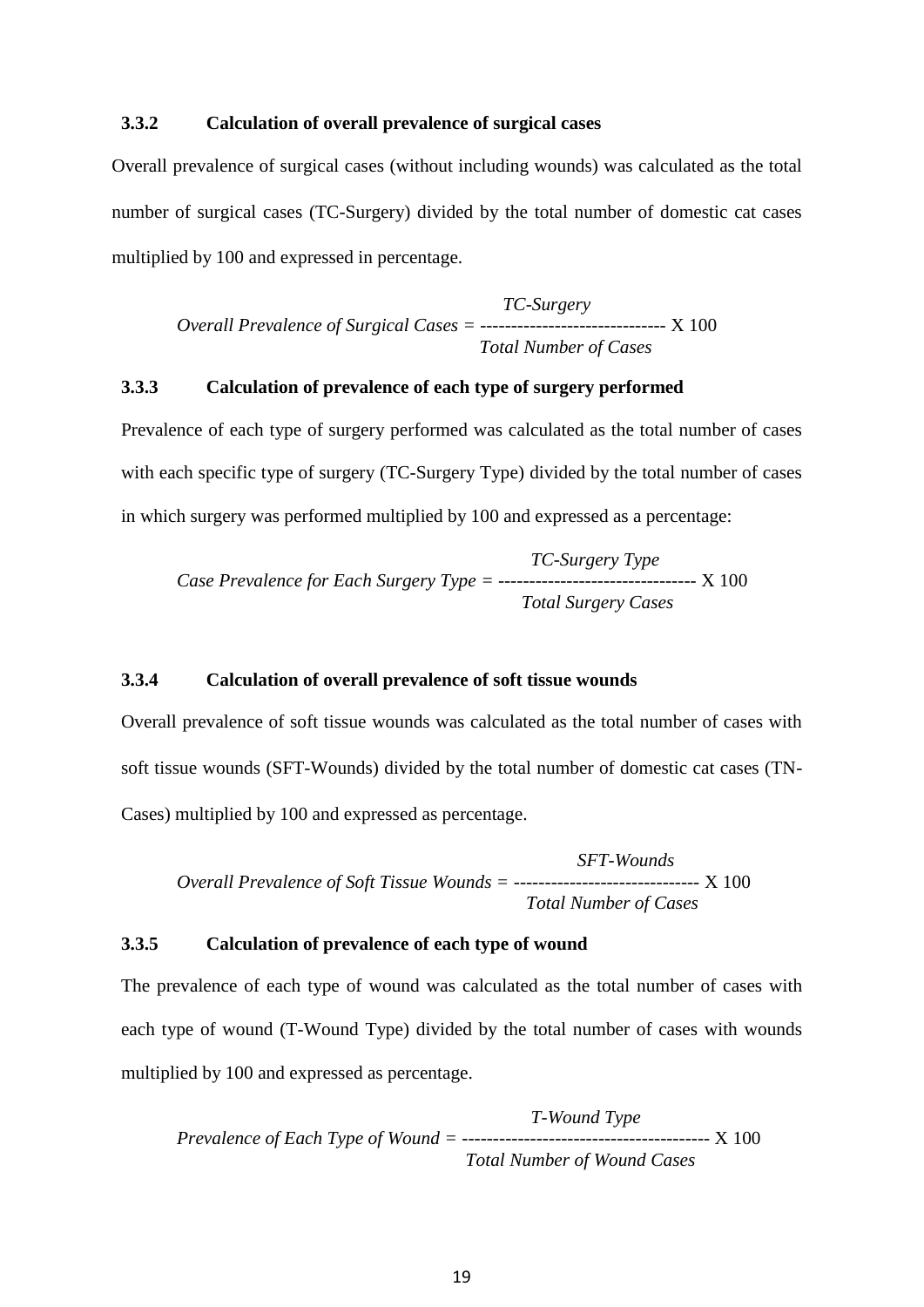#### **3.3.6 Calculation of percentage occurrence for each wound characteristic**

The percentage occurrence of each characteristic of wounds was calculated as the total number of cases with the specific wound characteristic (TC-Specific Characteristic) divided by the total number of cases with wounds multiplied by 100 as follows:

*TC-Specific Characteristic Percentage of Each Wound Characteristic = ---------------------------------------* X 100

*Total Number of Wound Cases*

<span id="page-32-0"></span>**3.3.7 Calculation of percentage of wound cases per management protocol Percentage of cases whose wounds were treated with specific management protocol was calculated as the total number of cases managed with each specific protocol/substance (TC-Specific Protocol) divided by the total number of wound cases managed multiplied by** 100 as follows:

*TC-Specific Protocol Percentage of each Management Protocol = ---------------------------------* X 100 *Total Cases of managed wounds*

#### <span id="page-32-1"></span>**3.3.8 Calculation of percentage of cases with each specific outcome**

Percentage of cases with each specific outcome was calculated as the total number of cases with each specific outcome (TC-Specific Outcome) divided by the total number of cases with wounds multiplied by 100 as follows:

*TC-Specific Outcome Percentage for Each Specific Outcome = -----------------------------* X 100 *Total Wound Cases*

#### <span id="page-32-2"></span>**3.3.9 Association test statistics**

Simple univariate analysis was done using Chi Square statistics to test for association between each of the following factors: type of wound, wound characteristics and wound management protocol against wound outcome at  $P < 0.05$  significance level. Each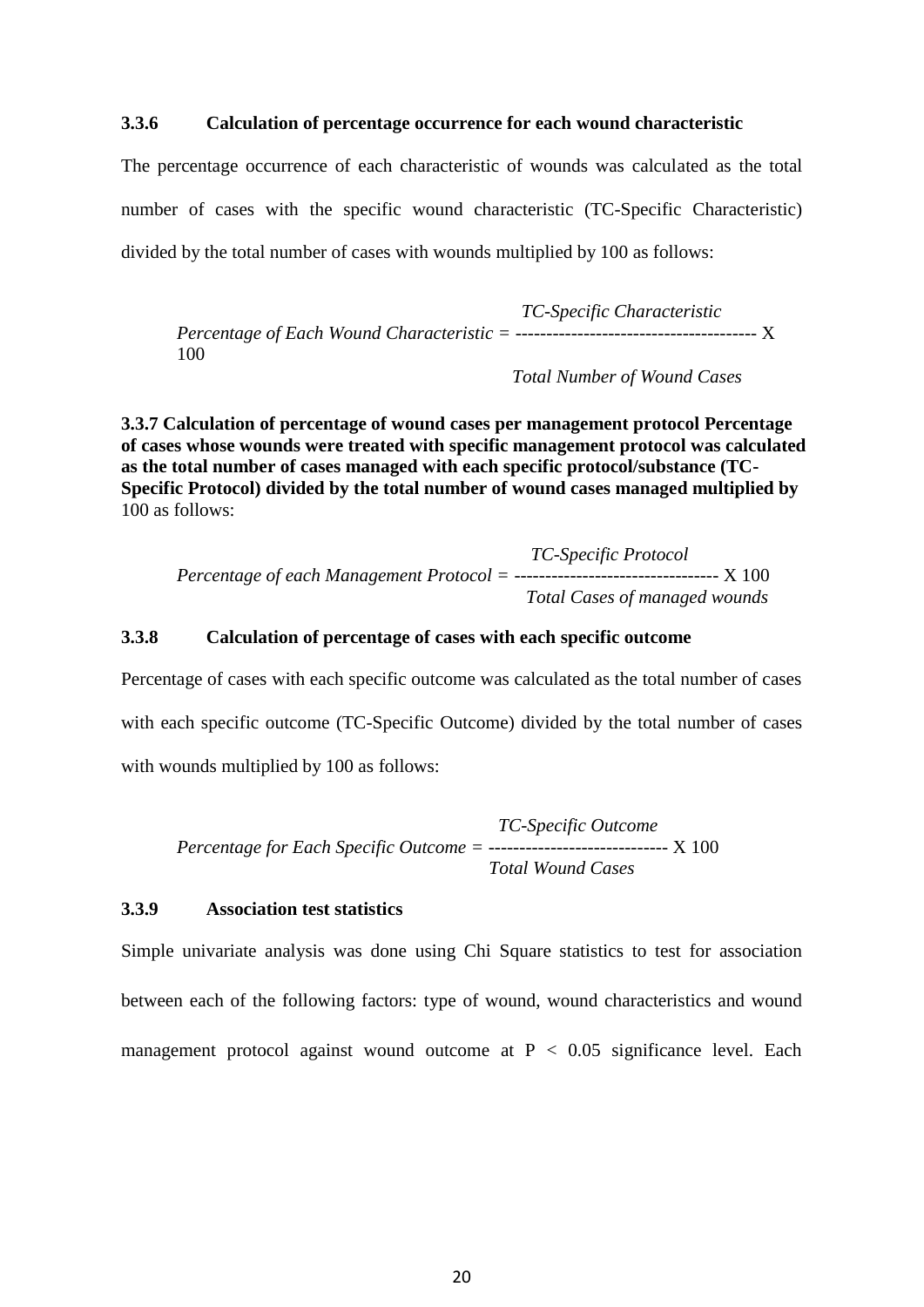management protocol (variables) as well as each major wound characteristic (variables) were evaluated against the wound outcomes. The Chi Square was determined using 2 x 2 contingency tables consisting of 2 rows and 2 columns. The factors that revealed significant association from the univariate analysis, were subjected to multivariate analysis in order to identify the most probable factors that influenced wound outcomes but maintaining statistical significance at  $p < 0.05$ .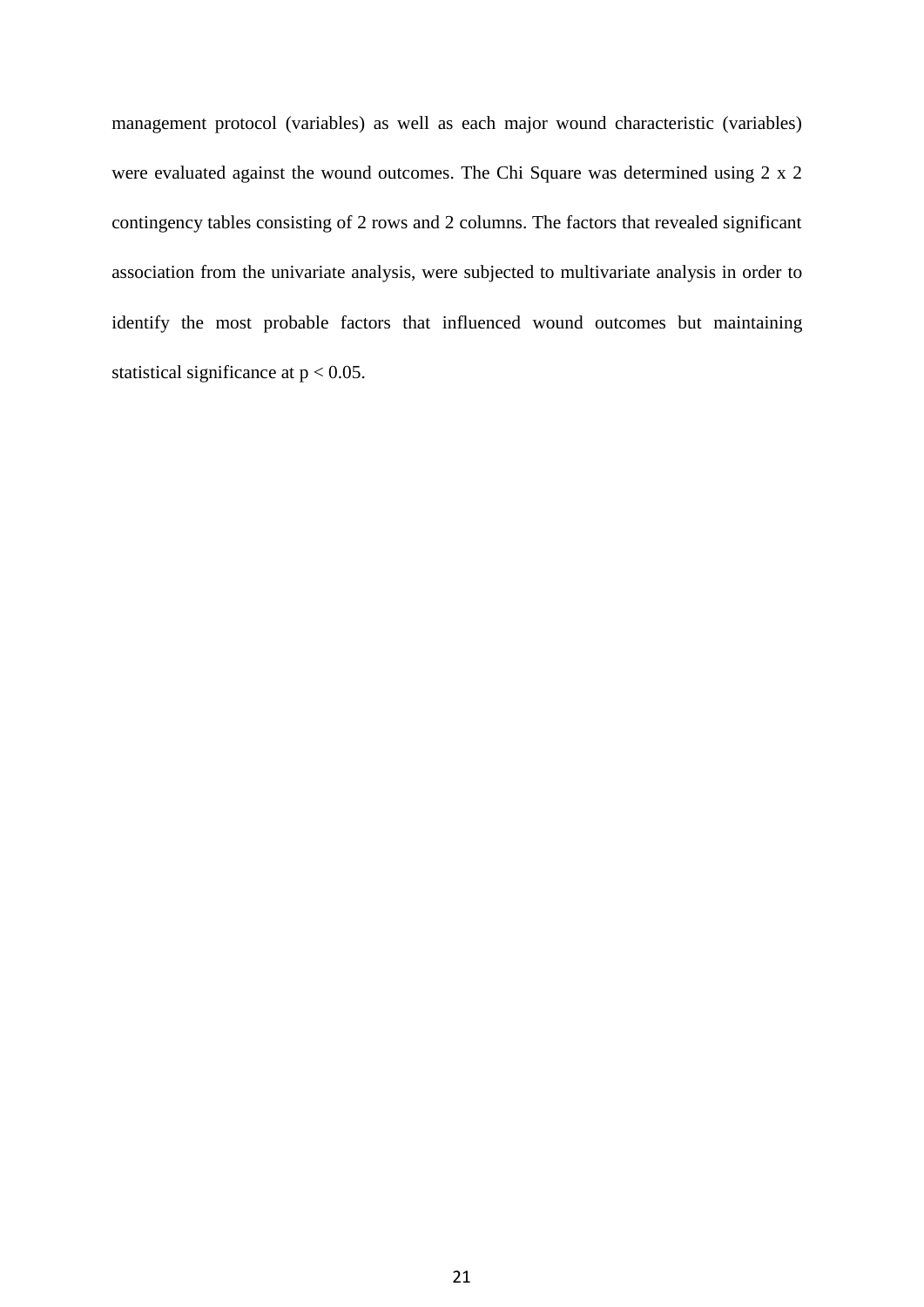#### **CHAPTER FOUR**

#### **4.0 RESULTS**

#### <span id="page-34-2"></span><span id="page-34-1"></span><span id="page-34-0"></span>**4.1 DESCRIPTIVE STATISTICS**

The total number of cats presented to the veterinary clinics included in the study for the ten-year period is 2,444 of which 35% ( $n = 870$ ) were female, 32% ( $n = 788$ ) were male and 33% ( $n = 786$ ) had no gender specifications specified in the records. Out of the total cats presented, 18.98% ( $n = 464$ ) of the females were entire, 8.8% ( $n = 215$ ) were neutered, and  $7.82\%$  (n = 191) were not specified whether entire or neutered. Out of the total cats presented, 16.86% ( $n = 412$ ) of the males were entire, 8.14% ( $n = 199$ ) were neutered, and 7.24% ( $n = 177$ ) were not specified whether entire or neutered (Table 4.1).

The prevalence of domestic cat cases presented to the veterinary clinics in Nairobi County increased steadily over the years with the highest prevalence recorded in 2016 at 26.0%  $(n=635)$  and the lowest in 2007 at 2.73%  $(n=67)$ . The annual prevalence of cases of domestic cats presented to the veterinary clinics for the ten years is presented in Table 4.2.

Cats below one year of age were  $27.0\%$  (n = 661) of the domestic cats presented to the clinic. The prevalence decreased gradually to  $0.04\%$  (n=1) for those 15 – 16 years of age. Age was not recorded in 41.74% ( $n = 1020$ ) of the cats (Table 4.3).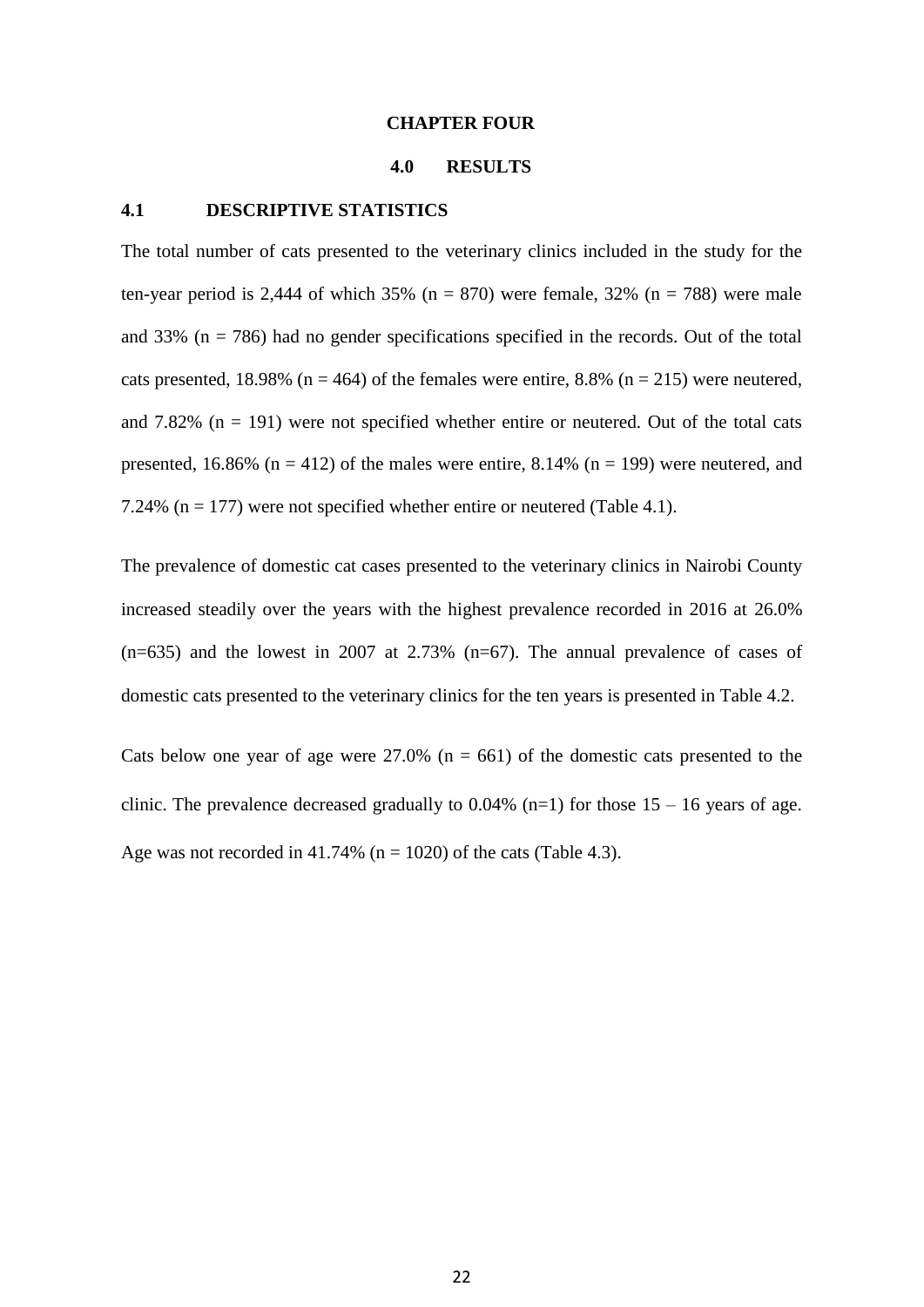| <b>Gender</b>      | <b>Number</b> | Percentage |
|--------------------|---------------|------------|
| <b>Female</b>      | 870           | 35.59      |
| Entire             | 464           | 18.98      |
| Neutered           | 215           | 8.80       |
| Unspecified        | 191           | 7.82       |
| <b>Male</b>        | 788           | 32.25      |
| Entire             | 412           | 16         |
| Neutered           | 199           | 8.14       |
| <b>Unspecified</b> | 177           | 7.24       |
| <b>Total</b>       | 786           | 32.16      |
| unspecified        |               |            |
| Total              | 2444          | 100        |

<span id="page-35-0"></span>**Table 4. 1**: **Percentages of neutered and unneutered domestic cats presented to the veterinary clinics in Nairobi County, Kenya from January 2007 to December 2016.**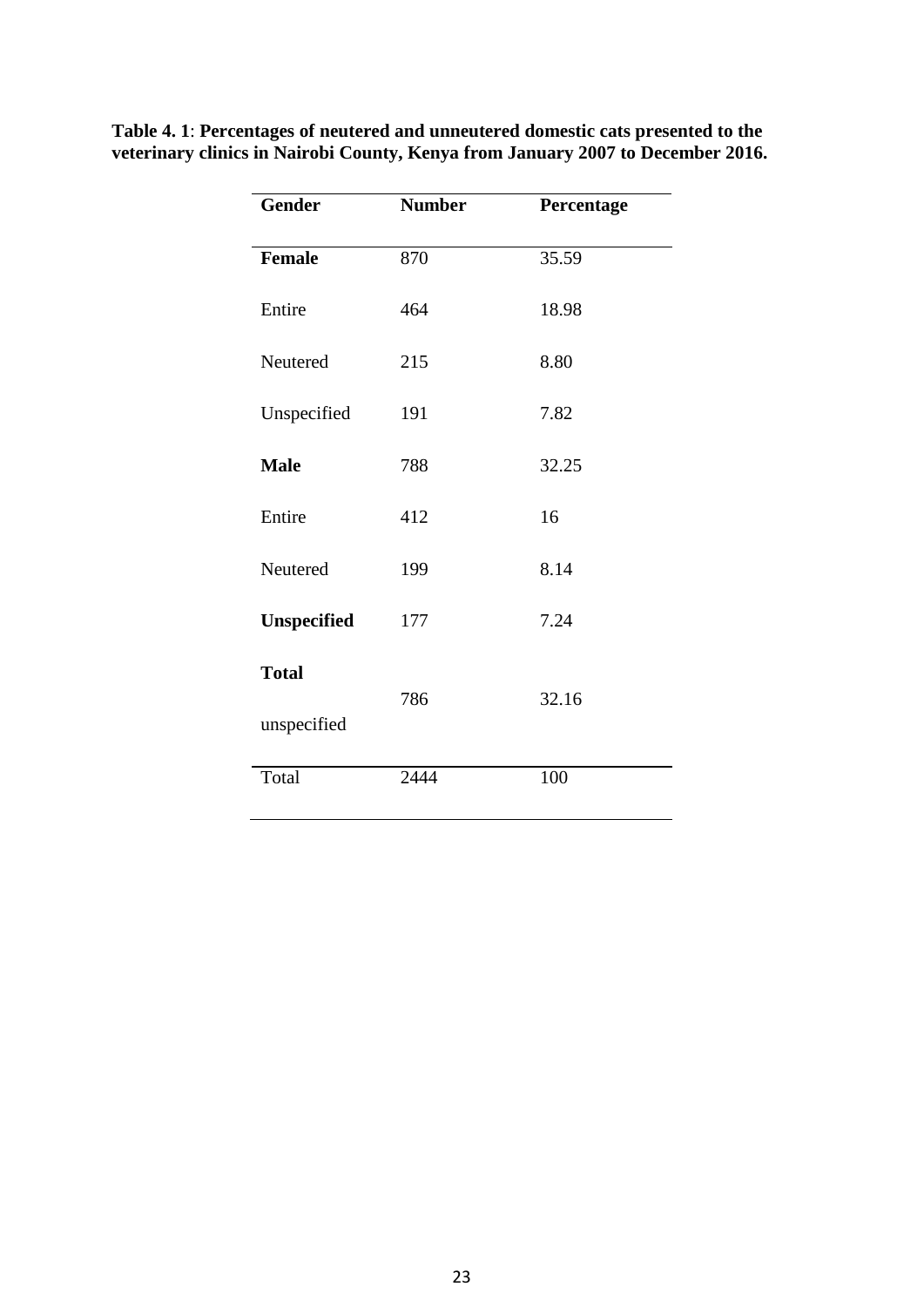| <b>YEAR</b>  | NUMBER | <b>PERCENTAGE</b> |
|--------------|--------|-------------------|
| 2007         | 67     | 2.73              |
| 2008         | 136    | 5.50              |
| 2009         | 144    | 5.90              |
| 2010         | 201    | 8.23              |
| 2011         | 183    | 7.49              |
| 2012         | 213    | 8.72              |
| 2013         | 240    | 9.83              |
| 2014         | 265    | 10.85             |
| 2015         | 360    | 14.75             |
| 2016         | 635    | 26.00             |
| <b>TOTAL</b> | 2444   | 100               |

**Table 4. 2**: **Annual prevalence of domestic cats presented to the Veterinary Clinics in Nairobi County, Kenya from January 2007 to December 2016.**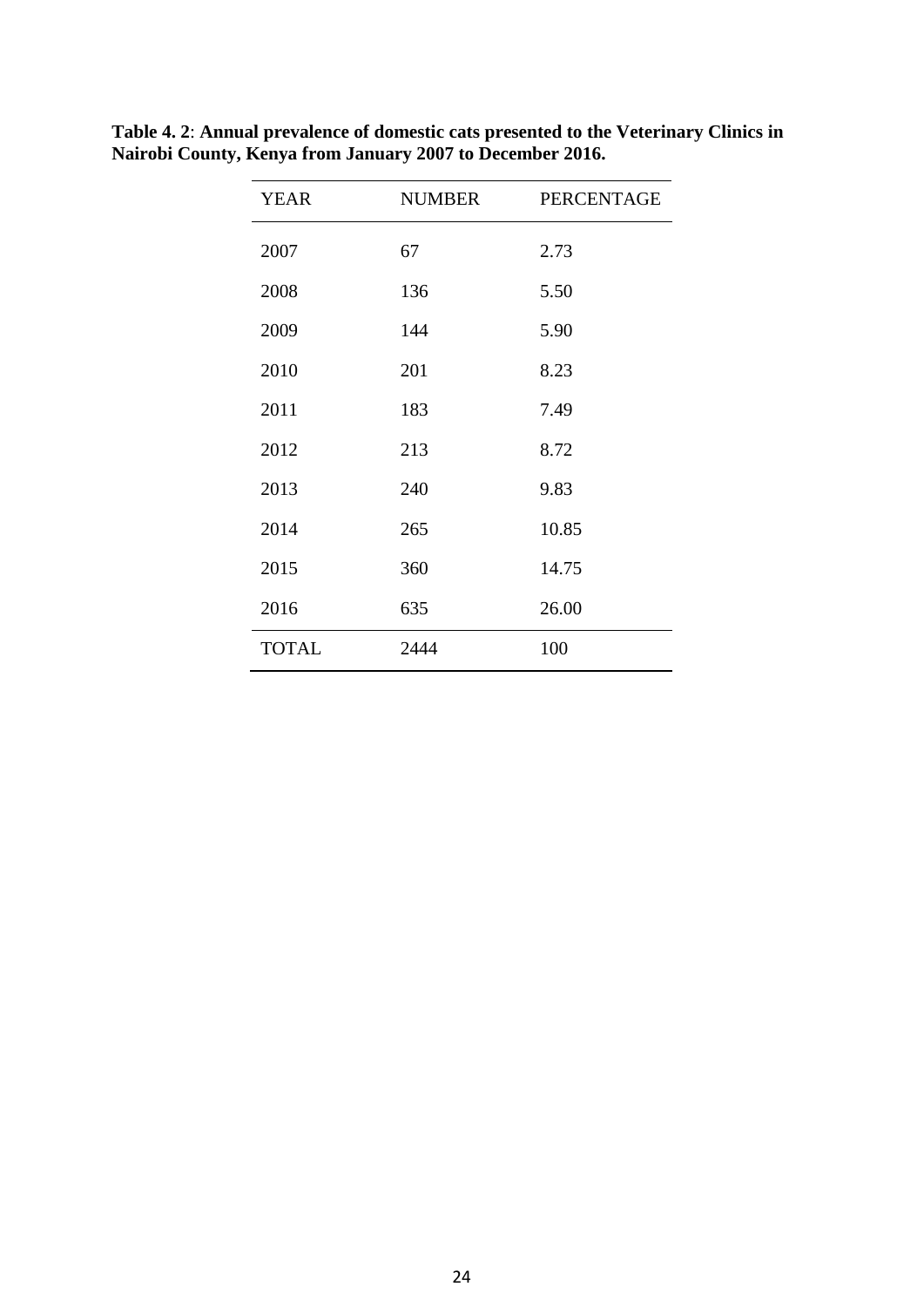| Age category in years | Number         | Percentage |
|-----------------------|----------------|------------|
| < 1                   | 661            | 27.05      |
| $1 - 2$               | 165            | 6.75       |
| $2 - 3$               | 126            | 5.16       |
| $3 - 4$               | 100            | 4.09       |
| $4 - 5$               | 87             | 3.56       |
| $5 - 6$               | 66             | 2.70       |
| $6 - 7$               | 36             | 1.47       |
| $7 - 8$               | 40             | 1.64       |
| $8-9$                 | 34             | 1.39       |
| $9 - 10$              | 34             | 1.39       |
| $10 - 11$             | 24             | 0.98       |
| $11 - 12$             | 16             | 0.65       |
| $12 - 13$             | 8              | 0.33       |
| $13 - 14$             | 14             | 0.57       |
| $14 - 15$             | 10             | 0.41       |
| $15 - 16$             | $\mathbf{1}$   | 0.04       |
| $16 - 17$             | $\overline{2}$ | 0.08       |
| Unspecified           | 1020           | 41.74      |
| Total                 | 2444           | 100        |

**Table 4. 3**: **Percentage of age categories of domestic Cats presented to the veterinary clinics in Nairobi County, Kenya from January 2007 to December 2016.**

The highest breed prevalence of domestic cats presented to the veterinary clinic in the tenyear period evaluated was domestic short hair at 80.7% (n=1973). Other breeds had prevalence of less than 5% including cross breeds at 4.1% (n=99) as indicated in Table 4.4. A total of 5.9% (n=145) had no breed specified in the case records.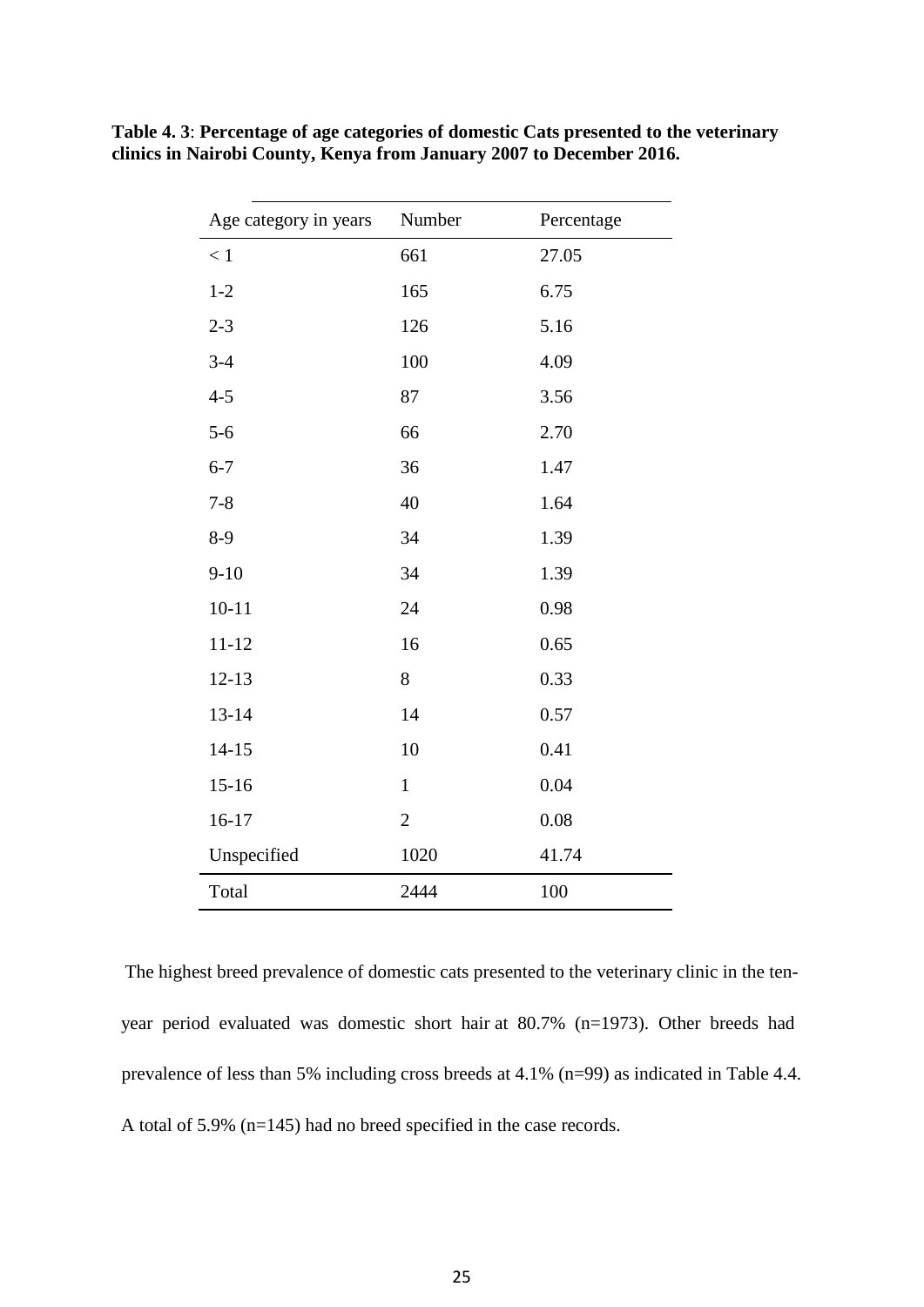| <b>Breed</b>         | <b>Number</b>  | Percentage |
|----------------------|----------------|------------|
| Domestic short hair  | 1973           | 80.7       |
| Unspecified          | 145            | 5.9        |
| Cross                | 99             | 4.1        |
| Domestic long hair   | 78             | 3.2        |
| Persian              | 53             | 2.2        |
| Siamese              | 28             | 1.1        |
| Local                | 13             | 0.5        |
| Chartreux            | 8              | 0.3        |
| Sokoke               | 6              | 0.2        |
| <b>Burmese</b>       | 5              | 0.2        |
| Tabby                | 5              | 0.2        |
| Russian blue cross   | $\overline{4}$ | 0.2        |
| Egyptian mau         | $\mathfrak{Z}$ | 0.1        |
| Tuxedo               | $\overline{3}$ | 0.1        |
| Bengal               | $\overline{c}$ | 0.1        |
| British short hair   | $\overline{c}$ | 0.1        |
| Ginger               | $\overline{c}$ | 0.1        |
| Himalayan            | $\overline{c}$ | 0.1        |
| Norwegian            | $\overline{c}$ | 0.1        |
| Tortoise shell       | $\overline{2}$ | 0.1        |
| European             | $\mathbf{1}$   | 0.04       |
| Kalf                 | $\mathbf{1}$   | 0.04       |
| Oriental short hair  | $\mathbf{1}$   | 0.04       |
| Ragdull              | 1              | 0.04       |
| Tommy                | 1              | 0.04       |
| Tortoise shell white | 1              | 0.04       |
| Turkish              | 1              | 0.04       |
| Total                | 2444           | 100        |

**Table 4. 4: Prevalence of the various breeds of domestic cats presented to the veterinary clinics in Nairobi County, Kenya from January 2007 to December 2016.**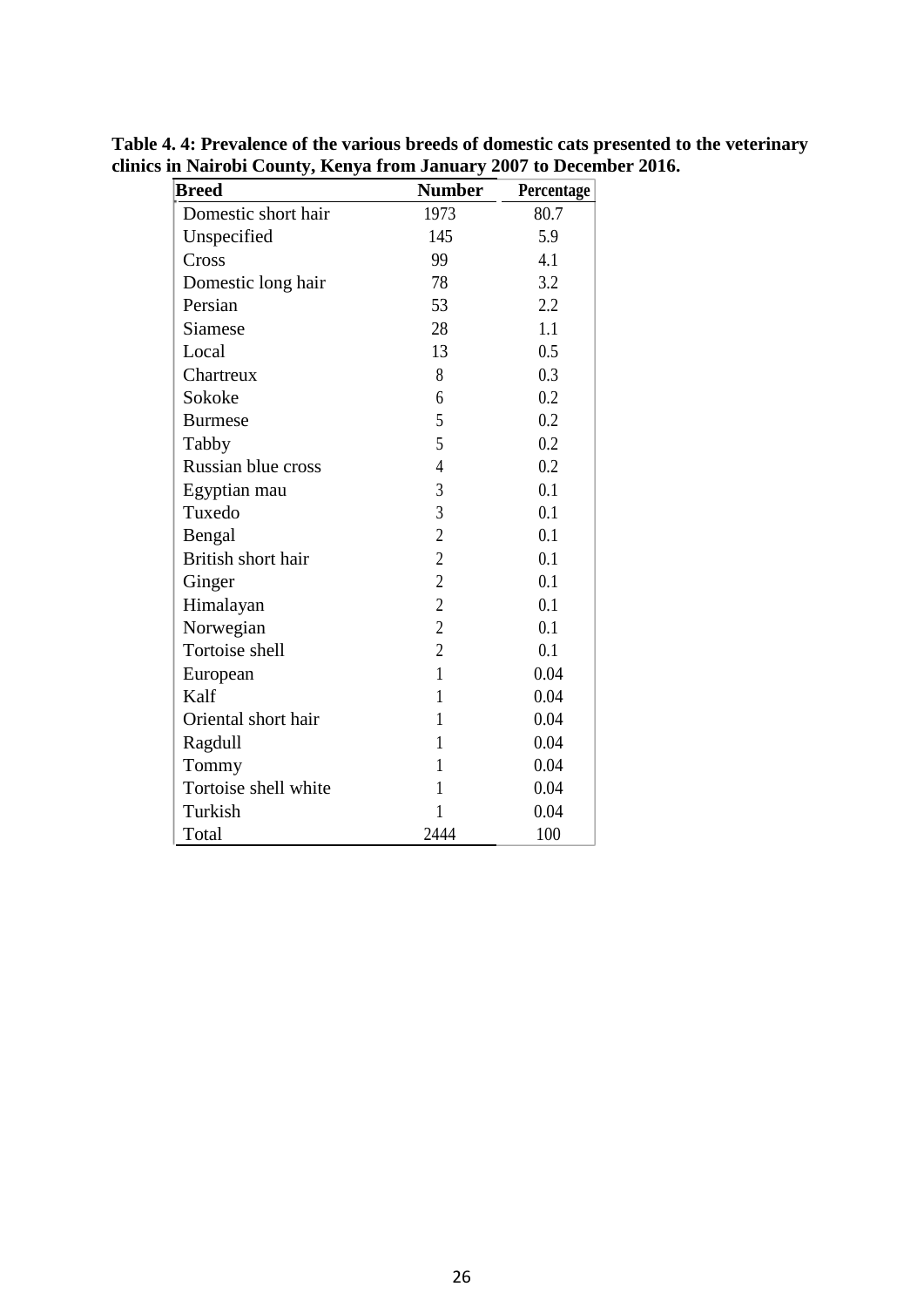## **4.2 WOUNDS AND SURGICAL PROCEDURES**

Among the 2,444 cases of domestic cats presented to the six veterinary clinics, 87.64%  $(n=2142)$  had no wounds but had other conditions, and 12.36% (n = 302) had different types of wounds. Among the cases with wounds, soft tissue wounds had a prevalence of 51.99% ( $n = 157$ ), fractures (closed and open) were 18.21% ( $n=55$ ), with abscesses 9.93% (n=30), and others whose diagnoses were non-specified but still classified as wounds were 6.99% ( $n = 21$ ). The rest of the conditions were less than 1% each (Table 4.5).

Case records for  $23\%$  (n = 585) of domestic cats presented to the veterinary clinics underwent different surgical procedures. Ovariohysterectomy was carried out in 34.36% (n  $= 201$ ), castration in 21.71% ( $n = 127$ ), and other surgical procedures for different condition was  $31.12\%$  (n = 182) as in Table 4.6. Fractures and wounds  $39.13\%$  (n = 27) had the highest prevalence of the conditions that resulted to surgery being carried out. (Table 4.7).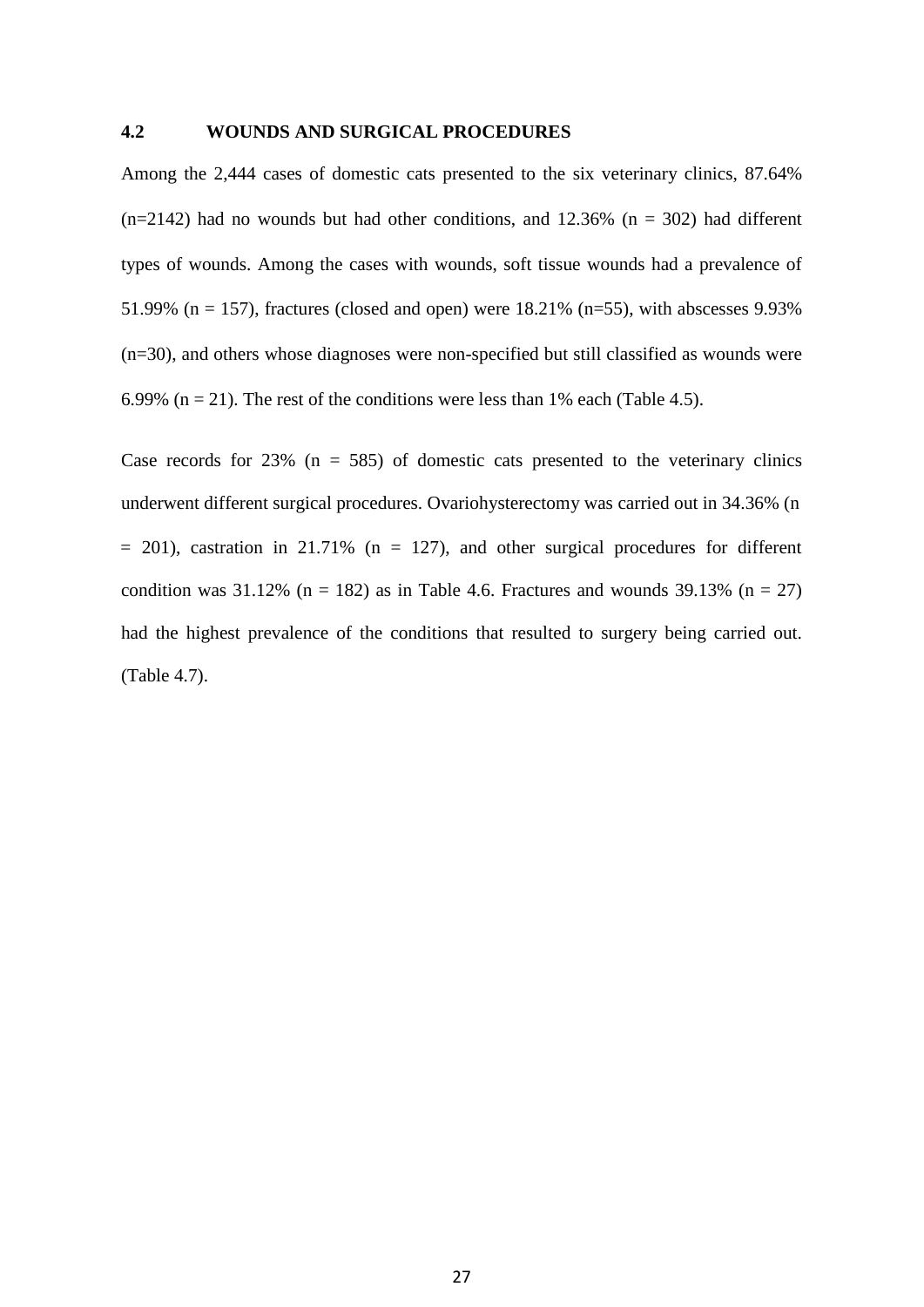| <b>Soft Tissue Injuries</b> | <b>Number</b>  | <b>Prevalence</b> |
|-----------------------------|----------------|-------------------|
| Wounds                      | 157            | 51.99             |
| Fracture                    | 55             | 18.21             |
| Abscess                     | 30             | 9.93              |
| Others                      | 21             | 6.99              |
| Eczema                      | 5              | 1.66              |
| Nerve damage                | $\overline{4}$ | 1.32              |
| Cancer                      | $\overline{4}$ | 1.32              |
| Dislocation                 | $\overline{4}$ | 1.32              |
| Sprain                      | $\overline{4}$ | 1.32              |
| Cellulitis                  | 3              | 0.99              |
| Myositis                    | 3              | 0.99              |
| Stomach ulcers              | $\mathbf{1}$   | 0.49              |
| Proptosis                   | $\mathbf{1}$   | 0.49              |
| Corneal ulcer               | $\mathbf{1}$   | 0.49              |
| Alopecia                    | $\mathbf{1}$   | 0.49              |
| Oral ulcer                  | $\mathbf{1}$   | 0.49              |
| Hip dysplasia               | $\mathbf{1}$   | 0.49              |
| Loose nail                  | $\mathbf{1}$   | 0.49              |
| Luxation                    | $\mathbf{1}$   | 0.49              |
| <b>Total</b>                | 298            | <b>100</b>        |

**Table 4. 5**: **Prevalence of external and internal soft tissue injury cases of domestic cats presented to the six veterinary clinics in Nairobi County, Kenya from January 2007 to December 2016.**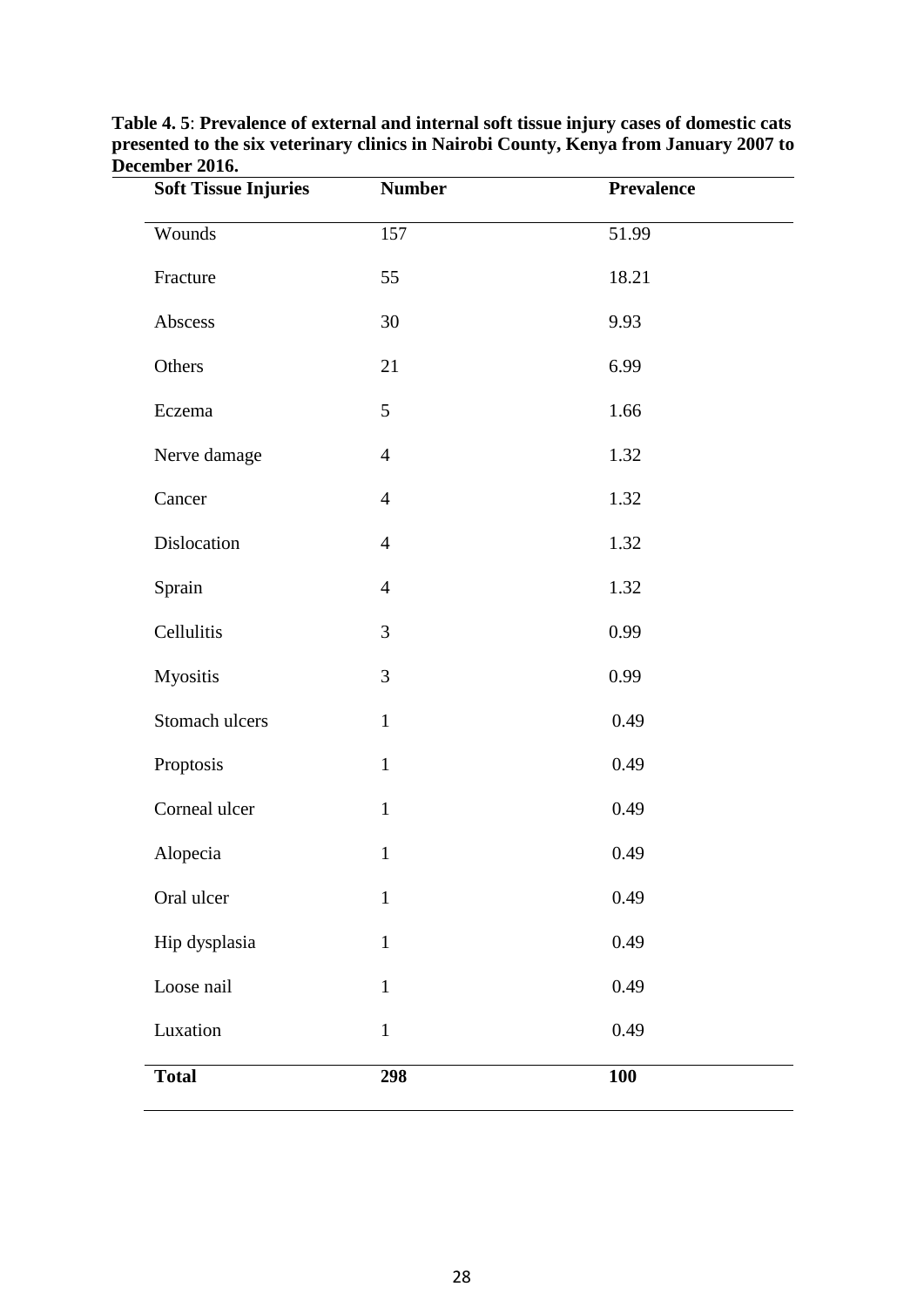**Table 4. 6: Prevalence of surgical procedures carried out in domestic cats presented to the six veterinary clinics in Nairobi County, Kenya from January 2007 to December 2016.**

| <b>Surgical procedure</b> | <b>Number</b> | Percentage (%) |
|---------------------------|---------------|----------------|
| Ovariohysterectomy        | 201           | 34.36          |
| Others                    | 182           | 31.12          |
| Castration                | 127           | 21.71          |
| <b>Dental Scaling</b>     | 45            | 7.69           |
| Lancing                   | 7             | 1.20           |
| Amputation                | 6             | 1.03           |
| Dental extraction         | 5             | 0.85           |
| Eye enucleation           | 3             | 0.51           |
| <b>Bandage</b>            | $\mathbf{1}$  | 0.17           |
| Cast                      | $\mathbf{1}$  | 0.17           |
| Urinary catheterization   | $\mathbf{1}$  | 0.17           |
| Cystotomy                 | $\mathbf{1}$  | 0.17           |
| Wound dressing            | $\mathbf{1}$  | 0.17           |
| Gastrotomy                | $\mathbf{1}$  | 0.17           |
| Grafting                  | $\mathbf{1}$  | 0.17           |
| Lavage                    | $\mathbf{1}$  | 0.17           |
| Tarsorrhaphy              | $\mathbf{1}$  | 0.17           |
| <b>Total</b>              | 585           | <b>100</b>     |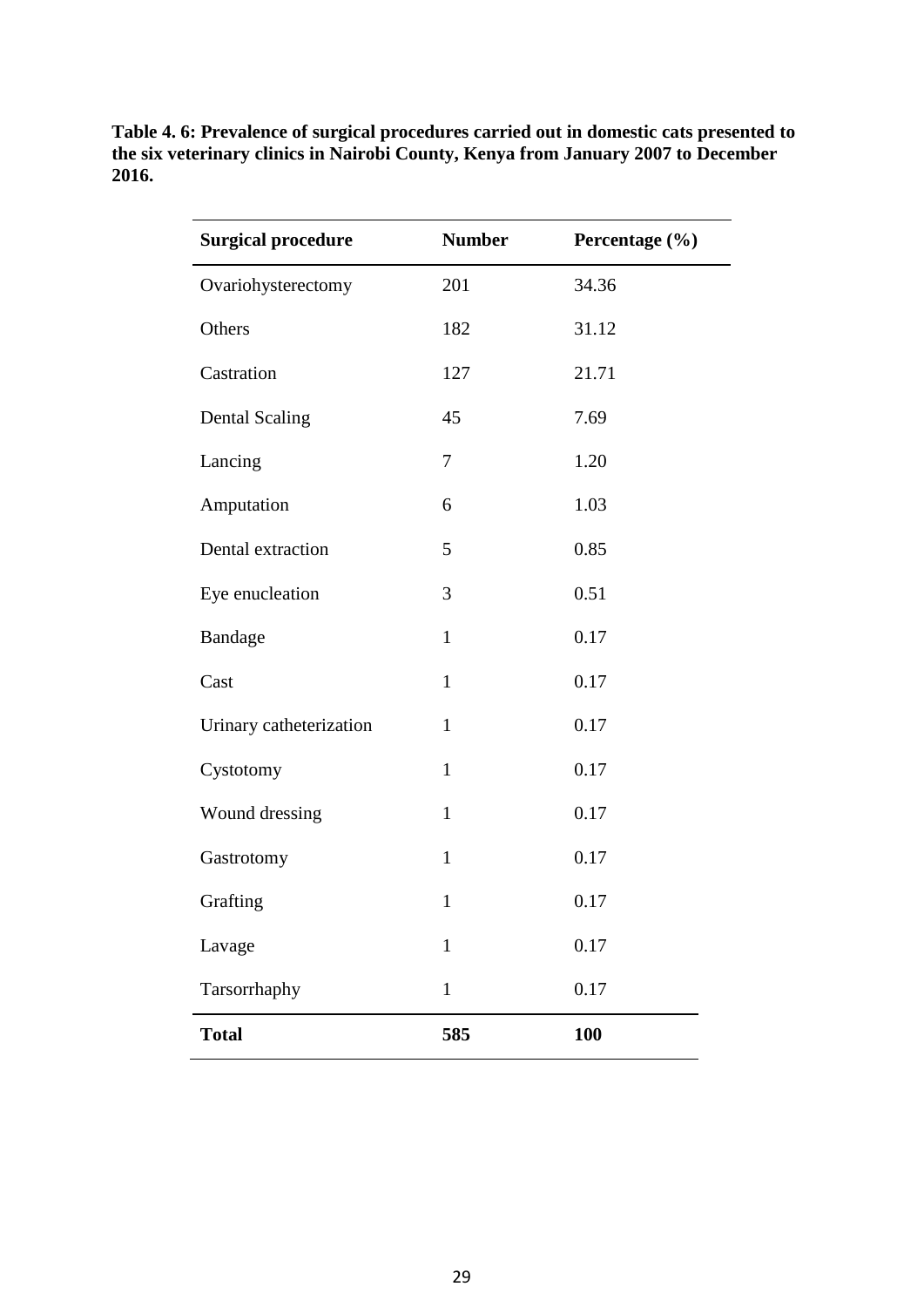| <b>Surgical procedures</b>           | <b>Number</b>  | Percentage |
|--------------------------------------|----------------|------------|
| Fractures                            | 27             | 39.13      |
| Wounds                               | 27             | 39.13      |
| Cancer                               | $\overline{2}$ | 3.02       |
| Hematoma                             | $\mathbf{1}$   | 1.44       |
| Hernia                               | $\mathbf{1}$   | 1.44       |
| Polyp                                | $\mathbf 1$    | 1.44       |
| Loose claw                           | $\mathbf{1}$   | 1.44       |
| Proptosis                            | $\mathbf{1}$   | 1.44       |
| Ruptured tendon                      | $\mathbf{1}$   | 1.44       |
| <b>Urinary</b> stones                | $\mathbf{1}$   | 1.44       |
| Femoral head dislocation             | $\mathbf{1}$   | 1.44       |
| Eye ulcer                            | $\mathbf{1}$   | 1.44       |
| Femoral head dislocation             | $\mathbf{1}$   | 1.44       |
| Desmetocoele                         | $\mathbf{1}$   | 1.44       |
| Coxofemoral luxation                 | $\mathbf{1}$   | 1.44       |
| Cranial cruciate ligament<br>rupture | $\mathbf 1$    | 1.44       |
| Total                                | 69             | 100        |

**Table 4. 7: Prevalence of conditions that resulted to surgery, carried out in domestic cats presented to the six veterinary clinics in Nairobi County, Kenya from January 2007 to December 2016.**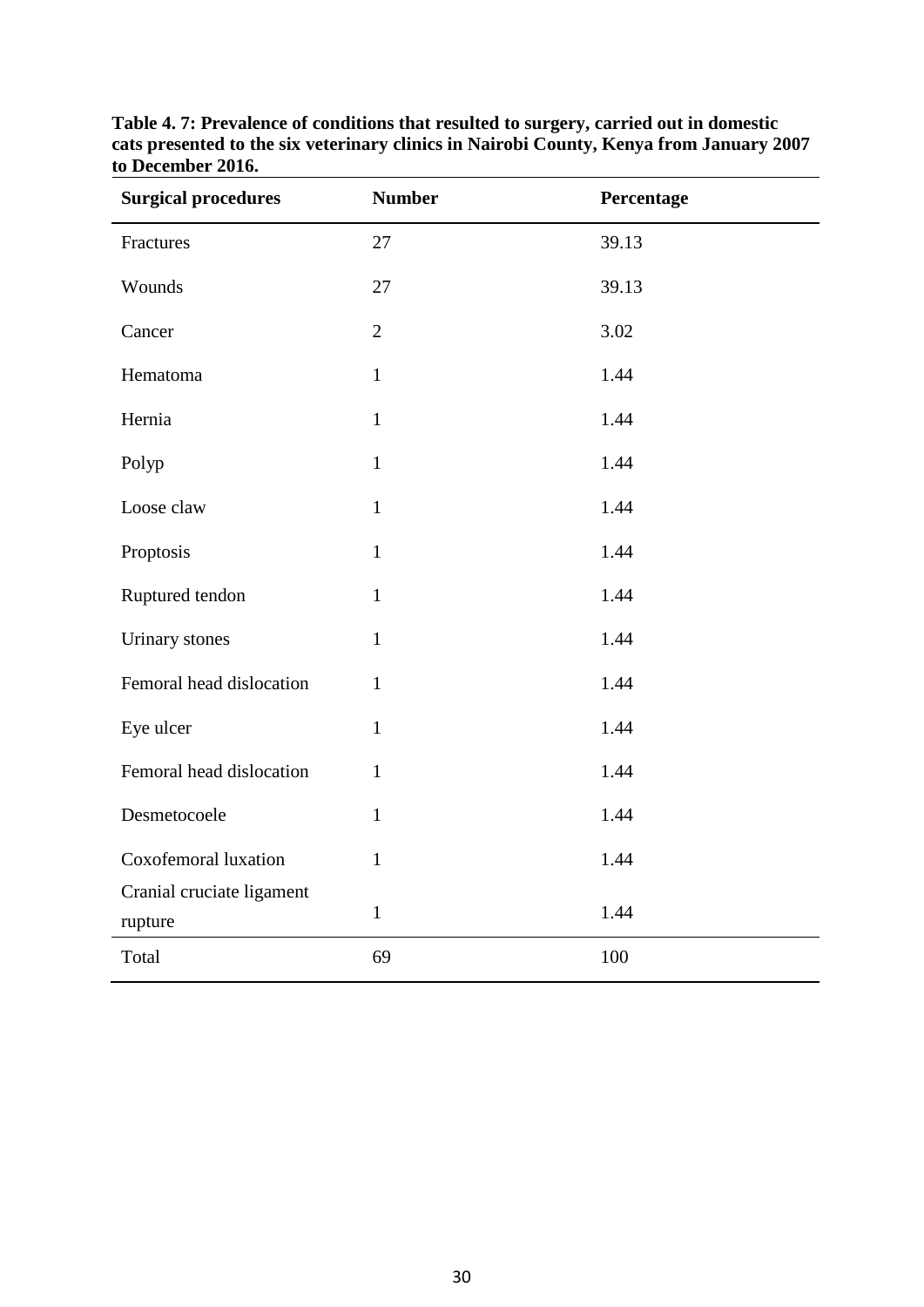# **4.2.1 CLINICAL SIGNS RECORDED FOR CATS PRESENTED TO THE VETERINARY CLINICS**

Case records for 64.4% (n=1576) of the domestic cats presented to the veterinary clinics had no information on reasons for being taken to the clinic. Based on the clinical signs, the most frequently affected systems were the alimentary system in  $13.8\%$  (n = 339) of the cases, integumentary system in 10.3% ( $n = 251$ ) and musculoskeletal system in 7.7% ( $n =$ 186). Others with frequencies of less than 5% are presented in Table 4.8.

**Table 4. 8**: **Prevalence of clinical signs/systems affected in domestic cats presented to the six veterinary clinics in Nairobi County, Kenya from January 2007 to December 2016.**

| <b>Presentation/system affected</b> | <b>Number</b> | Percentage $(\% )$ |
|-------------------------------------|---------------|--------------------|
| Not indicated                       | 1576          | 64.4               |
| Alimentary                          | 339           | 13.8               |
| Integumentary                       | 251           | 10.3               |
| Musculoskeletal                     | 186           | 7.7                |
| <b>Nervous</b>                      | 48            | 2.0                |
| Urogenital                          | 34            | 1.4                |
| Cardiovascular                      | 10            | 0.4                |
| Total                               | 2444          | 100                |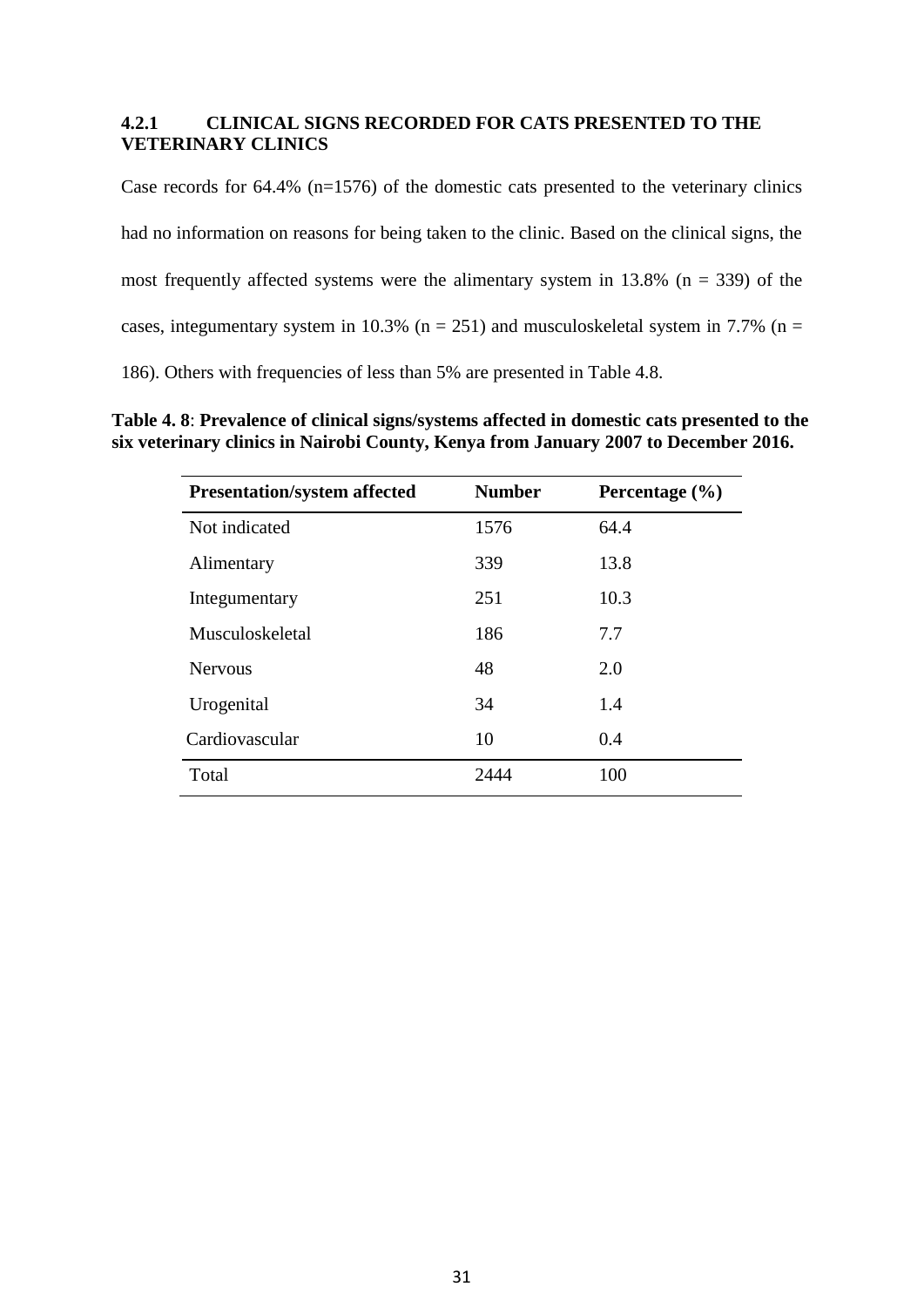# **4.2.2 DIAGNOSES MADE BY THE VETERINARIANS IN THE CATS PRESENTED TO THE VETERINARY CLINICS**

Among the domestic cat cases presented to the veterinary clinics, 62.7% (n=1523) had no definite diagnosis indicated in the case records. Some among them were presented for routine procedures such as deworming, vaccinations, castration and ovariohysterectomy. Hemo-parasite cases which included Babesia, Ehrlichia, Hemoplasma and Hemobartonella had a prevalence of 8.0% ( $n = 195$ ). Based on diagnoses, integumentary system had highest prevalence at 10.8% ( $n = 264$ ). This was followed by cardiovascular system at 10.1% ( $n =$ 248), and alimentary system conditions at 7.2% ( $n = 175$ ). The rest of the body conditions had prevalence less than 5% each as shown in Table 4.9.

**Table 4. 9: Percentages of diagnoses indicated in the case records for the domestic cats presented to the six veterinary clinics in Nairobi County, Kenya from January 2007 to December 2016.**

| Diagnosis according to system affected | Number     | Percentage |
|----------------------------------------|------------|------------|
| Not indicated                          | 1523       | 62.7       |
| Integumentary                          | 264        | 10.8       |
| Cardiovascular                         | 248        | 10.0       |
| Alimentary                             | 178        | 7.2        |
| Musculoskeletal                        | 95         | 3.8        |
| Urogenital                             | 37         | 1.5        |
| Endocrine                              | 33         | 1.4        |
| Pulmonary                              | 29         | 1.1        |
| <b>Nervous</b>                         | 25         | 1.0        |
| Miscellaneous<br>Total                 | 12<br>2444 | 0.5<br>100 |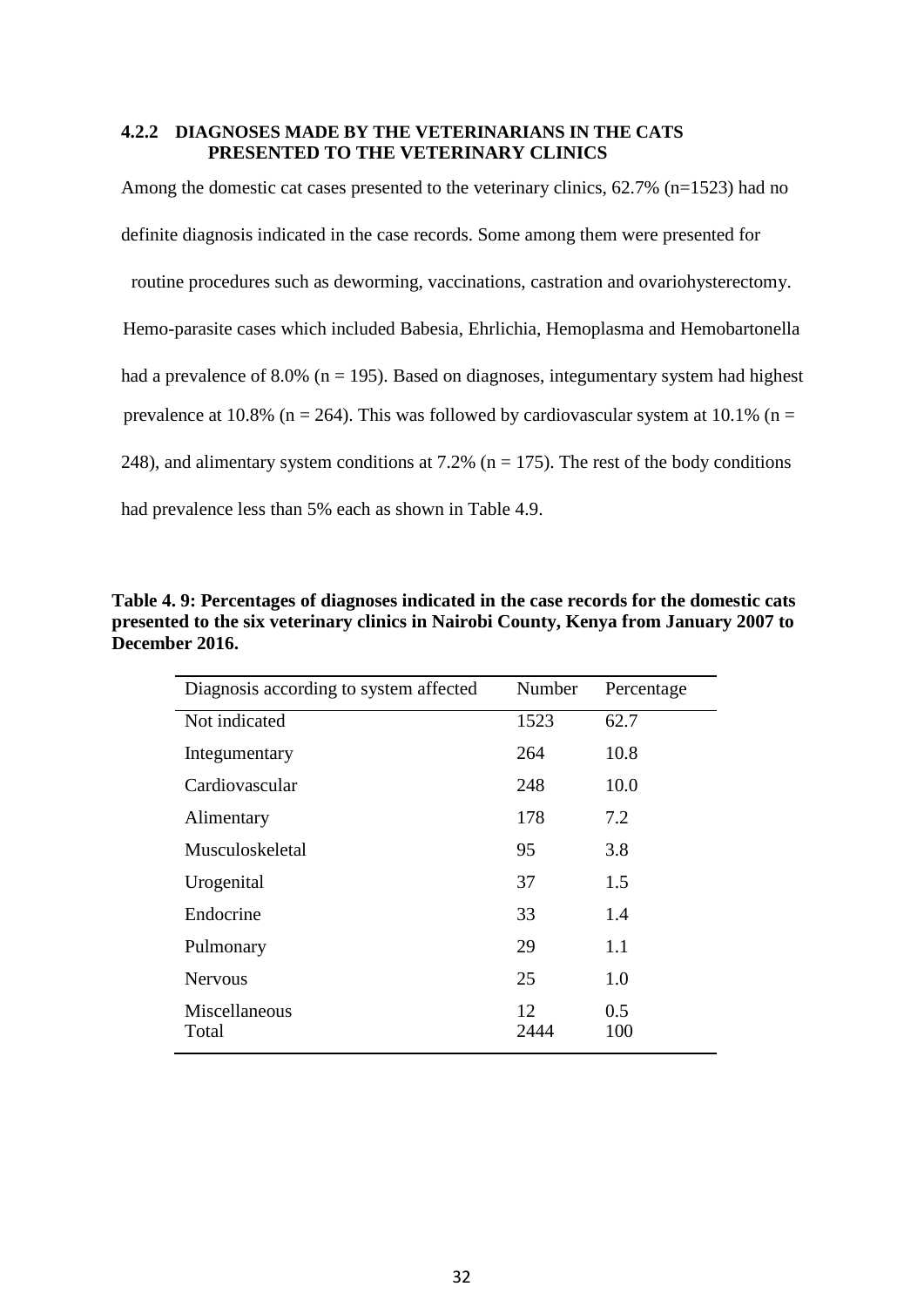| The case records of the six veterinary clinics indicates that the cases of domestic cats that |
|-----------------------------------------------------------------------------------------------|
| were presented during the ten-year period received various categories of treatments and       |
| agents as well as different procedures done to manage the conditions that the cats suffered   |
| or were required to undergo. These included routine vaccinations in $38.6\%$ (n=944),         |
| various surgical procedures in 20.0% ( $n=489$ ), antiparasitic agents in 13.7% ( $n=334$ ),  |
| antibacterial agents in 10.1% ( $n=246$ ) and nutrient, mineral or electrolyte supplements in |
| 5.16% (n=125). The rest of the treatments and management that were each less than 5%          |
|                                                                                               |

are presented in Table 4.10.

**Table 4. 10**: **Prevalence of various categories of treatments and procedures done or agents given to manage cases of domestic cats presented to the six veterinary clinics in Nairobi County, Kenya for the ten-year period from January 2007 to December 2016.**

| <b>Treatment/management procedures</b> |                |                           |
|----------------------------------------|----------------|---------------------------|
|                                        | <b>Number</b>  | <b>Prevalence</b> $(\% )$ |
| <b>Routine Vaccinations</b>            | 944            | 38.6                      |
| Surgical procedures                    | 489            | 20.0                      |
| Antiparasitic agent                    | 334            | 13.7                      |
| Antibacterial agent                    | 246            | 10.1                      |
| Nutrients, Minerals, Electrolytes      | 125            | 5.16                      |
| Gastrointestinal tract agent           | 100            | 4.0                       |
| Antifungal agent                       | 50             | 2.0                       |
| Anti-inflammatory agent                | 46             | 1.9                       |
| Euthanasia                             | 44             | 1.8                       |
| Ophthalmic agents                      | 35             | 1.5                       |
| Analgesics                             | 20             | 0.8                       |
| Otic agents                            | $\overline{4}$ | 0.2                       |
| Respiratory agents                     | 3              | 0.1                       |
| Hormones                               | 3              | 0.1                       |
| Anaesthetics                           | 1              | 0.04                      |
| Total                                  | 2444           | 100                       |
|                                        |                |                           |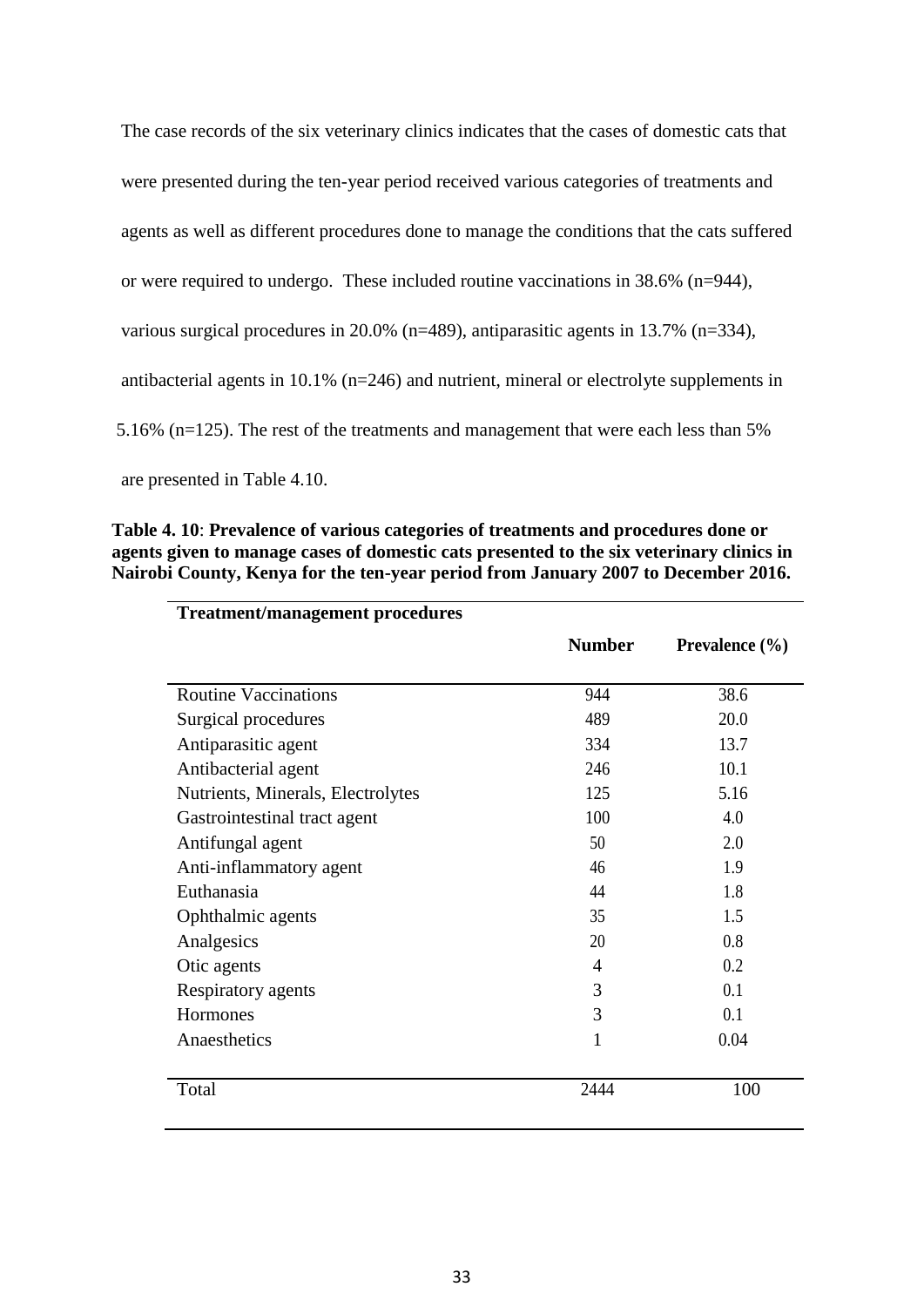# **4.3 CHARACTERISTICS OF WOUNDS**

## **4.3.1 Wound characteristics**

Wounds with no specific classification in the records had the highest prevalence at 62.2%  $(n=152)$ . Classified wounds included abscesses at 14.8%  $(n=36)$  fractures at 12.7%  $(n=31)$ and others with prevalence below 5% (Table 4.11).

| <b>Wound type</b> | <b>Number</b>  | Percentage |
|-------------------|----------------|------------|
| Unspecified wound | 152            | 62.2       |
| Abscess           | 36             | 14.8       |
| Fracture          | 31             | 12.7       |
| Laceration        | $\tau$         | 2.9        |
| Puncture          | 7              | 2.9        |
| Avulsion          | 6              | 2.5        |
| Cellulitis        | $\overline{2}$ | 0.8        |
| Hematoma          | $\overline{2}$ | 0.8        |
| <b>Bruise</b>     | $\mathbf{1}$   | 0.4        |
| <b>Total</b>      | 244            | 100        |

**Table 4. 11**: **Prevalence of types of wound encountered in domestic cats presented to the six veterinary clinics in Nairobi County, Kenya from January 2007 to December**

Trauma contributed to 14.8% (n=36) of the wounds, followed by fight wounds from dogs at 13.1% (n=32) and surgical wounds at 8.2% (n=20). In 53.6% (n=131) of the cases, information on the causes of the wounds was not indicated in the case records. Bite wounds from other cats attributed to 7.4% ( $n = 18$ ) of the cases (Table 4.12). Wounds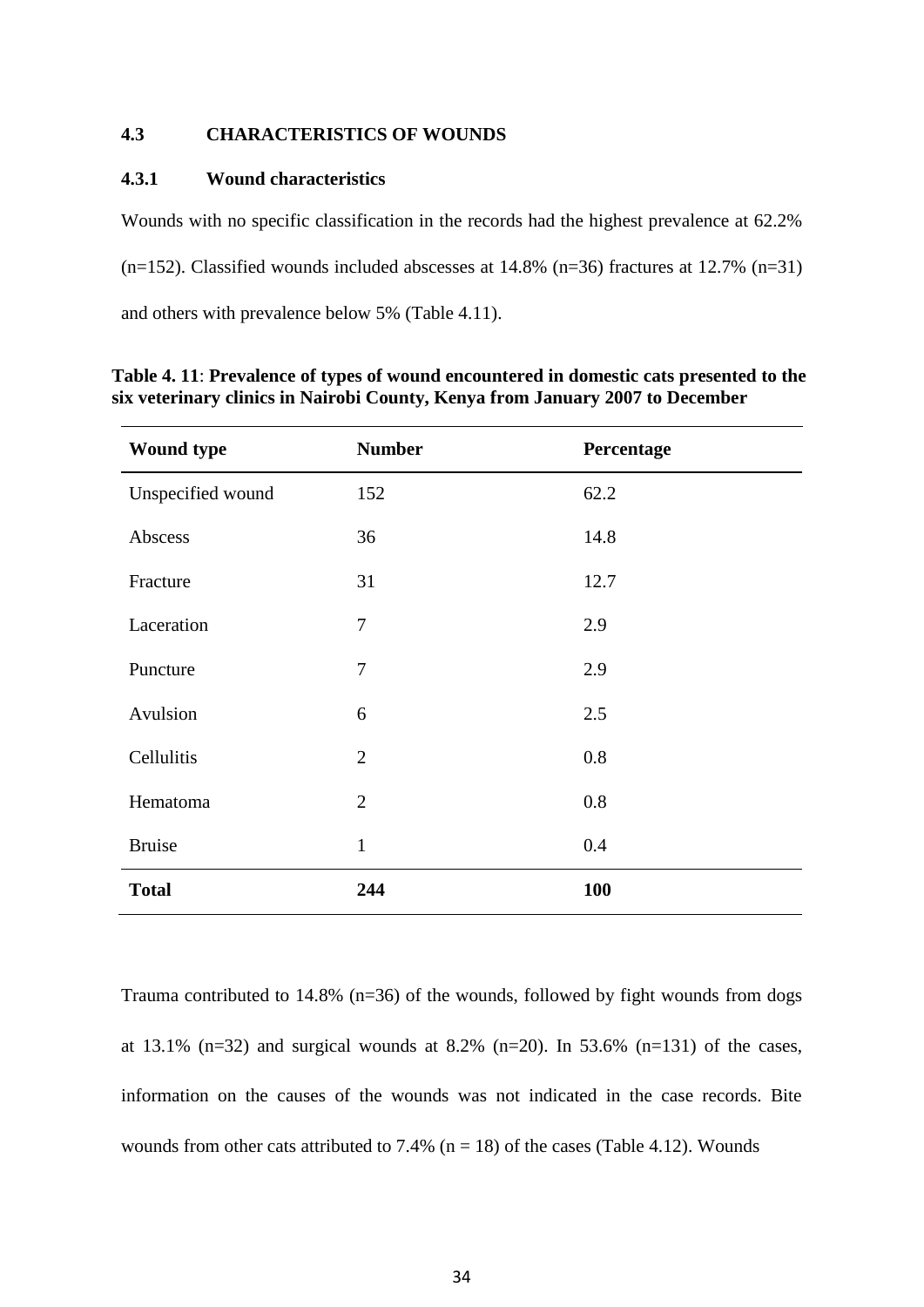involving extremities and parts of the limbs were recorded in 43.6% (n=106) of the cases. Among these, toes, paws, carpus, tarsus were commonly affected and occasionally the elbow and stifle joint regions were involved, but no wounds were recorded in the radius, ulnar and tibia regions. Other areas of the body recorded to have had wounds included facial area at 16.9% (n=41), abdominal area at 9.9% (n = 24), neck regions at 7.8% (n = 19) and vaginal area with only one case (Table 4.13). Only 2.9% (n=7) of the cases had information on the size of the wounds, but records for 97.1% (n=237) of the cases with wounds had no information on size of the wounds. The wound sizes ranged from approximately 0.5 cm to 6 cm in length. The dimensions did not include width and depth.

| Table 4.12: Prevalence of various causes of wound in the cases of domestic cats       |  |
|---------------------------------------------------------------------------------------|--|
| presented to the six veterinary clinics in Nairobi County, Kenya from January 2007 to |  |
| December 2016.                                                                        |  |

| Cause of wound | Number       | Percentage |
|----------------|--------------|------------|
| Not indicated  | 131          | 53.6       |
| Trauma         | 36           | 14.8       |
| Fights         | 32           | 13.1       |
| Surgery        | 20           | 8.2        |
| <b>Bites</b>   | 18           | 7.4        |
| Others         | 6            | 2.5        |
| <b>Burns</b>   | $\mathbf{1}$ | 0.4        |
| Total          | 244          | 100        |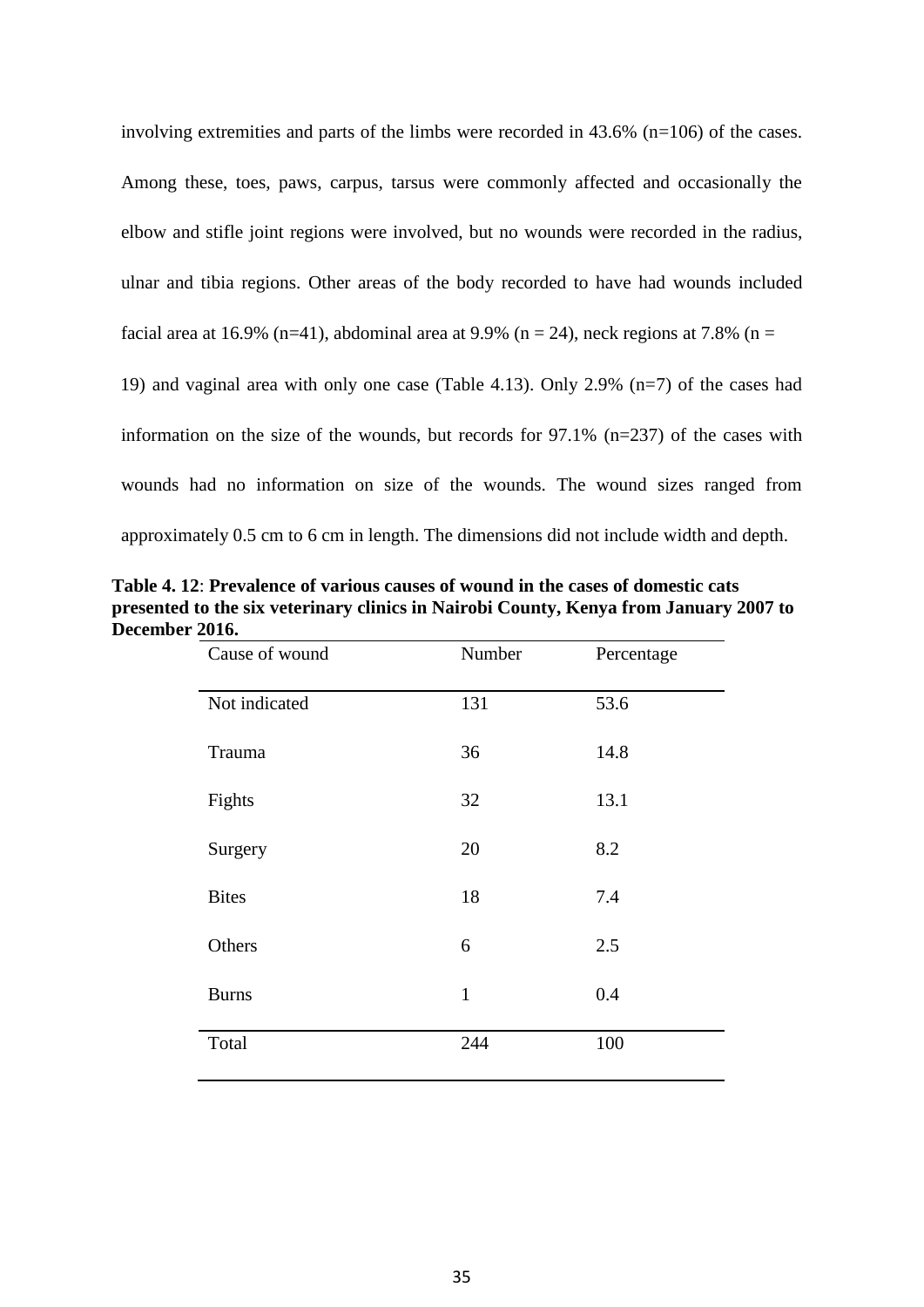| <b>Wound location</b> | <b>Number</b> | Percentage |
|-----------------------|---------------|------------|
| Limbs                 | 106           | 43.6       |
| Facial                | 41            | 16.9       |
| Abdominal             | 24            | 9.9        |
| <b>Neck</b>           | 19            | 7.8        |
| Not indicated         | 19            | 7.8        |
| Pelvic                | 18            | 7.0        |
| Back region           | 10            | 4.1        |
| Shoulder              | 6             | 2.5        |
| Vaginal region        | $\mathbf{1}$  | 0.4        |
| <b>Total</b>          | 244           | 100        |

**Table 4. 13**: **Prevalence of various body regions that had wounds in the cases of domestic cats presented to the six veterinary clinics from January 2007 to December 2016.**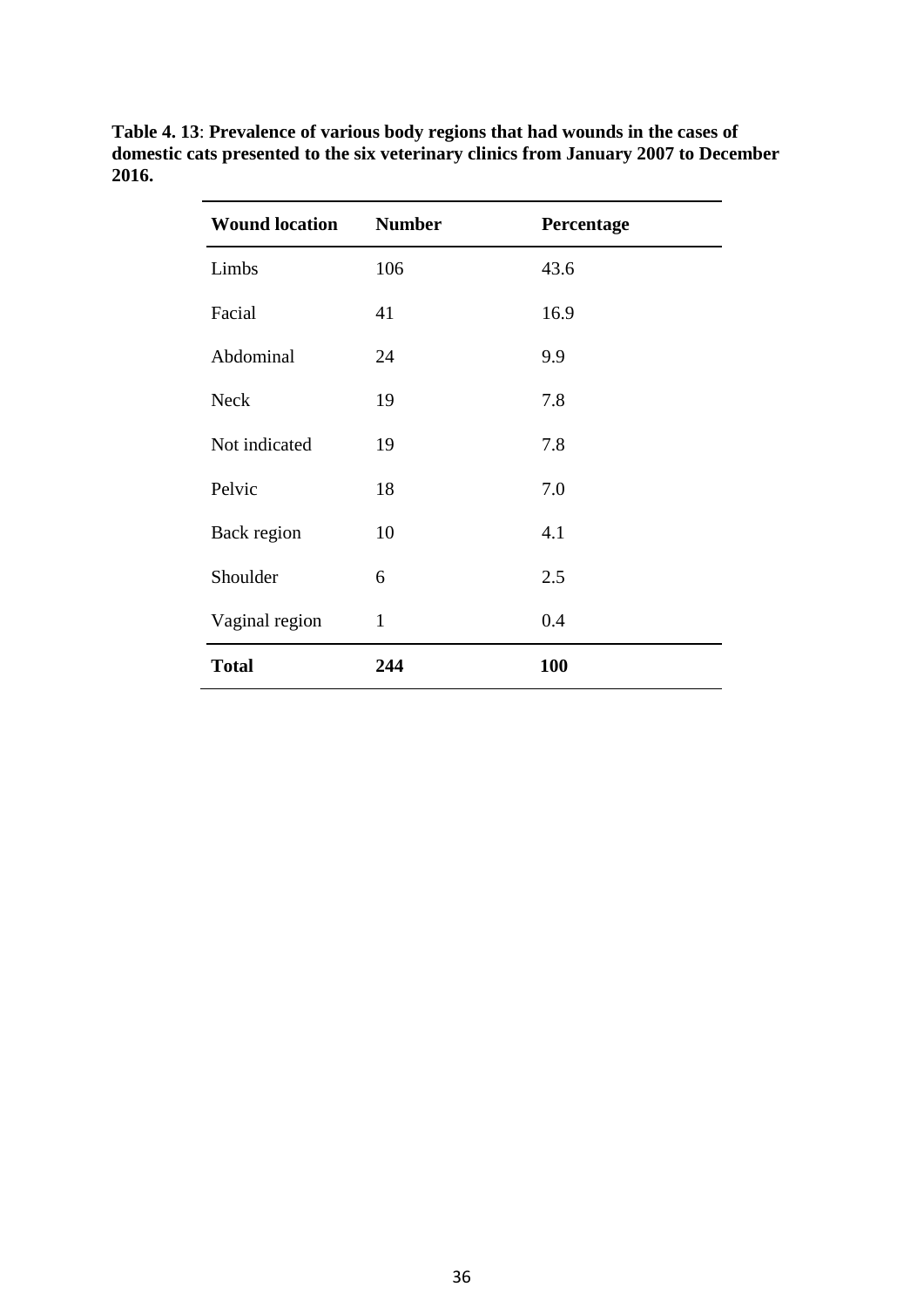### **4.3.2 Physical findings on the wounds**

Case records indicated that the wounds were presented in various physical states. The domestic cats presented with fresh wounds were 39.1% (n=95) and only 2.1% (n=5) had necrotic tissue. Those presented with discharges/exudates were 30.5% (n=74), which included blood, serum and purulent discharge, while  $32.5\%$  (n = 79) of the cases were described in the case records as having dry wounds without any discharge (Table 4.14).

Among the cases in the case records, 38.7% (n=94) were presented with wounds that had infection and 31.7% (n=77) were recorded as having wounds that were not infected. There were only 2 cases recorded in which samples were taken from wounds for culture and sensitivity from which *Staphylococcus aureus* and *Pseudomonas* species were isolated respectively.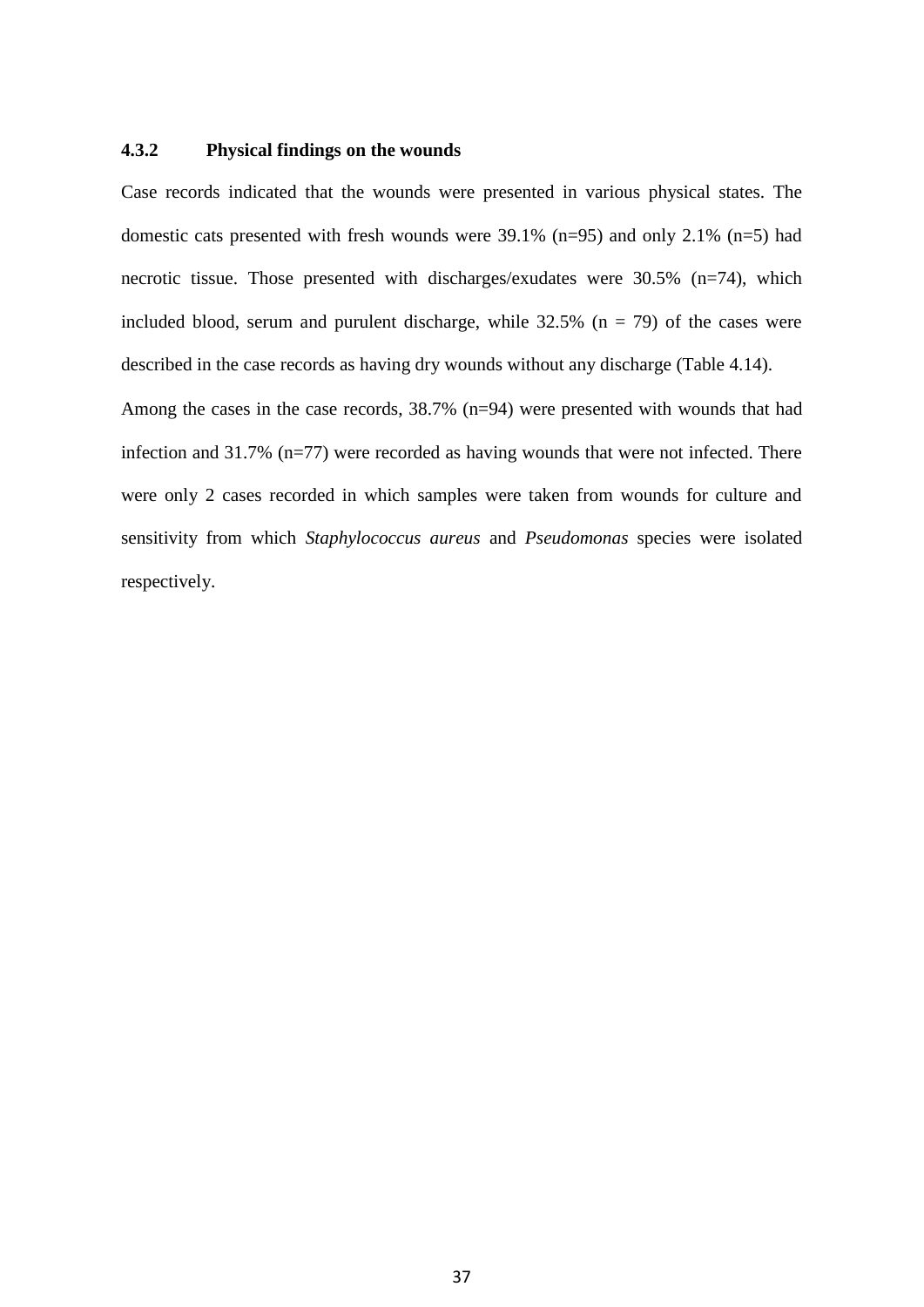**Table 4. 14**: **Frequencies of the various physical findings on the wounds of the domestic cats presented to the six veterinary clinics in Nairobi County, Kenya from January 2007 to December 2016.**

| <b>Wound parameter</b>         | <b>Findings</b> | <b>Number</b> | <b>Percentage</b> |  |
|--------------------------------|-----------------|---------------|-------------------|--|
|                                |                 | $(n=244)$     | (%)               |  |
| <b>Necrotic tissue</b>         | Present         | 5             | 2.1               |  |
|                                | Absent          | 95            | 39.1              |  |
|                                | Not recorded    | 144           | 58.8              |  |
|                                | <b>Total</b>    | 244           | <b>100</b>        |  |
| <b>Discharges/Exudates</b>     | Present         | 74            | 30.5              |  |
|                                | Absent          | 79            | 32.5              |  |
|                                | Not recorded    | 91            | 37.0              |  |
|                                | <b>Total</b>    | 244           | <b>100</b>        |  |
| <b>Infection</b>               | Present         | 94            | 38.7              |  |
|                                | Absent          | 77            | 31.7              |  |
|                                | Not recorded    | 73            | 29.6              |  |
|                                | <b>Total</b>    | 244           | <b>100</b>        |  |
| <b>Culture and sensitivity</b> | 2<br>Done       |               | 0.8               |  |
|                                | Not done        | 222           | 91.4              |  |
|                                | Not recorded    | 20            | 7.8               |  |
|                                | <b>Total</b>    | 244           | <b>100</b>        |  |

Among the cases of domestic cats presented to the veterinary clinics with wounds in the 10-year period, 57.38% (n=140) had no indication of presence, absence, or degree of pain in the case records. A total of 24.18% (n=59) of the cases were recorded to have pain but the level of pain was not indicated,  $14.34\%$  (n = 35) were recorded as having severe pain and the rest of the data on pain is indicated in Table 4.15.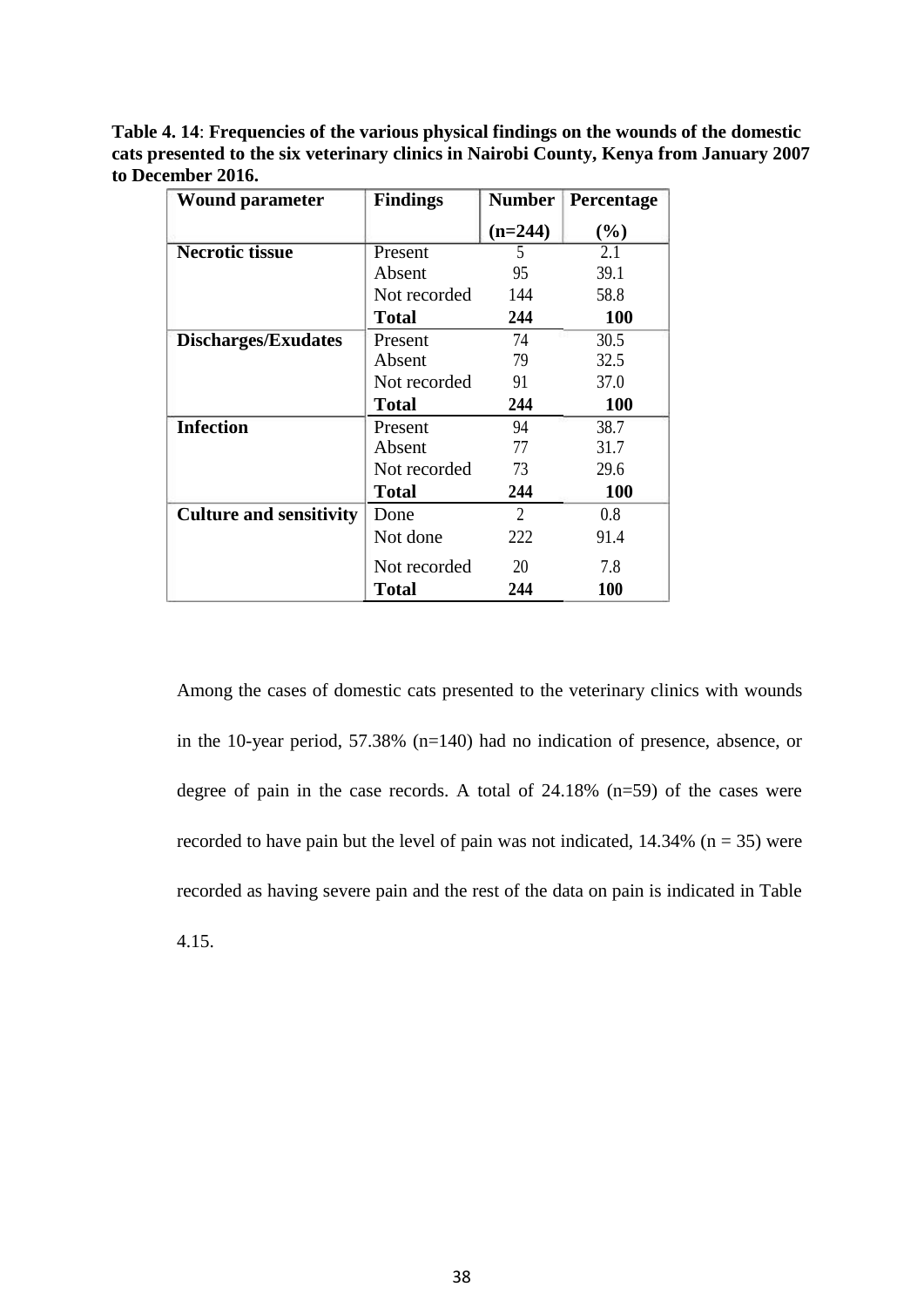| Presence / degree of pain | Number<br>Percentage |       |  |
|---------------------------|----------------------|-------|--|
| No pain indicated         | 140                  | 57.38 |  |
| Present but no degree     | 59                   | 24.18 |  |
| Severe                    | 35                   | 14.34 |  |
| Moderate                  | 10                   | 4.2   |  |
| Total                     | 244                  | 100   |  |

**Table 4. 15**: **Frequencies of presence and level of pain caused by wounds of the domestic cats presented to the six veterinary clinics in Nairobi County, Kenya from January 2007 to December 2016.**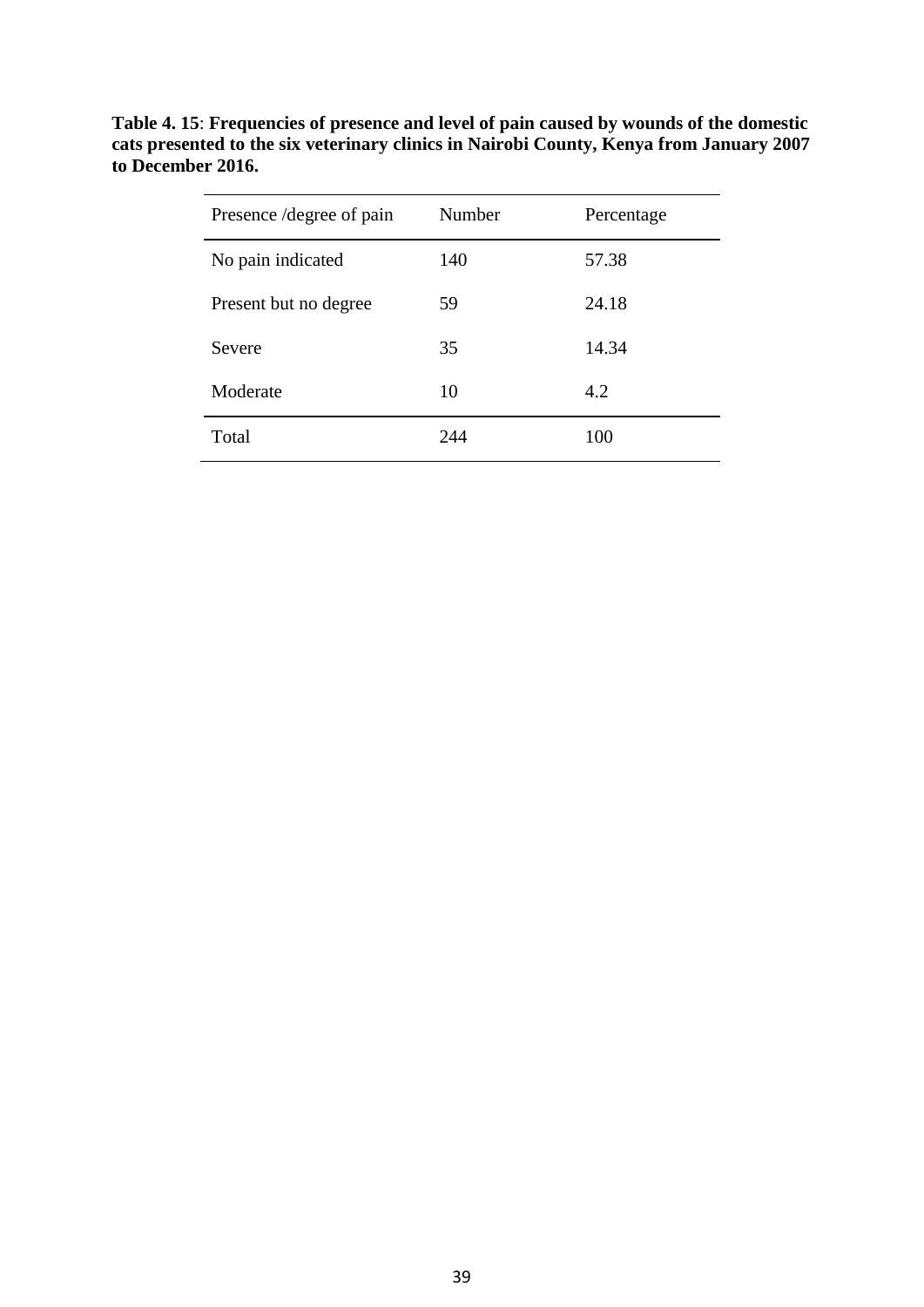# **4.3.3 Wound management**

Several methods and agents were recorded as having been employed for managing wounds in these cases. The most frequently used was antibiotics at  $39.3\%$  (n = 96). Records of 39.8% (n=97) of the cases had no indication of use of any agent for managing the wounds, 18.4% (n=45) of the cases had wounds managed by flushing them with tap water or normal saline intravenous infusion (9 grams of Sodium chloride per liter of water). Other agents and methods used to manage wounds in less or about 5% frequencies are presented in Table 4.16.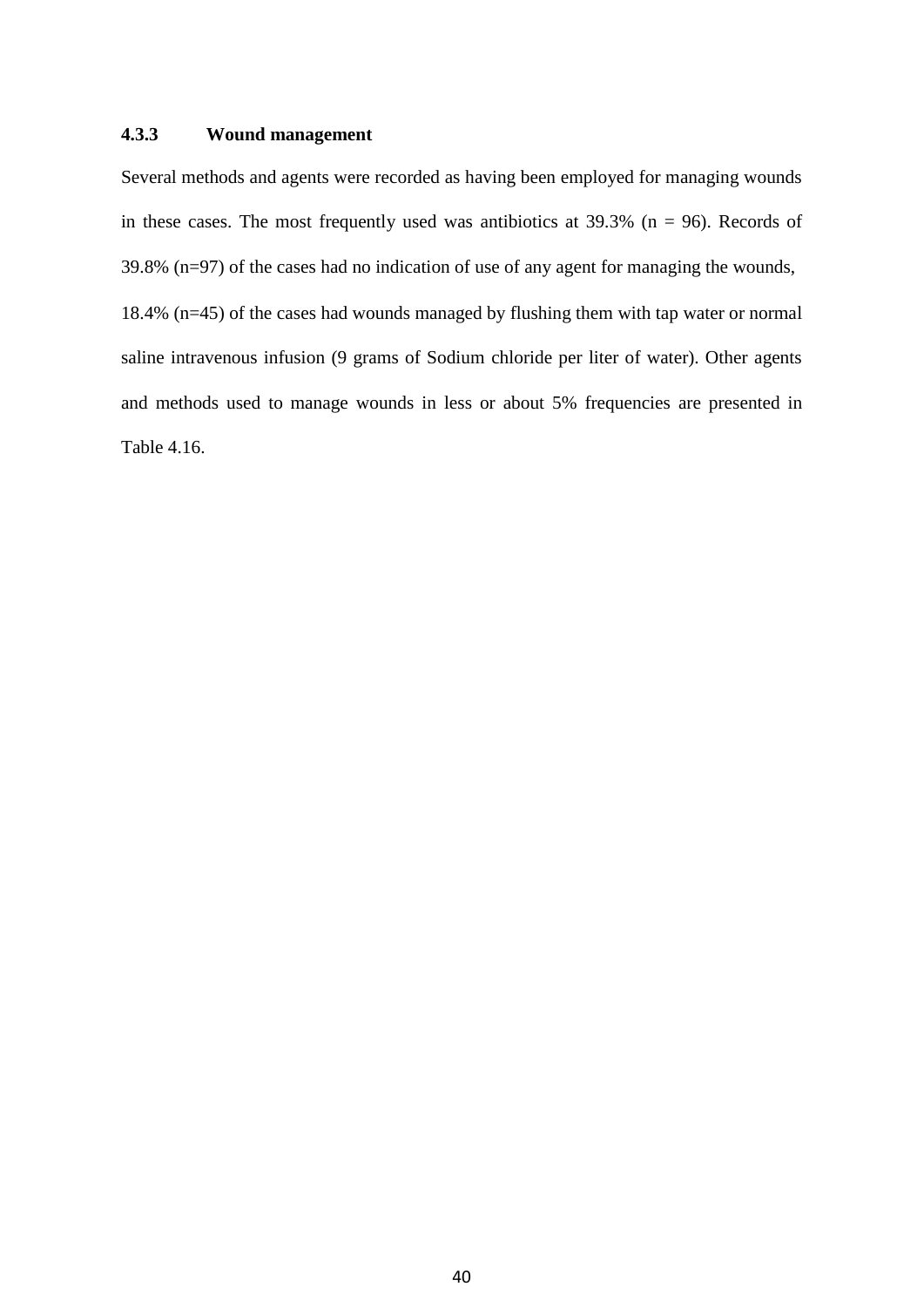**Table 4. 16**: **Frequencies of use of various categories of agents and non-surgical methods of managing wounds in the cases of domestic cats presented to the six veterinary clinics in Nairobi County, Kenya from January 2007 to December 2016.**

| Categories of agents and non-surgical<br>methods                           | Number | Percentage |
|----------------------------------------------------------------------------|--------|------------|
| Systemic antibiotics                                                       | 96     | 39.3       |
| No agent                                                                   | 97     | 39.8       |
| Washing with chlorhexidine and flushing<br>with tap water or normal saline | 45     | 18.4       |
| Anti-inflammatory drugs                                                    | 4      | 1.7        |
| Honey                                                                      | 2      | 0.8        |
| Total                                                                      | 244    | 100        |

Surgery was not performed in  $68.1\%$  (n = 166) of the cases presented. Primary wound stitching had the highest prevalence at  $16.0\%$  (n = 39). Orthopaedic surgeries due to traumatic falls, vehicle accident traumas and fights had a prevalence rate of 6.8% ( $n = 16$ ), while 2.0%  $(n = 5)$  of the cases required reconstructive surgery due to the nature of tissue loss and severity of the wounds (Table 4.17).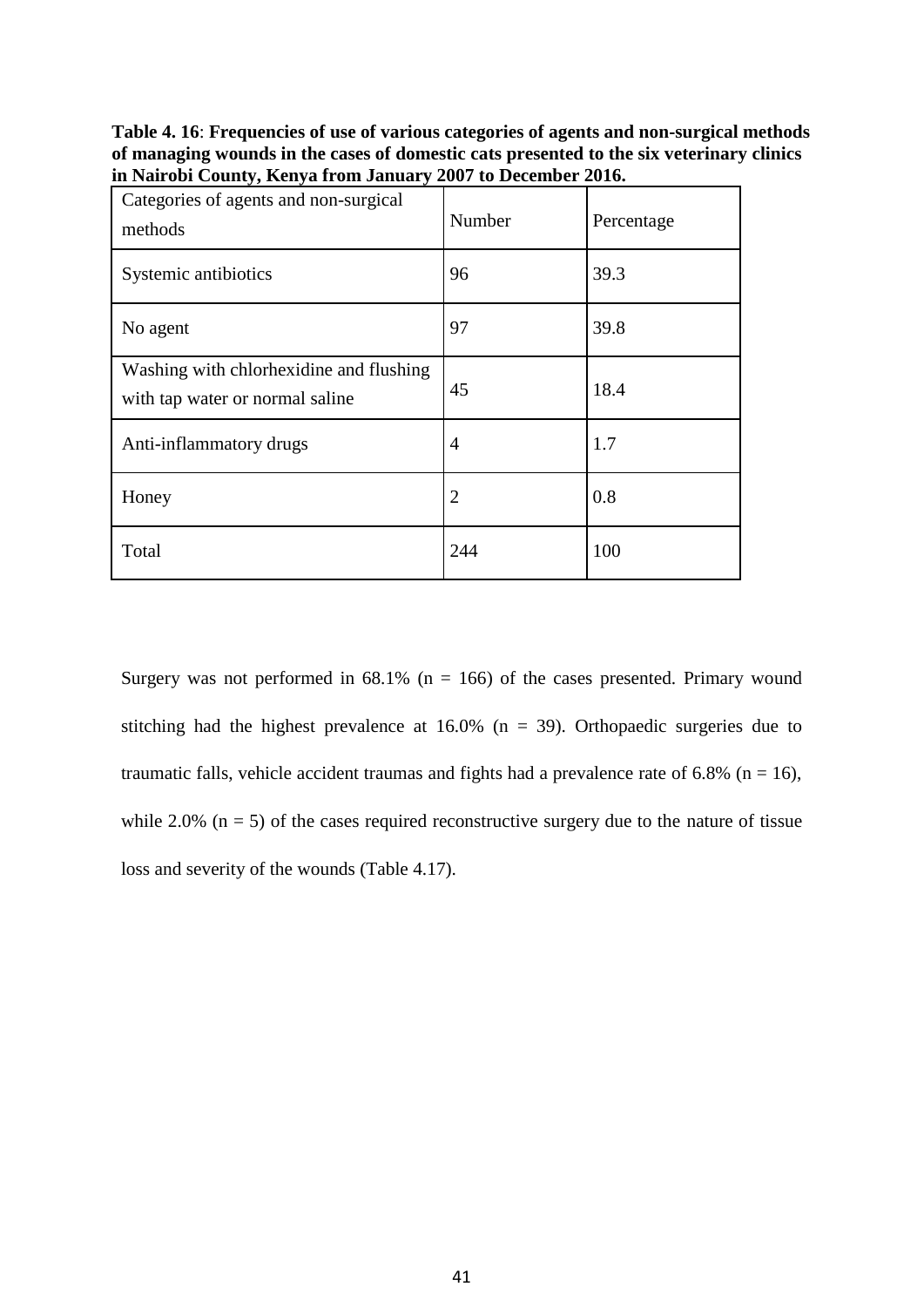| Table 4.17: Prevalence of each surgical method employed in wound management in      |
|-------------------------------------------------------------------------------------|
| domestic cats presented to the six veterinary clinics in Nairobi County, Kenya from |
| January 2007 to December 2016.                                                      |

| Surgical method used    | Number         | Percentage (%) |
|-------------------------|----------------|----------------|
| No surgery performed    | 166            | 68.1           |
| Primary wound stitching | 39             | 16             |
| Orthopaedic             | 16             | 6.6            |
| Lancing                 | 6              | 2.5            |
| Amputation              | 5              | 2.0            |
| Reconstructive surgery  | 5              | 2.0            |
| Bandage                 | 3              | 1.2            |
| Enucleation             | $\overline{2}$ | 0.8            |
| Herniorrhaphy           | 1              | 0.4            |
| Lumpectomy              | $\mathbf{1}$   | 0.4            |
| Total                   | 244            | 100            |

Amoxicillin was used in  $61.3\%$  (n = 149) of the cases with wounds. Penicillin and Amoxicillin-clavulanic acid followed at 13.6% ( $n = 33$ ) and 3.4% ( $n = 8$ ) respectively. The other antibiotics were used in less than 2% of the cases (Table 4.18). After management of the wounds,  $43.2\%$  (n=105) of the cases recovered,  $2.5\%$  (n =6) of the cases were euthanized even after attempts of management, 3.3% (n = 8) recurred and were referred back to the clinic for further treatment (Table 4.19).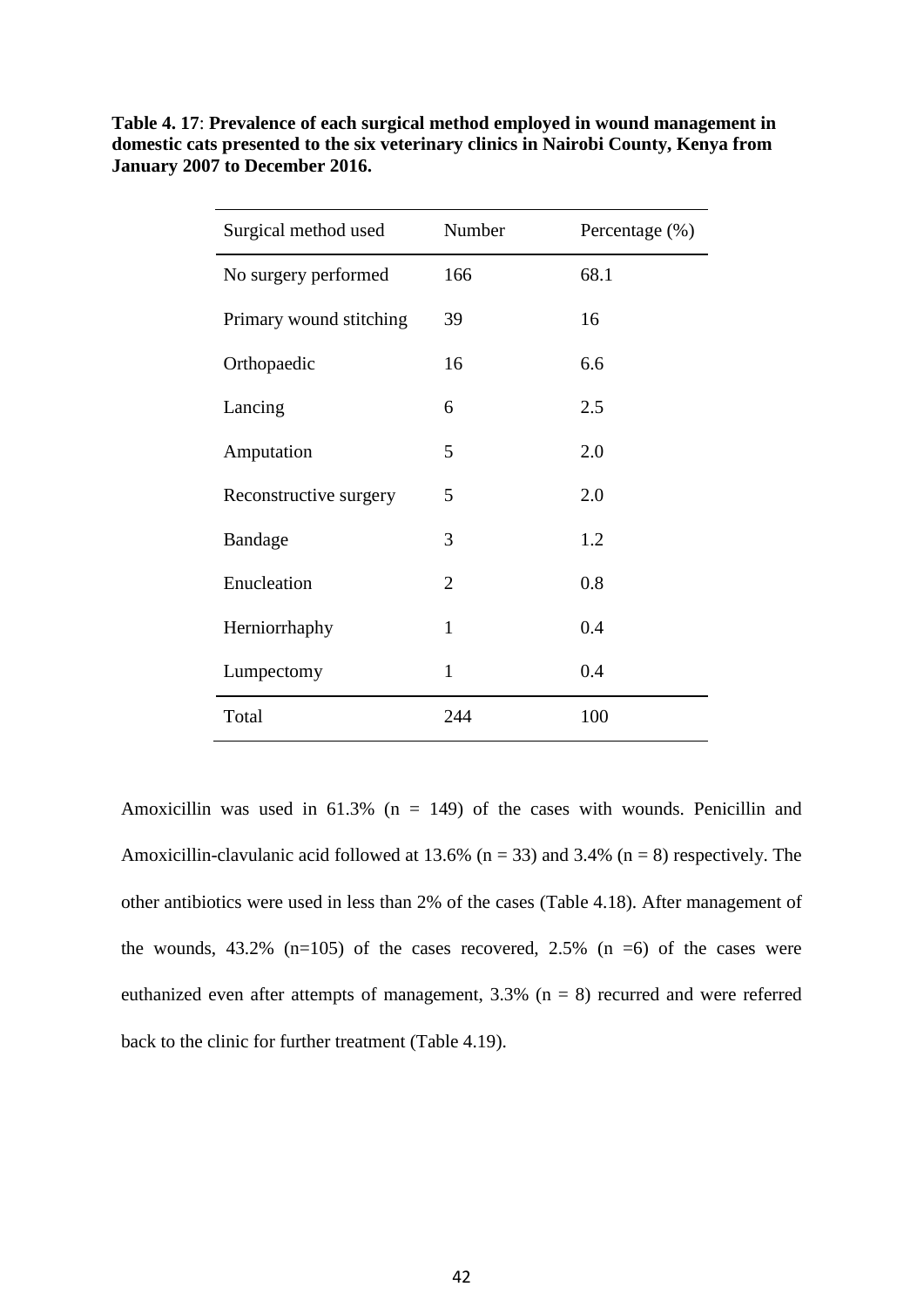| Antimicrobial agent | Number         | Percentage |
|---------------------|----------------|------------|
| Amoxicillin         | 149            | 61.3       |
| No antibiotics      |                |            |
| administered        | 40             | 16.5       |
| Penicillin          | 33             | 13.6       |
| Noroclav            | 8              | 3.4        |
| Cefalexin           | 3              | 1.2        |
| Metronidazole       | 3              | 1.2        |
| Gentamycin          | 3              | 1.2        |
| Sulfur              | $\overline{2}$ | 0.8        |
| Dexamethasone       | $\mathbf{1}$   | 0.4        |
| Enrofloxacin        | $\overline{2}$ | 0.4        |
| Total               | 244            | 100        |

**Table 4. 18: Prevalence of different antimicrobials used in wound treatment in domestic cats presented to the six veterinary clinics in Nairobi County, Kenya from January 2007 to December 2016.**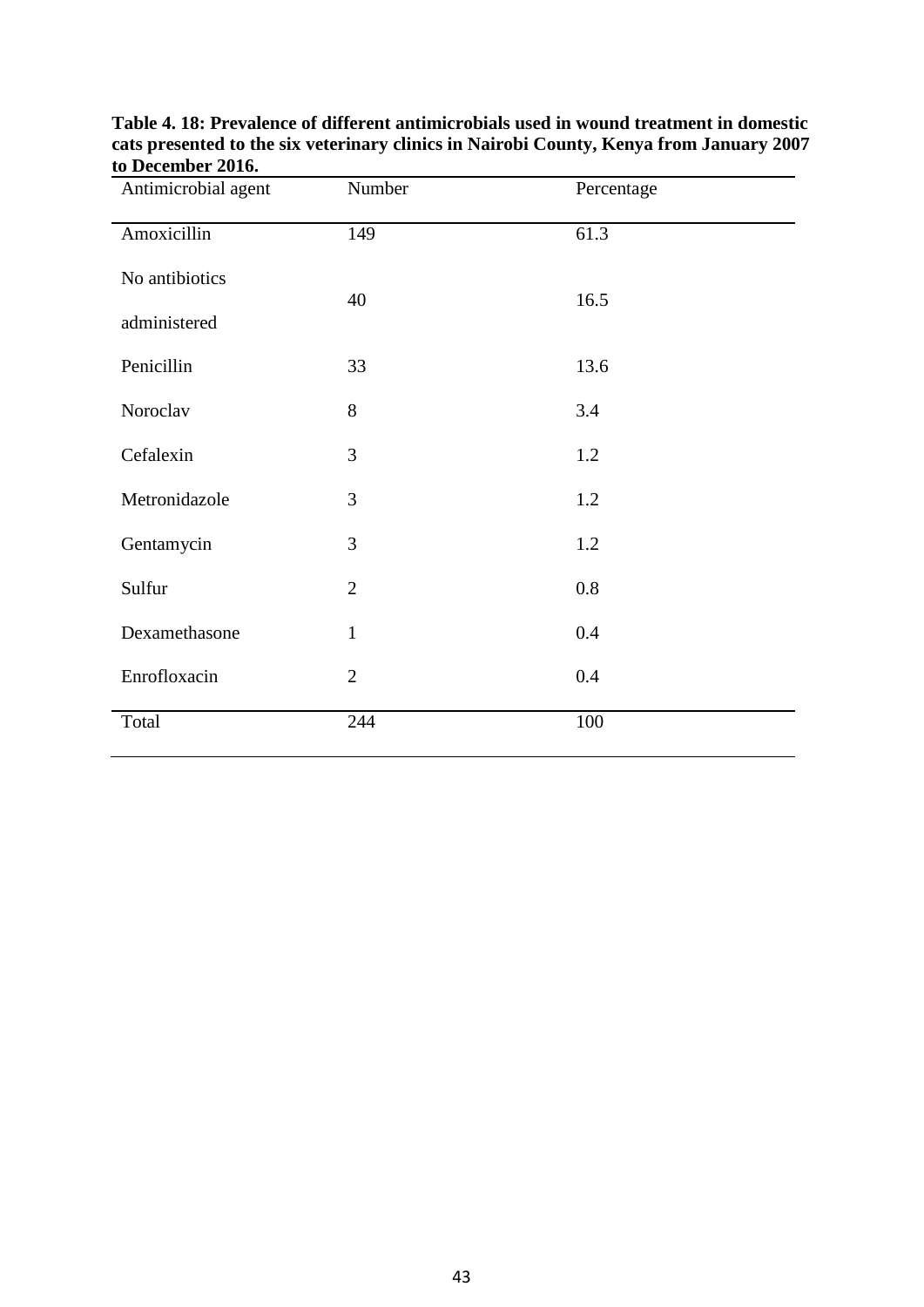

**Figure 4. 1**: **Outcomes after wound management in domestic cats' cases presented to the six veterinary clinics in Nairobi County, Kenya from January 2007 to 2016.**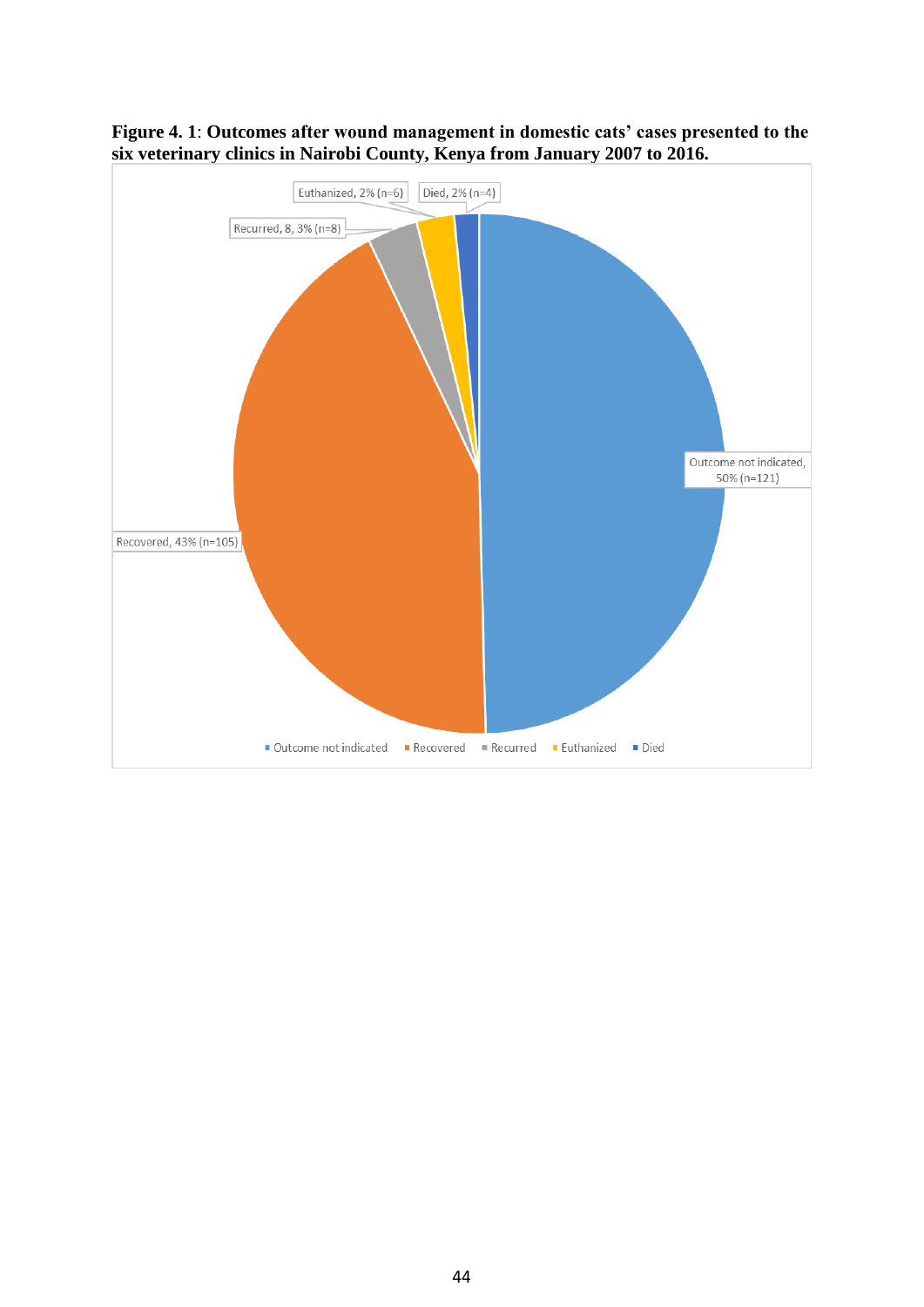### **4.3.4 Results of univariate and multivariate analysis for association tests**

Chi square statistic test revealed that no factor directly influenced the outcome of domestic cats with wounds. Univariate and multivariate analysis found most factors not associated with each other. Cats with infected wounds had twice the likelihood of manifesting pain than those with non-infected wounds ( $p=0.047$ ,  $OR=2.19$ ). Soft tissues had approximately 4 times more likelihood of developing wounds than other tissues (p=0.026, OR=3.7). High proportion of cases lacked recorded details on every parameter evaluated.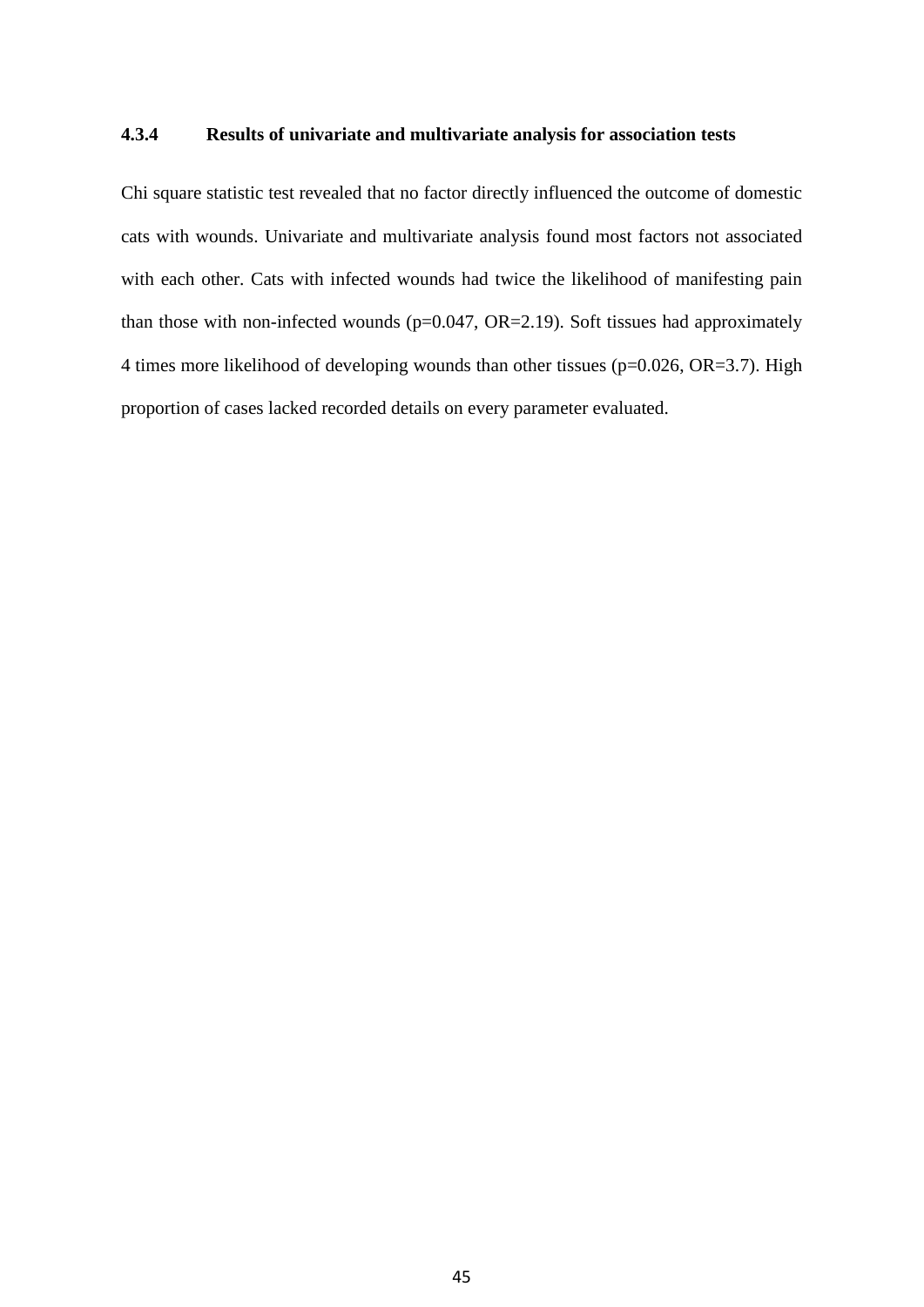### **CHAPTER FIVE**

# **5.0 DISCUSSION, CONCLUSIONS AND RECOMMENDATIONS 5.1 DISCUSSION**

The results of the current study revealed a low prevalence of wound occurrence in the 10 year period whose records were used for the study. The wounds were mainly soft tissue wounds with occasional bone involvement. The wounds had a higher likelihood of recovery after treatment.

The higher percentage of domestic cats presented to the clinics in the latter than earlier years of the 10-year period is probably due to Nairobi residents adopting the practice of keeping cats and the improved acceptance of cats' medical welfare being taken care by veterinarians. This may also be attributed to increased record keeping in the latter years and missing records in the earlier years. This is in contrast to developed countries, which have digitalized case records in the veterinary clinics that are better managed for ease of retrieval and study (Jones *et al*., 2014).

Double the percentage of intact female and male domestic cats compared to those that are neutered was converse to the finding in a study done in the United Kingdom, which reported approximately four times and three times higher percentages of neutered male and female cats respectively. This was at 40% castrated against 9.8% intact male cats and at 37.5% spayed against 11.4% entire female cats (Elizabeth *et al*., 1999). This can be attributed to attitude and culture of Kenyans, which socially encourages neither care of animals nor financial spending on them. The high percentage (32.2%) of unspecified gender furthers to shows the deficiency existing in the clinics on the discipline and thoroughness of detailed record keeping. The higher number of females compared to males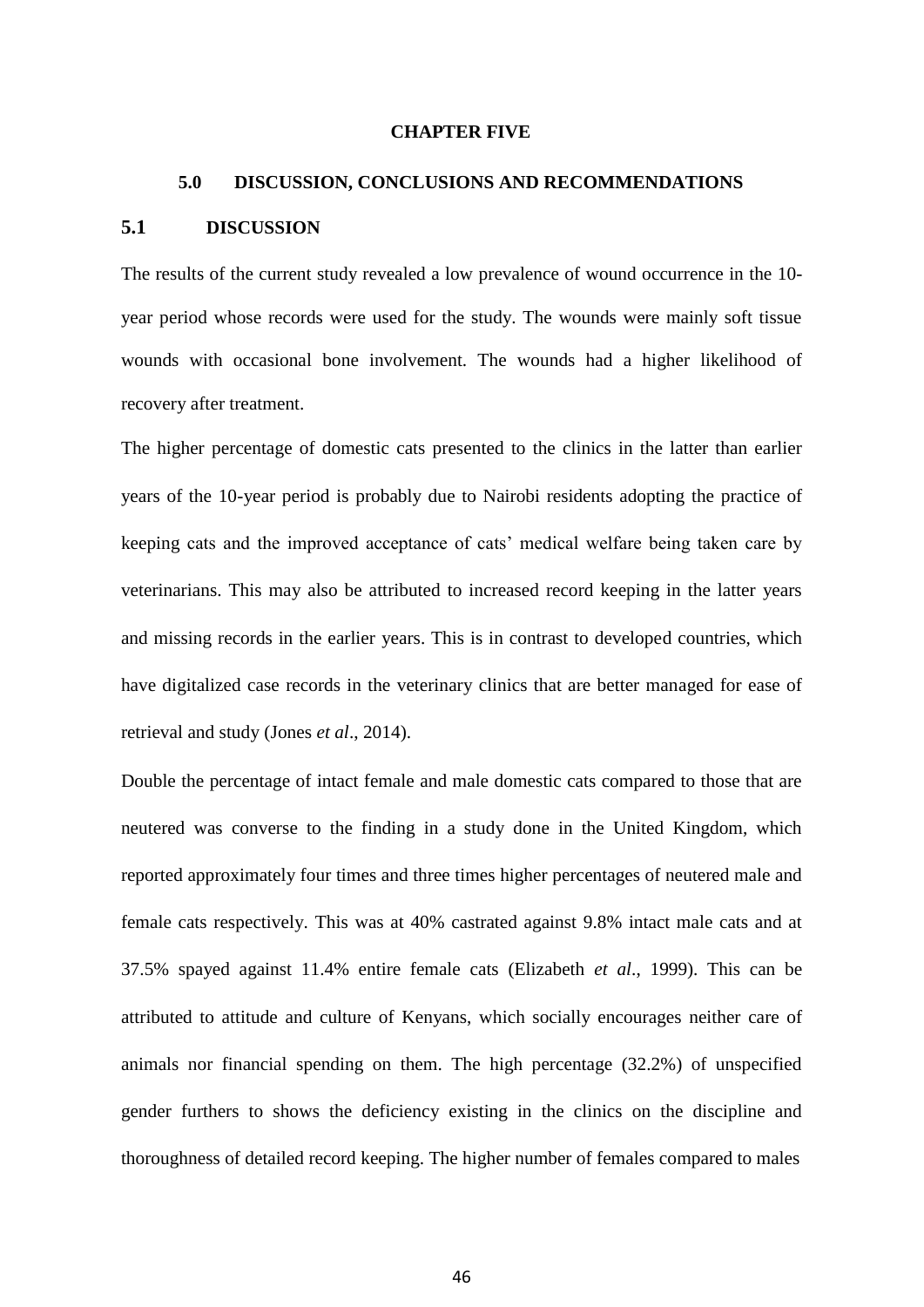can probably be explained by owner gender preferences especially due to male cat roaming during mating seasons, as well as more mortality frequencies in males caused by trauma and fights for territory (Hasib *et al.,* 2020).

The high prevalence of 43.0% consisting of domestic cats presented with less than 4 years of age shows that cat owners in Kenya take more care of the younger cats especially to follow vaccination and routine procedures than the older cats. Probably as the cats get older, the owners get less and less concerned about them with regard to medical care. Another high percentage of 41.7% without specification of age further shows the shortcomings in record keeping for these veterinary clinics. The predominantly high percentage of Shorthair breed demonstrated the breed of preference for most domestic cat owners, which was similar to the United Kingdom documented findings previously, which reported as 65.3% for domestic short hair. Similarly, low prevalence for other breeds compares closely with what was reported previously (Elizabeth *et al*., 1999; Fernando *et al*., 2017).

Although more than 50% of the cases in the records of the clinics did not indicate the causes of wounds, trauma and fights were a common cause in the remaining percentage of the cases, closely comparing with previous studies that reported fights as a common cause of abscesses. These were reported to be more common in adult male than female cats, probably due to their roaming behavior that often result in fights with other cats (Hasib *et al.,* 2020, Ozaki *et al.,* 2003). During the fights, bacteria are injected into the bite wounds and into subcutaneous spaces, leading to subcutaneous abscesses that localize near the wounds.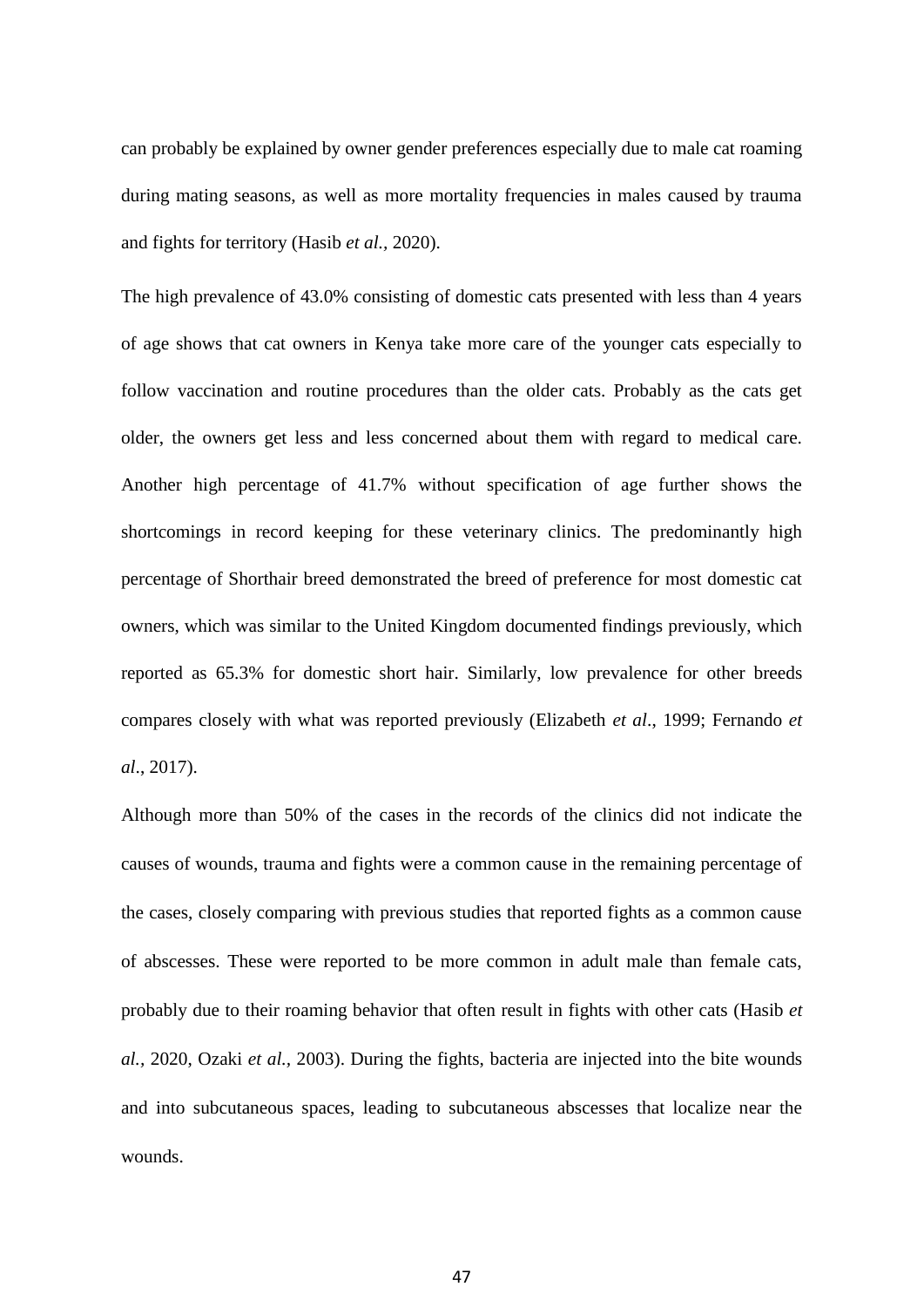The prevalence of abscesses in the current study is much lower than 6.5% reported in a previous study (Elizabeth *et al.,* 1999), while traumatic injury in the United Kingdom was reported to have a prevalence of 12.9% (O'Neil *et al.,* 2014). This is similar to 12.4% prevalence of wounds found in the current study constituted by soft tissue injuries and fractures. In one study, it was reported that fractures are common in entire male cats, which were two years of age and below and mostly on the long bones of the hind limbs (Catarina *et al.,* 2016). This is probably due to the tendency of male cats to roam outside, which increases likelihood of motor vehicle accidents, falling from heights and other causes of trauma. This led to the increase incidence of cat castrations to reduce the roaming tendencies and reduce incidence of fractures. Although early castration has an effect of delaying fusion of the growth plates, fractures were still encountered in young cats falling from heights (Catarina *et al.,* 2016). In the current study, it was observed that most injuries were obtained through traumatic injury and most fractures were recorded as having been caused by traumatic injury, fights and bite with other cats or dogs.

The recurrent finding in the case records of deficiency in details for every parameter scrutinized, revealed the lack of thoroughness in record keeping for each parameter. This contrasts the protocol that should be followed in examining wounds such as location and size of the wound, tissues involved, degree of contamination and likely bacteria present as well as culture and sensitivity in order to manage wounds appropriately (Anderson *et al*. , 2016; Kulendra and Arthurs, 2014; Ronan Doyle, 2012). The most probable practice for the clinics in the current study may be that examination is done thoroughly but recording of case details is lacking, which poses gross shortcomings for retrospective reference to these records.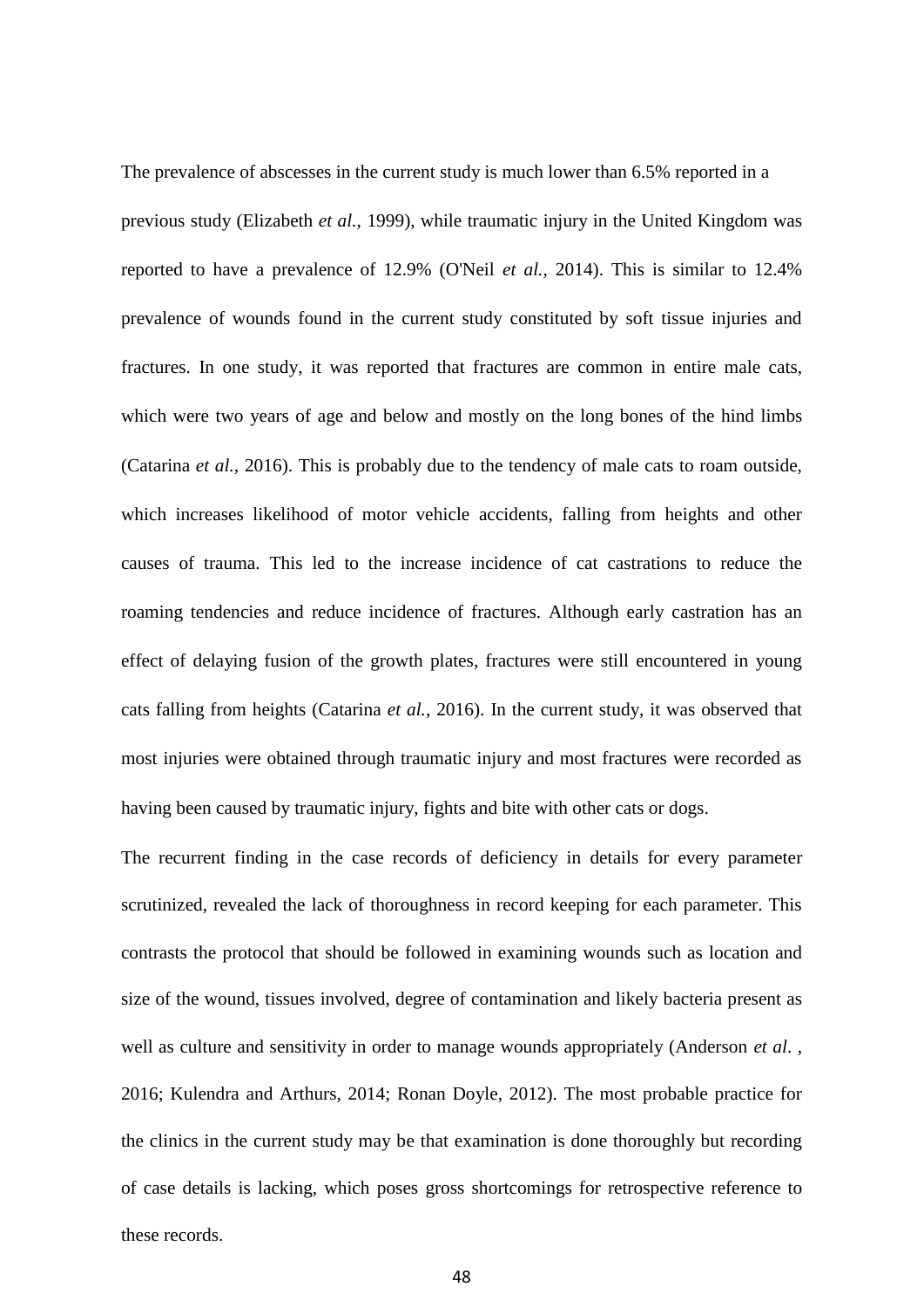The high percentage of cases with unknown outcome is attributed to the high proportion of records with incomplete details, hence the outcome not indicated. The relatively high percentage of domestic cats that are recorded as having recovered may be attributed to the nature of wound treatment and management that the cases were subjected to. The small percentages of those euthanized and those that died was as a result of wounds that were either untreatable or difficult to manage. Euthanasia was in line to alleviate the suffering and put the cats to rest in support of welfare of animals with poor prognosis (Murphy *et al*., 2013).

The high percentage for use of antibiotics for wound treatment especially without first performing culture and sensitivity, is in contrast to findings of a study done in Switzerland, which revealed that antibiotic use in small animals was less than in large animals that largely was done after culture and sensitivity (Schmitt *et al.,* 2019). The high percentage of cases that had wounds treated with antibiotics only allowed the wounds to heal without closure by second intention. This was because of the state in which the wounds were presented, mostly contaminated and having infected exudates. However, the study in Switzerland also revealed that 9.1% of cases had wounds treated without any culture and sensitivity done (Schmitt *et al.,* 2019). The observation in the study of the six clinics that the most prevalent antibiotics used for treatment of wounds was amoxicillin (63.1%) and penicillin (14%), differed from the prevalent use of cephalosporins (36.2%) followed by clavulanic acid potentiated amoxicillin (21.6%) in a previous study (Singleton *et al.,* 2017). In recent years, cefovecin has become the preferred drug by many veterinarians for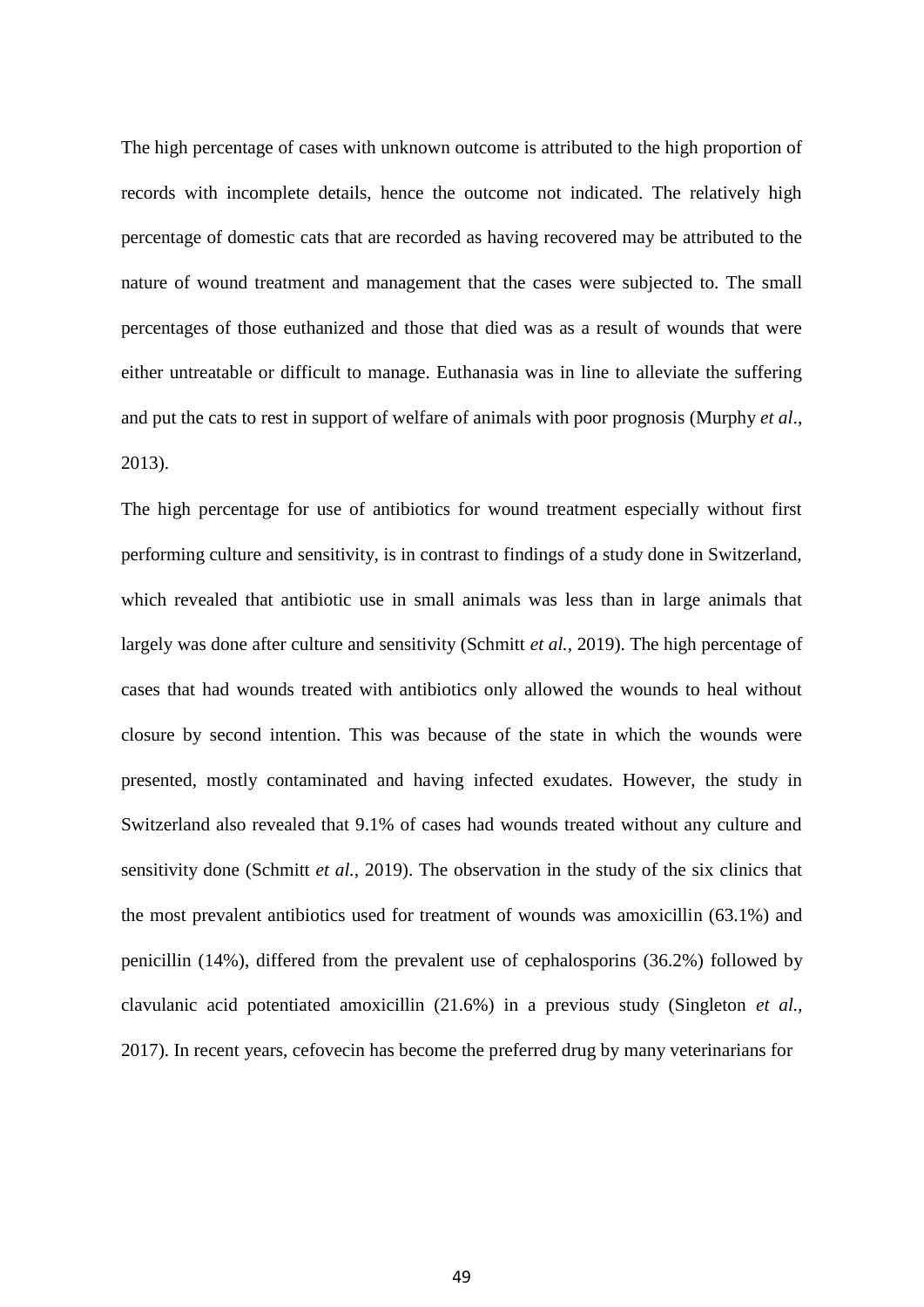use in cats, due to the ease of its administration and its long duration of action, hence eliminating the effort of administering oral medication (Singleton *et al.,* 2017).

Despite the common use of antibiotics for treatment of wounds in the current study, topical treatment by flushing with normal saline 0.9% w/v and chlorhexidine was done in a few of the cases. The need for repeated topical treatments may have discouraged its regular use in comparison to administering antibiotics whose frequency was far less.

Lavage of the wound during and after assessment is important as it washes off gross contaminates, reduces bacteria and toxin load as well as diluting the toxins. It allows proper examination of the underlying tissues. Warm and isotonic fluids for wound lavage are preferred. Flushing using these fluids should be gentle to prevent driving foreign materials deep into the wound and to avoid causing edema of the healthy tissue (Anderson *et al*., 2016). Other fluids that can be used to flush wounds include tap water, balanced electrolytes such as lactated Ringers and antiseptic solutions. Too much flushing and forceful flushing can cause tissue damage and delay wound healing (Ligi *et al.,* 2016). It was established in one study that sterile tap water and normal saline caused significant cytotoxic damage to fibroblasts after being used, in comparison to phosphate-buffered saline and Ringers lactate solution (Schmitt *et al.,* 2019).

The small percentage of cats whose wounds were sutured had wounds that were presented before occurrence of gross contamination and infection; and those that underwent reconstructive surgery were presented with tissue loss which was deep and severe. Reconstructive surgery, commonly performed on traumatic and avulsed wounds requires the surgeon's experience, understanding of the physiology of wound healing and the anatomy of the region. It can be more economical and a time saving procedure in reference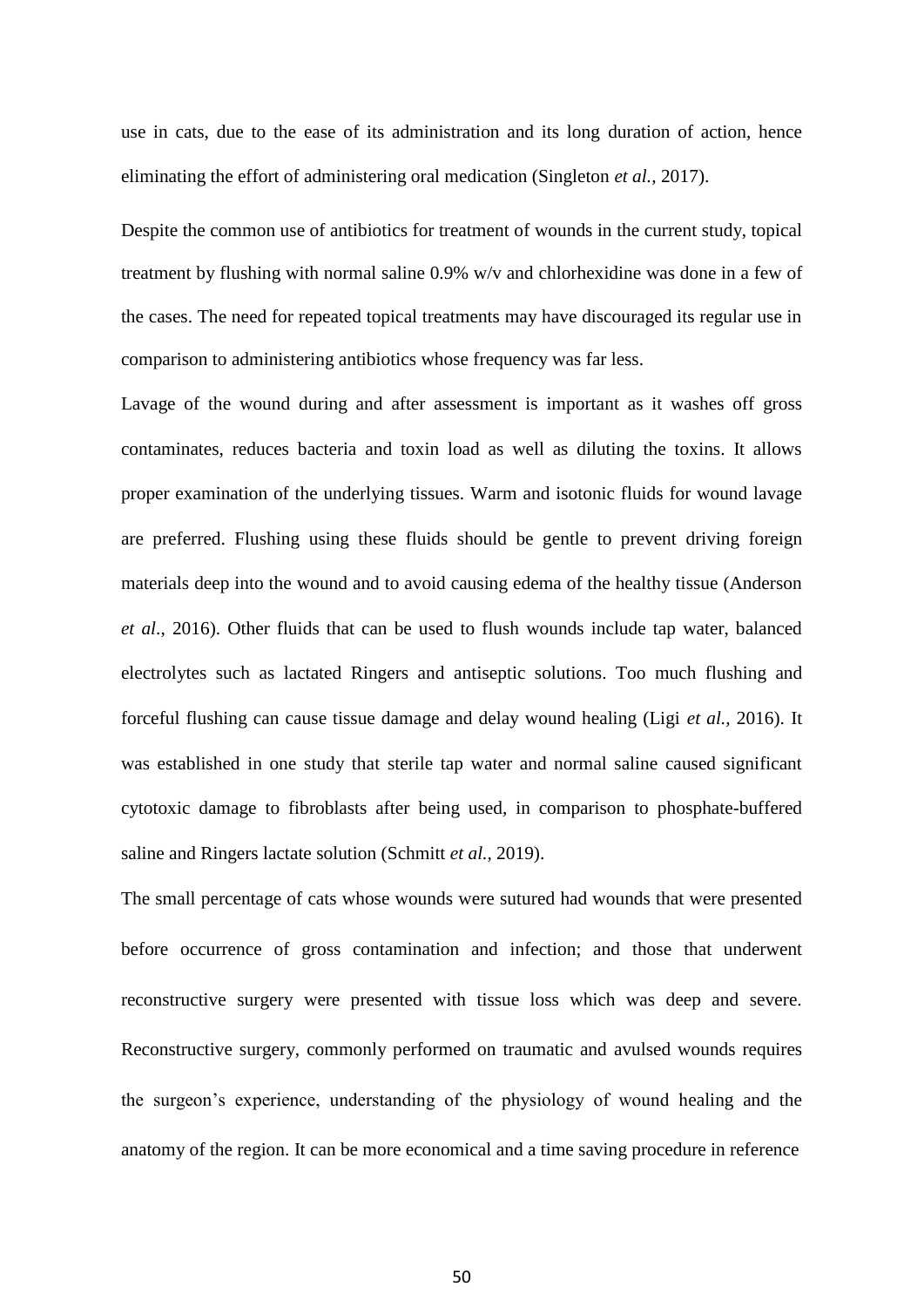to time a wound takes to heal by second intention after episodes of repeated dressing (Anderson., 1996). For all skin wound closure methods employed, there are 7 basic

principles of wound healing that were employed by Halstead in the 19<sup>th</sup> century: strict asepsis, gentle tissue handling, accurate hemostasis, maintenance of adequate blood supply, careful approximation of tissues, avoidance of tension in tissues, and obliteration of dead space (R. Doyle, 2012).

Surgical repair of fractures is the more appropriate management of fractures in cats mainly for more accurate and fast bone healing. This is the reason for more surgical repair indicated in the case records compared with external coaptation cast bandage management. The high percentage of the cases recovered indicates that when the wounds are managed using antibiotics and topical therapy, there are high chances of healing. This is further evidenced by the low percentages of cases with recurrence, euthanasia and death. However, the finding of approximately 50% of the wound cases whose outcome was not indicated in the case records, which further confirms the incompleteness of record keeping that lack essential case details. There seemed to be an association between the neuter status of the domestic cats and occurrence of soft tissue injury ( $p = 0.03$ ). The apparent finding of entire cats being more prone to soft tissue injury than neutered cats is similar to studies that observed in entire animals especially males tending to roam and fight with other cats, which decreased after neutering. This prompted clients to be advised to neuter their cats to decrease the incidence of wounds and abscesses from cat fights (Elizabeth *et al.,* 1999; Ozaki *et al.,* 2003).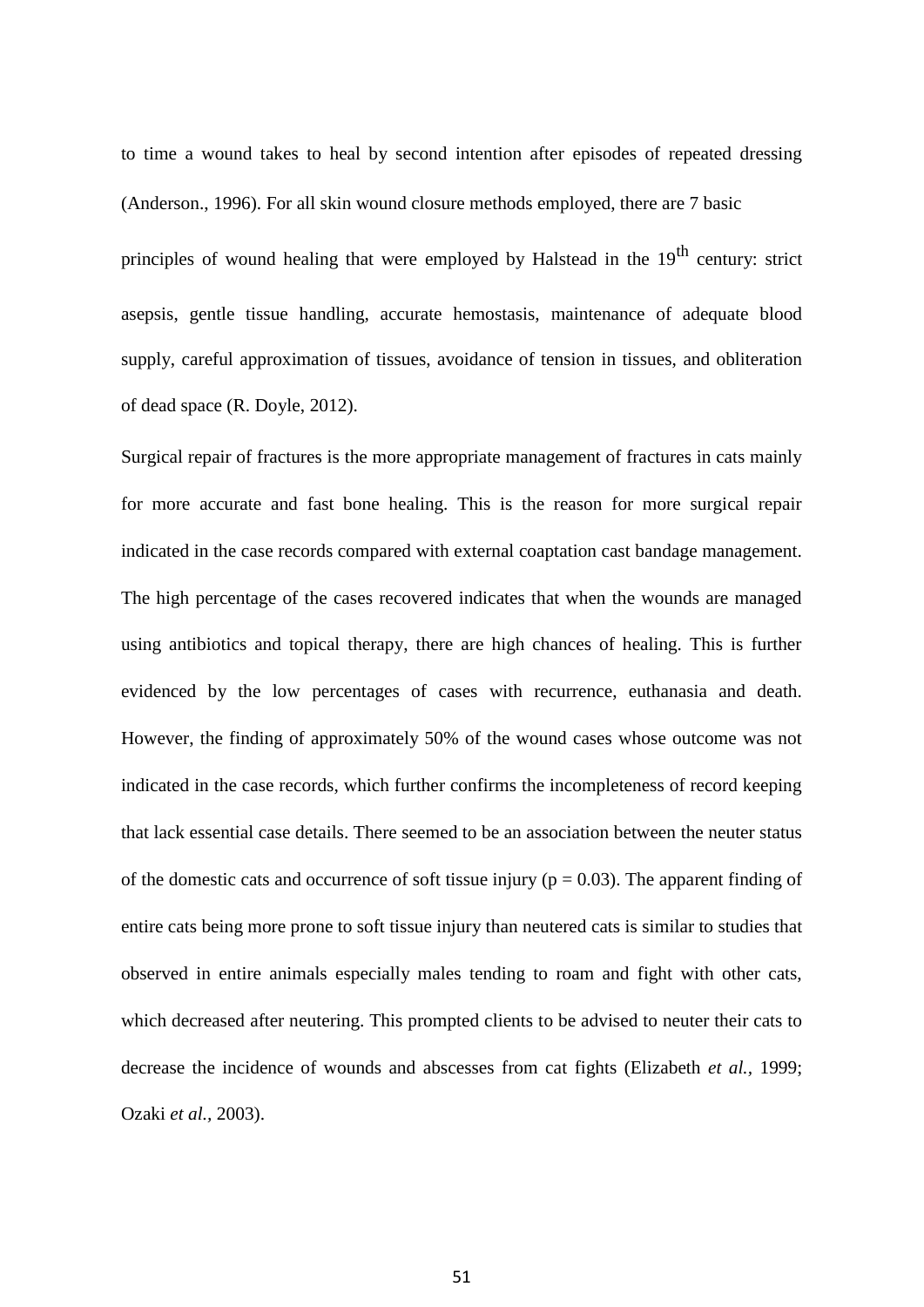Despite there being no association in this study, it was recorded that Infection in wounds is detrimental in healing by overcoming the body's immune system due to their number of virulence. These bacteria prolong the progression to the reparative stage by occupying the macrophages (R Doyle, 2012). Opportunistic pathogens are the common etiology such as *Pseudomonas* and *Proteus* which are commonly resistant to most antibiotics hence a culture and sensitivity is paramount to decide on the best one to use. Contaminated wounds may often lead to myositis, fasciitis, necrotizing dermatitis and deep tissue cellulitis. Infection delays wound healing by prolonging the inflammatory phase of wound healing and leads to pain. It does this by causing bacteremia and septicemia which prolongs the duration in which inflammatory cytokines are released. Inflammation leads to the degradation of the extracellular matrix through the production of metalloproteases. The pathogens that cause infection also create a biofilm around the wound which protects them from conventional antibiotics and increases their resistance capability (Guo and DiPietro, 2010).

The statistical significance of association between pain and infection in the wounds can be explained by the influence of infection on the inflammatory reaction. Inflammatory reaction endeavours to decontaminate the wound of all infecting microorganisms (Guo and DiPietro, 2010). Infection stimulates more and continued inflammation, which makes the wound painful since pain is one of the cardinal signs of inflammation, hence the association between wound infection and pain. The likelihood of soft tissue injuries occurring being higher than occurrence of bone injuries can logically be attributed to the fact that the soft tissues are more delicate than bone tissue. Moreover, the bone is covered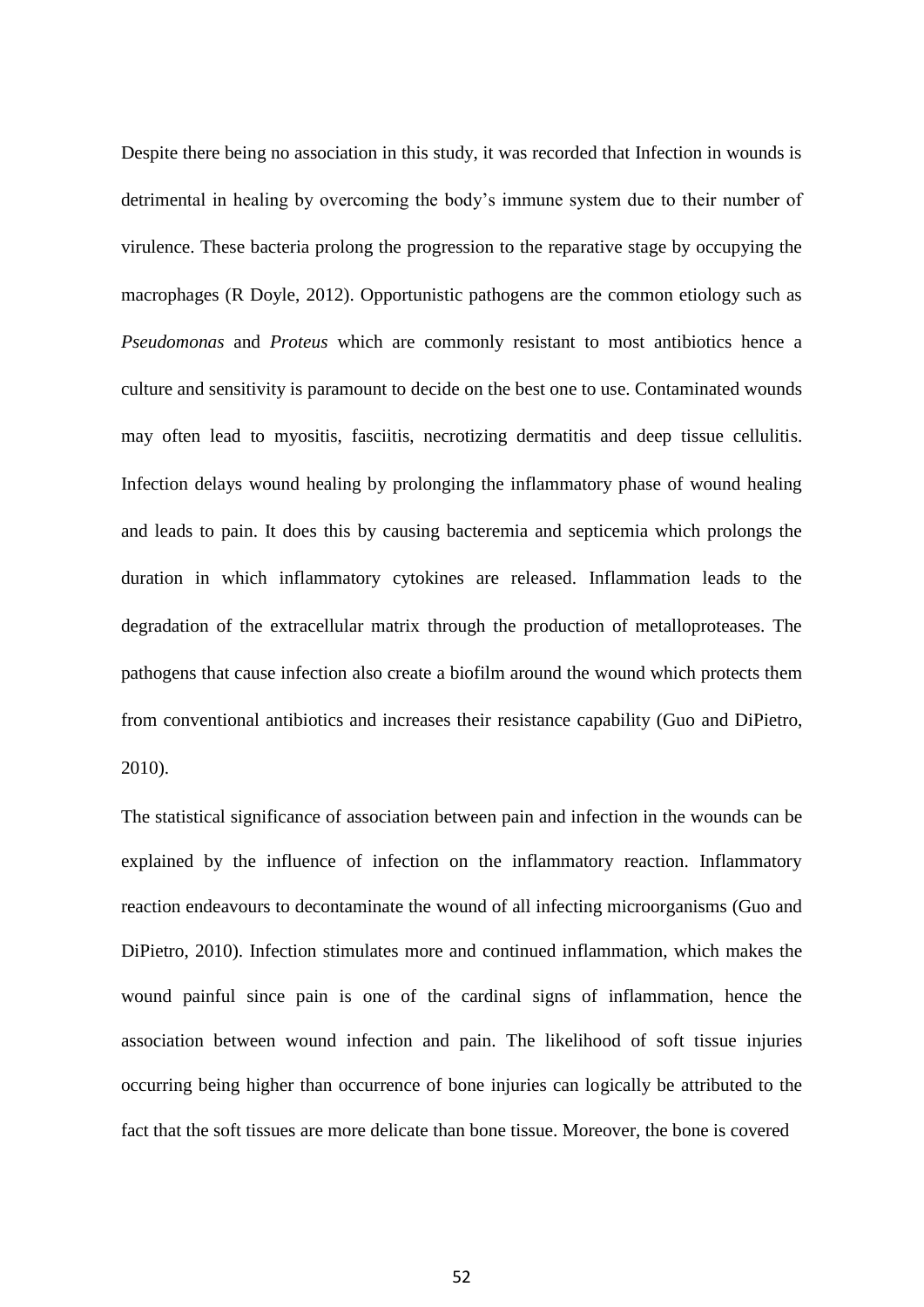and protected by the soft tissue, which further increases the possibility of the superficially sited soft tissue more vulnerable to injury than the deep-sited bone.

The greater percentage of domestic cat case records that was grossly devoid of important case clinical case details largely influenced the results. The results, especially those of univariate and multivariate analysis as well as percentage occurrences of various parameters and factors are likely to be different if the records were thoroughly complete with every relevant detail. However, the current results objectively indicate the status of domestic cats that had wounds and surgical operations in the 10-year period from which records were drawn.

### **5.2 CONCLUSIONS**

The study has made the following conclusions:

- 1. The prevalence of wounds and surgical procedures in domestic cats in the ten years evaluated is generally low. The low prevalence may be contributed by the high percentage of the cases whose records were grossly lacking details.
- 2. The main characteristics found on the recorded wounds were swelling, infections with exudates and occasional necrosis.
- 3. The main wound management method was by use of systemic antibiotics, supported only occasionally by topical application of antimicrobial agents.
- 4. With treatment, wound healing and recovery of the cats was averagely high.
- 5. Wound treatment protocol was inconsistent with good management guidance, which includes culture and sensitivity that was lacking in these clinical practices.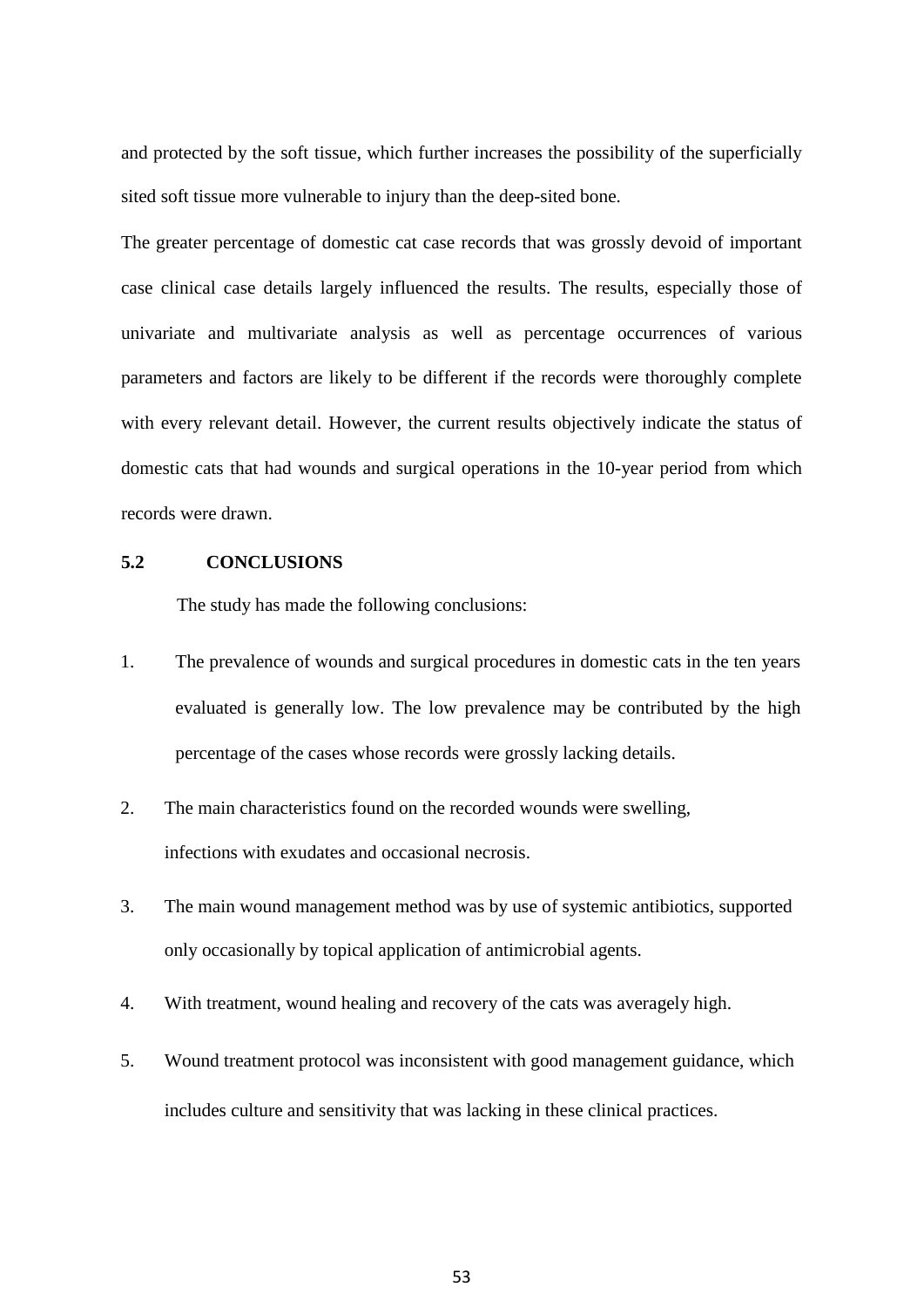6. Record keeping in all the veterinary clinics was poor with reference to much relevant details that was lacking. This posed a challenge for the retrospective study.

### **5.3 RECOMMENDATIONS**

The following recommendations can be made from this study:

- 1. Record keeping should be improved with inclusion of all relevant case details. Electronic digitization of the records would greatly improve the preservation as well as essential. retrieval of information. 3.
- $4.2.$  Education of cat owners of the importance of having their cats attended by veterinarian as part of good animal welfare practice would be paramount.

Wound management protocol where every important step is done is

A prospective study on health condition of domestic cats in the homes

would give more accurate results on whether cats are well taken care of or not.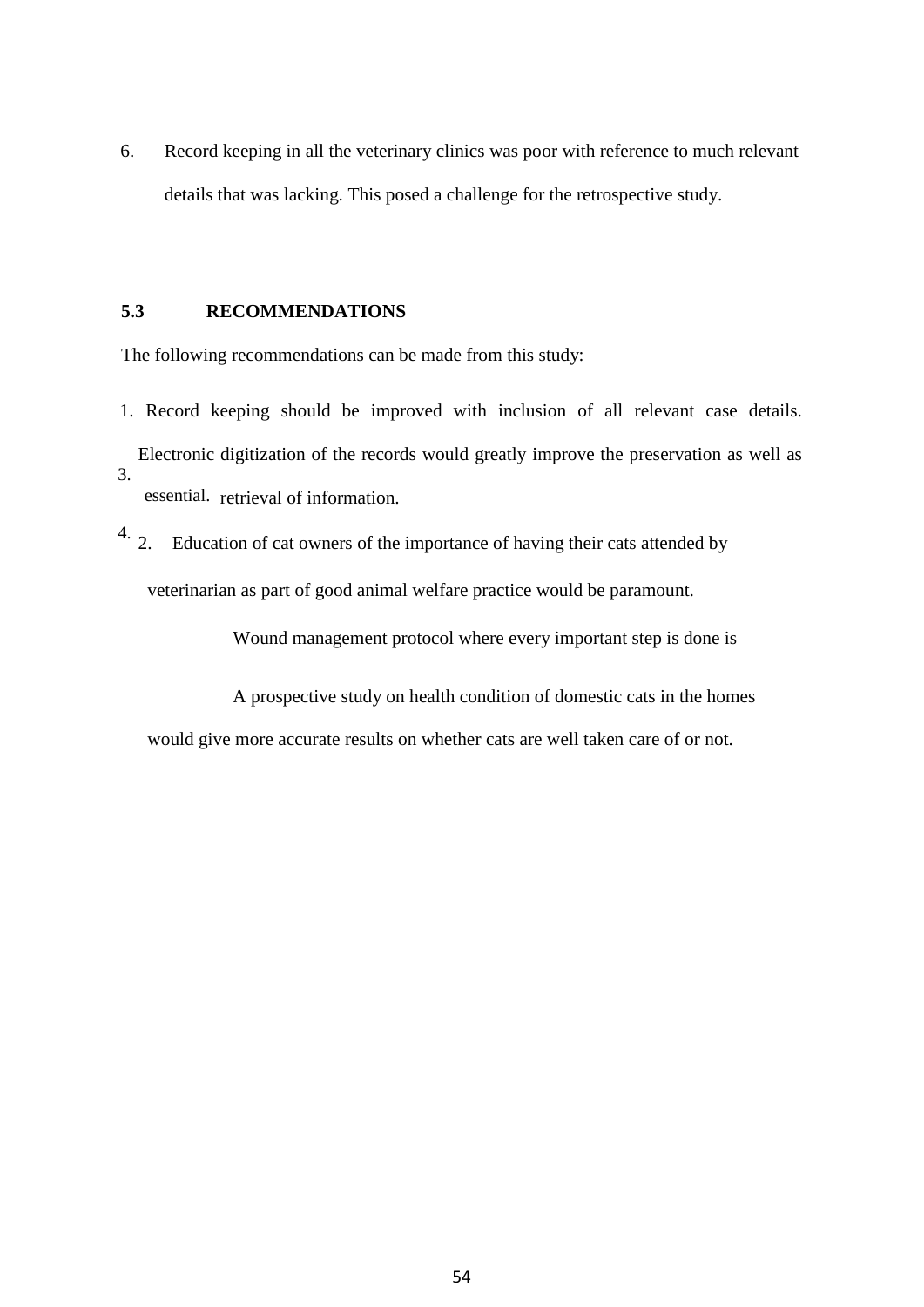### **6.0 REFERENCES AND APPENDICES**

### **6.1 REFERENCES**

**Alexander M. R. and Krista A. M. (2002)**. "Feline odontoclastic resorptive lesions: an unsolved enigmain veterinary dentistry." *Veterinary Clinics: Small AnimalPractice* 32, **4**: 791-837.

**Altmeier, W. A., J. F. Burke and B. Pruitt (1976)**. "Definition and classifications of surgical infection."

*American College of Surgeons Manual on Control of Infection in Surgical Patients.* 

*Philadelphia, JB Lippincott Co*: 20-31.

**Amy V. H., Ilona R., Marcus B., Scott B., CA Tony B., MJ LaRue F., Jacqui N. andAndrew S. (2010)**. "AAFP-AAHA: feline life stage guidelines." 43-54.

**Anderson, D. (1996)**. Wound management in small animal practice. *In Practice*, *18***(3)**,pp.115-128.

**Anderson H., Fishlev, G., Bechor, Y., Meir, O. and Efrati, S. (2016)**. Nonhealing wounds caused by brown spider bites: application of hyperbaric oxygen therapy. *Advances in skin & wound care*, 29**(12)**, 560-566.

**Brown, N., Laura, M., Flanigan, C. M. & Lynne, D. (2007).** Nutrition in the Pediatric Surgical Patient.

Nursing Care of the Pediatric Surgical Patient and Wound Healing, 2nd ed., The United States of

America, **(3)**: 32-33

**Catarina C. B., Sheila C. R., Felipe S. A., Maria J. M., Rogério R. S., Ana C. M. andFrederico OB. M. (2016)**. "Long Bone Fractures in Cats: A Retrospective Study."*Veterinária e Zootecnia* 23, **3**: 504- 509.

**Elizabeth M.L., Jane A., Claudia A.K. (1999)**. Health status and population characteristics of dogs and

cats examined at private veterinary practices in the United States. *Journal of American* 

*Veterinary Medical Association* 214**(9)**: 1336-1341

- **Eyafere O.D., Oguntoye C. O. (2016).** Honey, an unexplored topical wound dressing agent in Nigerian veterinary practice. *Sokoto Journal of Veterinary Sciences*, **14 (3):** 8-17.
- **Fernando Sánchez-Vizcaíno, Peter-John M. Noble, Phil H. Jones, Tarek Menacere, Iain Buchan,**

**Suzanna Reynolds, Susan Dawson, Rosalind M. Gaskell, Sally Everitt, and Alan D.** 

**Radford (2017)**. "Demographics of dogs, cats, and rabbits attending veterinary practices in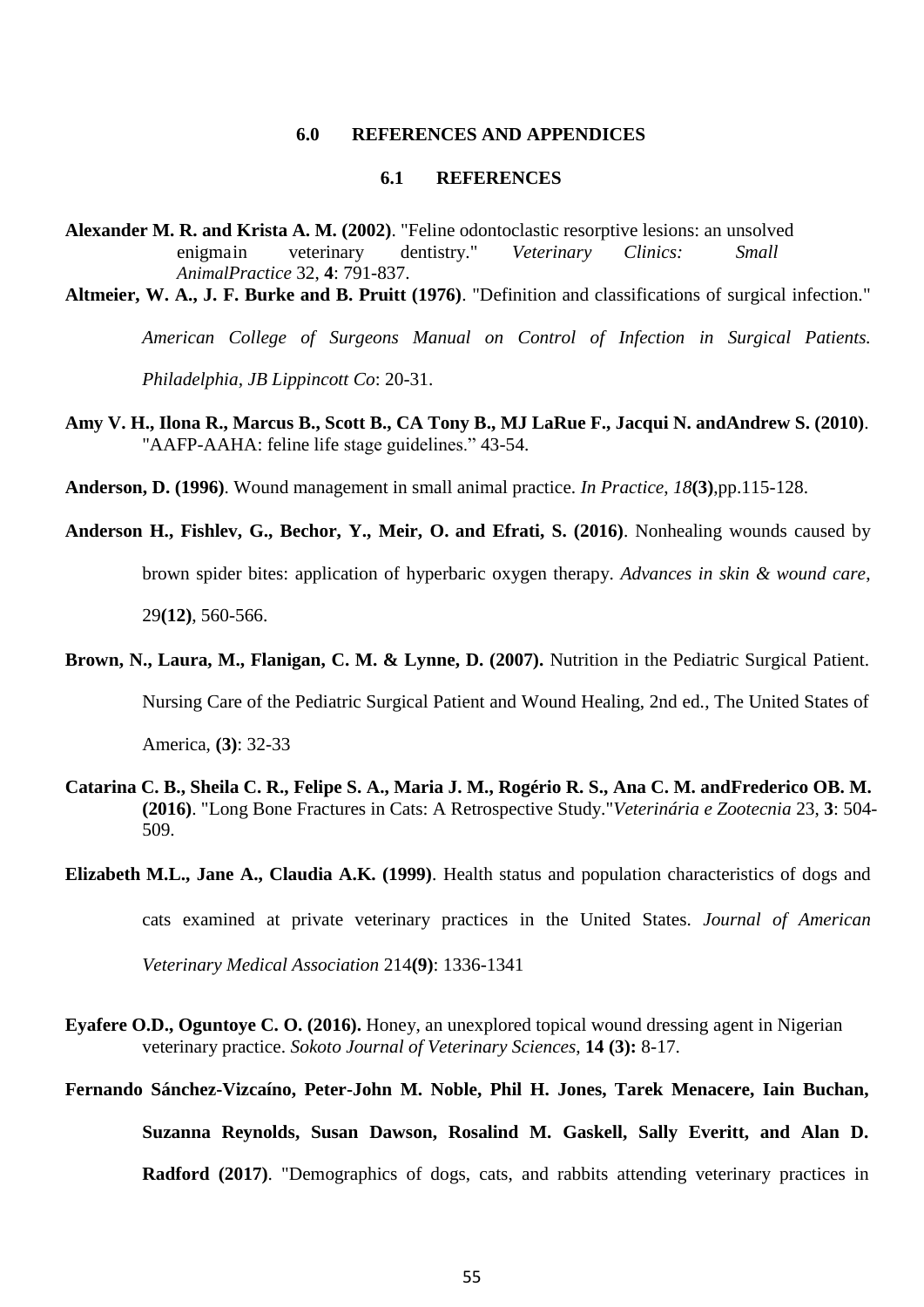Great Britain as recorded in their electronic health records." *BMC veterinary research* **13, no. 1**: 218.

 **Foss, M. A., Nancy S. and Jean S. (2008)**. "Cat Anatomy and Physiology." *Rev. Edition. Washington State University (US)*.

### **Fossum, T. W., C. S. Hedlund, A. L. Johnson, K. S. Schulz, H. B. Seim, M. D. Willard, A. Baer, and**

**G. L. Carroll (2018)**. "Surgery of the integumentary system." Manual of small animal surgery,

5<sup>th</sup> Ed. Elsevier, Philadelphia, USA pp.: 133 -263.

### **Fossum, T. W., C. S. Hedlund, A. L. Johnson, K. S. Schulz, H. B. Seim, M. D. Willard, A. Baer, and**

**G. L. Carroll (2007)**. "Surgery of the integumentary system." Manual of small animal surgery, 4<sup>th</sup>

Ed. Elsevier, Philadelphia, USA pp.: 190-288.

- **Guo, S. al, and Luisa A. DiPietro (2010)**. "Factors affecting wound healing." *Journal of dental research* 89, **3**: 219-229.
- **Hasib, F.Y., Kabir, M.H., Barua, S., Akter, S. and Chowdhury, S., (2020).** Frequency and prevalence of clinical conditions and therapeutic drugs used in dog and cat at Teaching Veterinary Hospital, Chattogram Veterinary and Animal Sciences University. *Journal of advanced veterinary and animal research*, **7**(1), p.156.
- **Jones, P.H., Dawson, S., Gaskell, R.M., Coyne, K.P., Tierney, A., Setzkorn, C., Radford, A.D. and Noble, P.J. (2014)**. Surveillance of diarrhoea in small animal practice through the Small Animal Veterinary Surveillance Network (SAVSNET). *The Veterinary Journal*, *201***(3)**, pp.412-418.

**Kelundra A., Arthurs G. (2014)**. Management and treatment of feline tarsal injuries. *In Practice*, **36**: 119- 132.

**Kerstein M.D (1997)**. The scientific basis of healing. *Advanced Wound Care*, **10(3)**:30-36.

**Kirkby, K.A., Wheeler, J.L., Farese, J.P., Ellison, G.W., Bacon, N.J., Sereda, C.W. and Lewis, D.D. (2010)**. Vacuum assisted wound closure: clinical applications. *Compendium of Continuing Education for Veterinarians*, *32***(3)**, pp.1-6.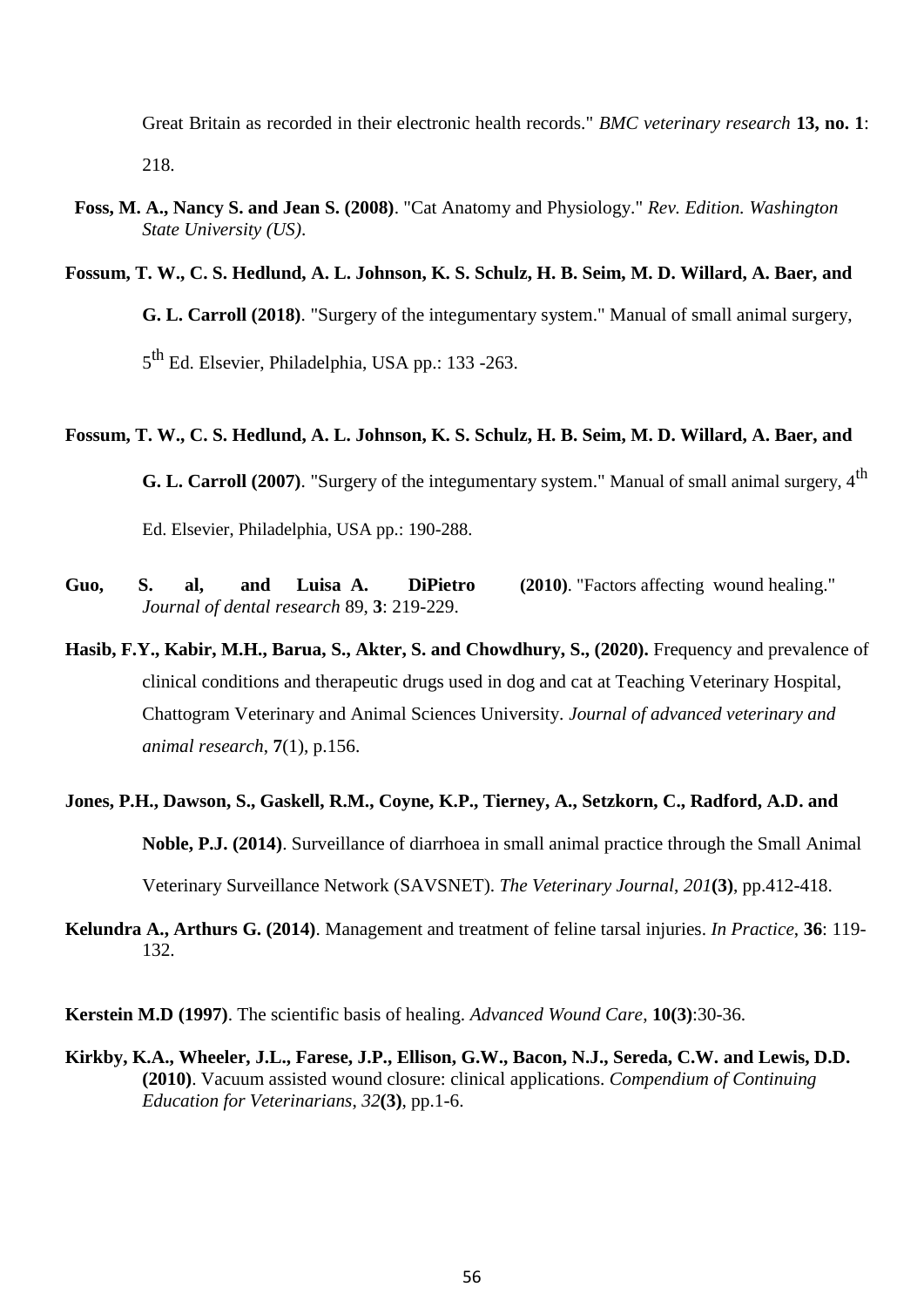- **Kožár, M., H. Hamilton, and J. Koščová (2018)**. "Types of Wounds and the Prevalence of Bacterial Contamination of Wounds in the Clinical Practice of Small Animals." *Folia Veterinaria* 62, no. **4**: 39-47.
- **Langley-Hobbs, S.J., Demetriou, J. and Ladlow, J. (2013)**. *Feline Soft Tissue and General Surgery E-Book*. Elsevier Health Sciences; **17**: 171-193.
- **Ligi, D., Mosti, G., Croce, L., Raffetto, J.D. and Mannello, F. (2016)**. Chronic venous disease–Part I: Inflammatory biomarkers in wound healing. *Biochimica et Biophysica Acta (BBA)-Molecular Basis of Disease*, *1862***(10)**, pp.1964-1974.
- **Lue T. W., Debbie P. P., and Phillip M. C. (2008)**. "Impact of the owner-pet and client-veterinarian bond on the care that pets receive." *Journal of the American Veterinary Medical Association* 232, no. **4**: 531-540.
- **Marudhamuthu, G., Malli Sadhasivan, S.B., Lakshmanan, N., Shafiuzama, M. and Joseph D'Souza, N., (**2017). Management of Large Chronic Non-healing Wounds by Autogenous Platelet Rich Plasma and Reconstructive Surgery in Three Cats. *Iranian Journal of Veterinary Surgery*, **11**(2), pp.61-66.
- **Mathews, Karol A. and Allen G. Binnington (2002)**. "Wound management using sugar." *Compendium on Continuing Education for the Practicing Veterinarian-North American Edition-* 24, no. **1**: 41- 52.
- **Mickelson M.A, Mans Colopy S. A., (2016).** Principles of Wound Management and Wound Healing in Exotic Pets. *Veterinary Clinics of North America – Exotic Animal Practice* **19**(1): 33-53

**Murgia, Daniela (2016)**. "Management of traumatic and surgical wounds in cats and dogs." *Vet Times* 1- 19.

- **Murphy M. D., Larson J., Tyler A., Kvam V., Frank K., Eia C., and Petersen C. A. (2013)**. Assessment of owner willingness to treat or manage diseases of dogs and cats as a guide to shelter animal adoptability. *Journal of the American Veterinary Medical Association*, **242(1):** 46-53.
- **Nelson, L.L. (2011)**. Surgical site infections in small animal surgery. *Veterinary Clinics: Small Animal Practice*, *41***(5)**, pp.1041-1056.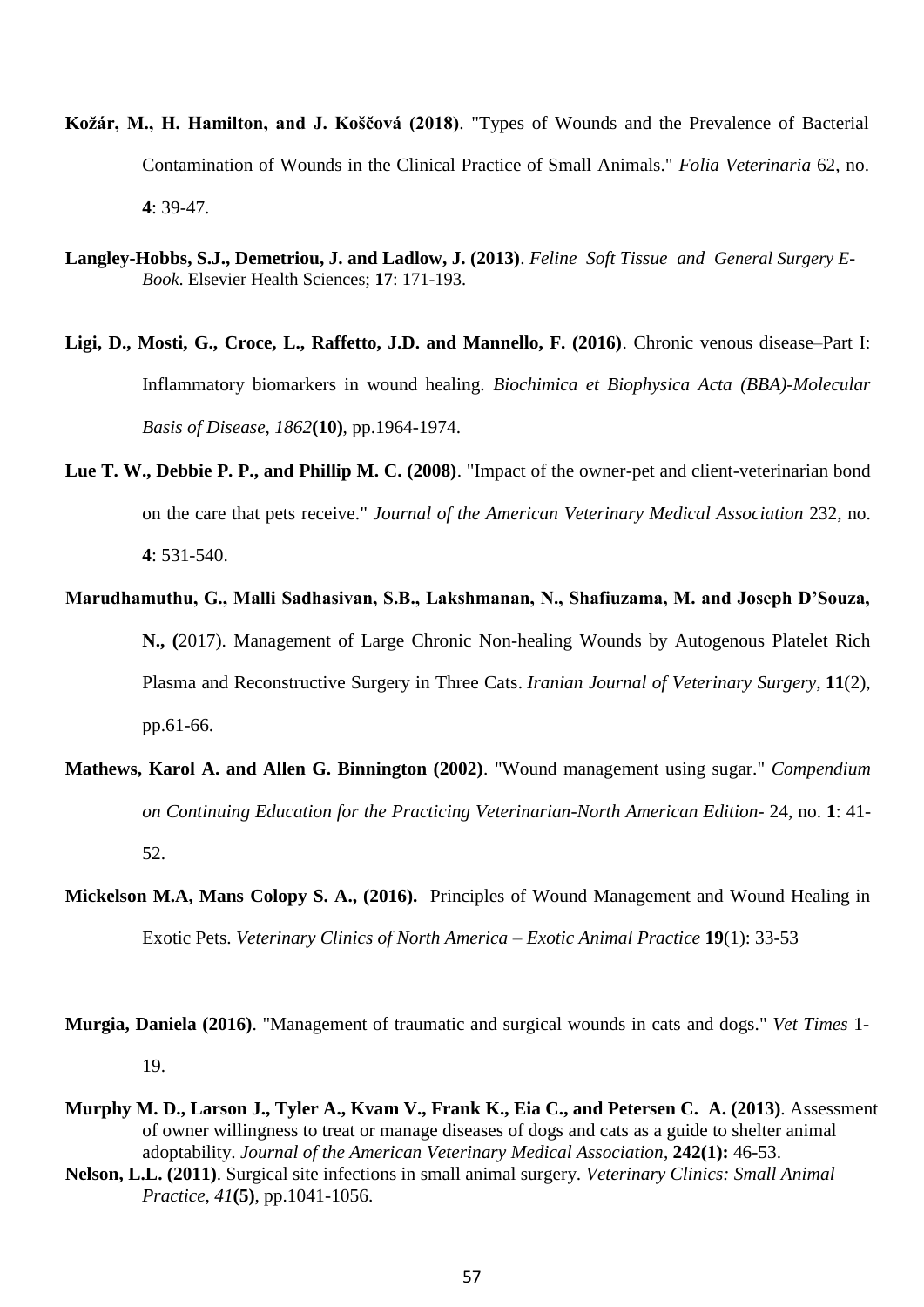- **O'Neill, D. G., D. B. Church, P. D. McGreevy, P. C. Thomson, and D. C. Brodbelt (2014)**. "Prevalence of disorders recorded in cats attending primary-care veterinary practices in England." *The Veterinary Journal* 202, **2**: 286-291.
- **Orsted H. L., David K., Louise F. L., Marie F. (2004)**. Basic Principles of Wound Healing: An understanding of the basic physiology of wound healing provides the clinician with the framework necessary to implement the basic principles of chronic wound care. Journal of Wound Care Canada, **9 (2)**: 4-12.
- **Ozaki K., Yamagami T., Nomura K., Haritani M., Tsutsumi Y., and Narama I. (2003)**. "Abscessforming inflammatory granulation tissue with Gram-positive cocci and prominent eosinophil infiltration in cats: possible infection of methicillin-resistant Staphylococcus." *Veterinary pathology* **40, no. 3**: 283-287.
- **Ronan Doyle (2012)**. Making ends meet: Wound Management and Closure in Dogs and Cats, *VICAS, Ireland* pp.: 1-52.
- **Schmitt K., Claudia L., Simone S., Schüpbach-Regula G., Meike M., R. Peter, Cedric R. M., Hanspeter N. and Barbara W. (2019)**. "Antimicrobial use for selected diseases in cats in Switzerland." *BMC veterinary research* **15, no. 1**: 1-11.
- **Singleton, F. (2017)**. An integrative approach to a chronic wound: using a collagenase enzymatic debrider

with hydrotherapy lavage. *In Journal of Wound Ostomy and Continence Nursing* vol. **44, no. 3**,

pp. S13-s13.

**Slatter Douglas (1993)**. Textbook of Small Animal Surgery, Volume 1,2nd Ed, W. B.Saunders, London UK: 137-141.

**Springer and Julie (2017)**. "The 2017–2018 APPA." National Pet Owners Survey Debut.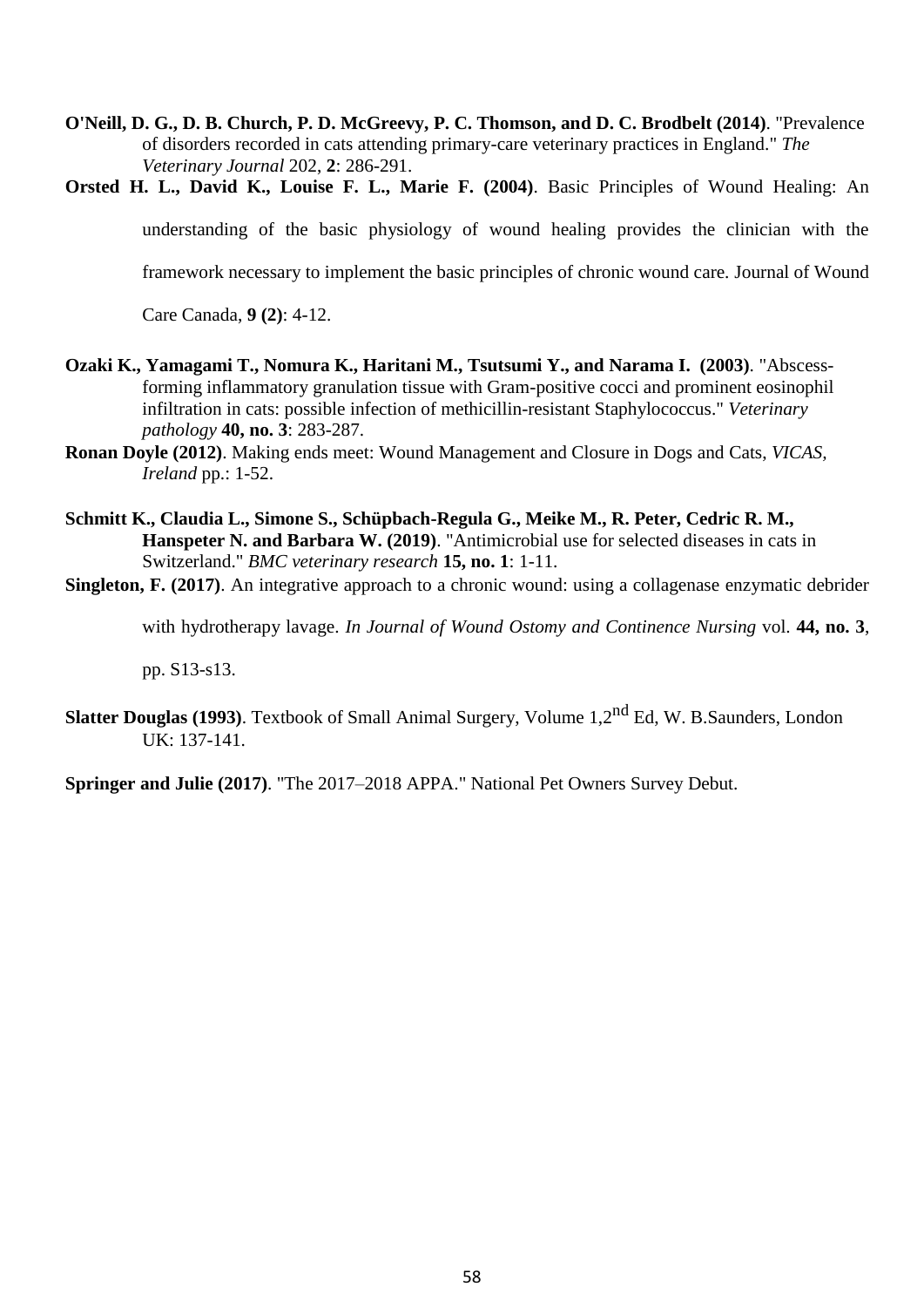# **6.2 APPENDICES**

| <b>CASE</b>   |  |  | YEAR BREED SEX AGE WEIGHTNEUTERE NUTRITI CLINICA SOFT |               |                       |               |
|---------------|--|--|-------------------------------------------------------|---------------|-----------------------|---------------|
| <b>NUMBER</b> |  |  | <b>D STATUS ONAL</b>                                  |               | <b>L SIGNS TISSUE</b> |               |
|               |  |  |                                                       | <b>STATUS</b> |                       | <b>INJURY</b> |
|               |  |  |                                                       |               |                       |               |
|               |  |  |                                                       |               |                       |               |
|               |  |  |                                                       |               |                       |               |
|               |  |  |                                                       |               |                       |               |

**Appendix 1:** Data Collection Sheet: Bio Data